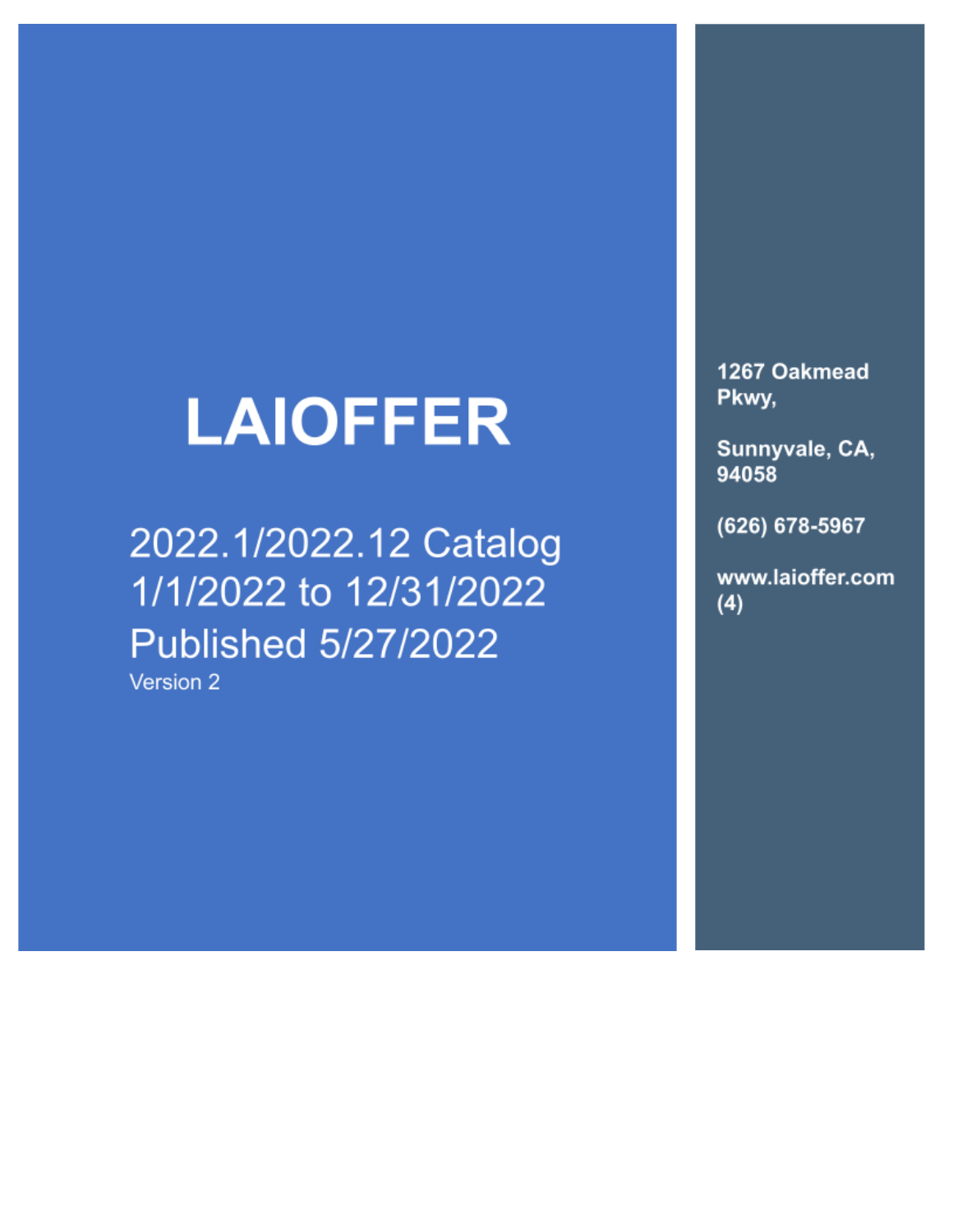LaiOffer, in compliance with civil right registration, does not discriminate on the basis of race, color, religion, national or ethnic origin, sex, age or handicap in faculty and staff recruiting, employment and advancement, in student admissions, employment and financial assistance, and its educational programs.

LaiOffer Contact Information

1267 Oakmead Pkwy,

Sunnyvale, CA 94058

(626) 678-5967

www.laioffer.com (4)

## **Reservation of Rights**

All information in this Catalog pertains to the period specified. While every effort has been made to assure the accuracy of statements in the catalog, it does not constitute a contract between the student and LaiOffer. LaiOffer therefore reserves the right to make such changes as it deems necessary at any time in fees, charges, programs, schedules, admission, certificate or other policies, rules or regulations so long as such changes comply with the requirements of the Bureau for Private Postsecondary Education in the Department of Consumer Affairs, Sacramento, California.

Copyright, 2021 (6)

by LaiOffer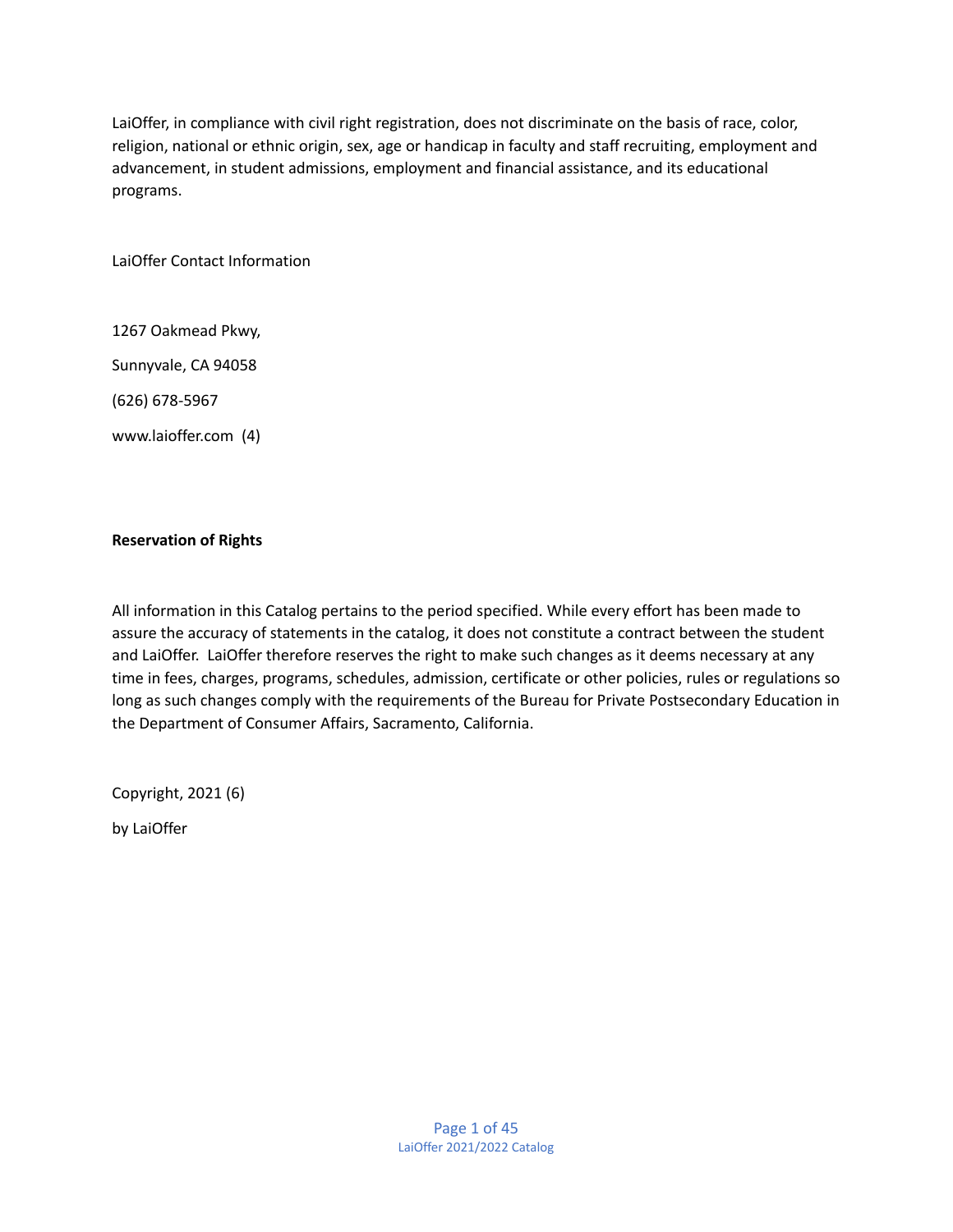# Table of Contents

| STATEMENT OF MISSION, PURPOSE AND OBJECTIVES       | 6              |
|----------------------------------------------------|----------------|
| Mission                                            | 6              |
| <b>Core Values</b>                                 | 6              |
| Objectives                                         | 6              |
| <b>AUTHORIZATIONS AND DISCLOSURES</b>              | 6              |
| <b>GENERAL INFORMATION</b>                         | $\overline{7}$ |
| Physical Location                                  | 7              |
| Hours of Operation                                 | 7              |
| Academic Delivery                                  | 7              |
| <b>Facilities and Equipment</b>                    | $\overline{7}$ |
| Language of Instruction                            | 8              |
| <b>Library Resources</b>                           | 8              |
| <b>ACADEMIC PROGRAMS</b>                           | 8              |
| Software Development Essentials                    | 8              |
| Program Description:                               | 8              |
| Program Objectives:                                | 8              |
| <b>Credential Awarded</b>                          | 9              |
| <b>Job Titles Classifications</b>                  | 9              |
| <b>Full-stack Development</b>                      | 9              |
| Program Description:                               | 9              |
| Program Objectives                                 | 9              |
| <b>Job Titles Classifications</b>                  | 10             |
| AI & Data Engineering                              | 10             |
| Program Description:                               | 10             |
| Program Objectives                                 | 10             |
| <b>Credential Awarded</b>                          | 11             |
| <b>Job Titles Classifications</b>                  | 11             |
| Planning and Decision Making for Self-Driving Cars | 11             |
| <b>Program Description</b>                         | 11             |
| Program Objectives                                 | 12             |
| <b>Credential Awarded</b>                          | 12             |
| <b>Job Titles Classifications</b>                  | 12             |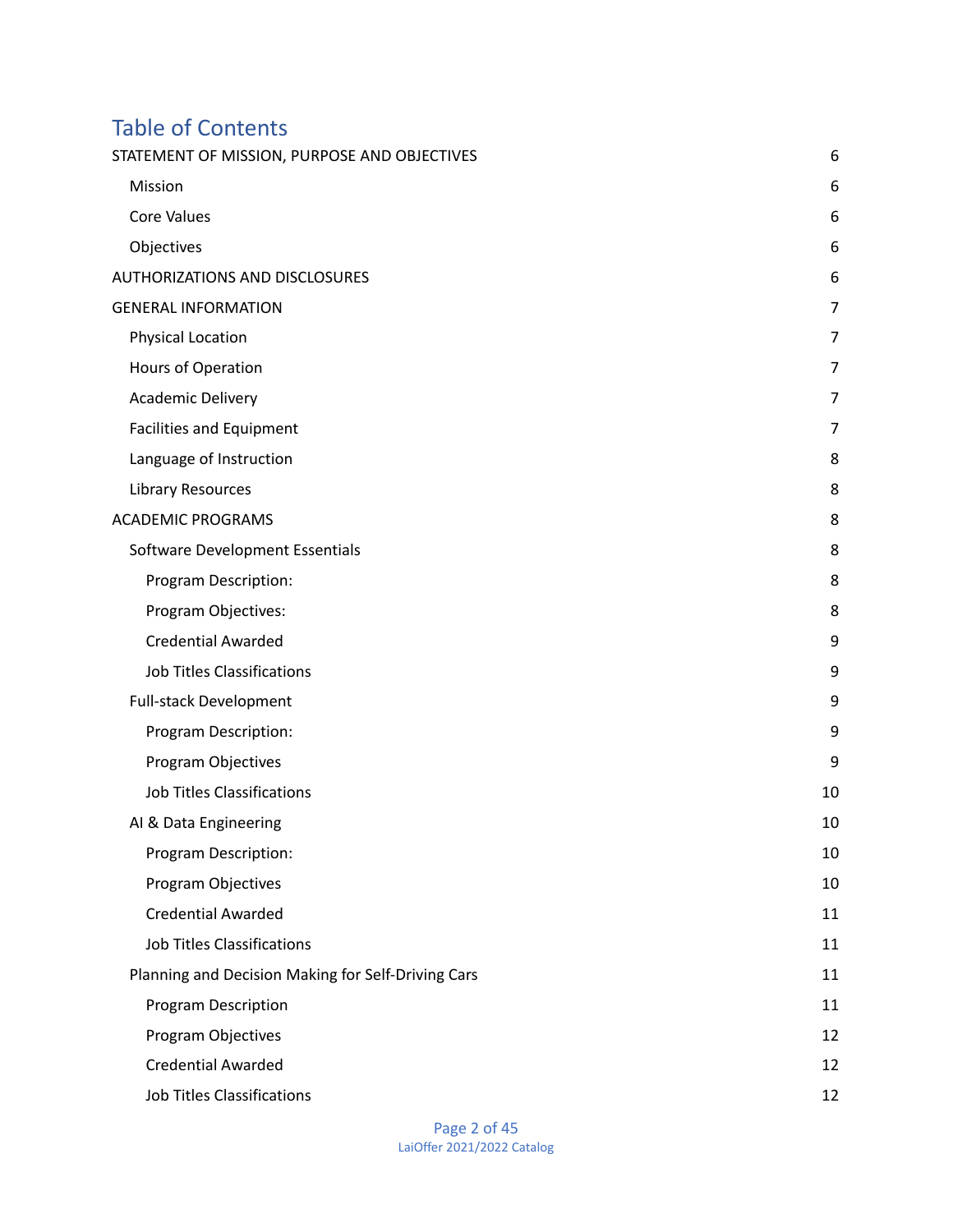| Integrated User Experience Design Bootcamp       | 12 |
|--------------------------------------------------|----|
| Program Description                              | 12 |
| Program Objectives                               | 12 |
| <b>Credential Awarded</b>                        | 13 |
| <b>Job Titles Classifications</b>                | 13 |
| C++ in Production                                | 13 |
| Program Description                              | 13 |
| Program Objectives                               | 13 |
| <b>Credential Awarded</b>                        | 14 |
| <b>Job Titles Classifications</b>                | 14 |
| <b>Cloud Computing</b>                           | 14 |
| <b>Program Description</b>                       | 14 |
| Program Objectives                               | 14 |
| <b>Credential Awarded</b>                        | 15 |
| <b>Job Titles Classifications</b>                | 15 |
| Product Management Essential Bootcamp            | 15 |
| <b>Program Description</b>                       | 15 |
| Program Objectives                               | 15 |
| <b>Credential Awarded</b>                        | 15 |
| <b>Job Titles Classifications</b>                | 16 |
| <b>FINANCIAL INFORMATION</b>                     | 16 |
| <b>Tuition and Fees</b>                          | 16 |
| <b>Student Tuition Recovery Fund Disclosures</b> | 17 |
| <b>Financial Aid</b>                             | 19 |
| <b>Payment Plans</b>                             | 19 |
| Loan Disclosures                                 | 19 |
| <b>ADMISSIONS</b>                                | 19 |
| <b>Admission Dates</b>                           | 19 |
| <b>Admission Requirements</b>                    | 20 |
| Language Proficiency Requirement                 | 20 |
| Non-Degree Students                              | 21 |
| <b>Admission Application Process</b>             | 21 |
| Re-admittance                                    | 22 |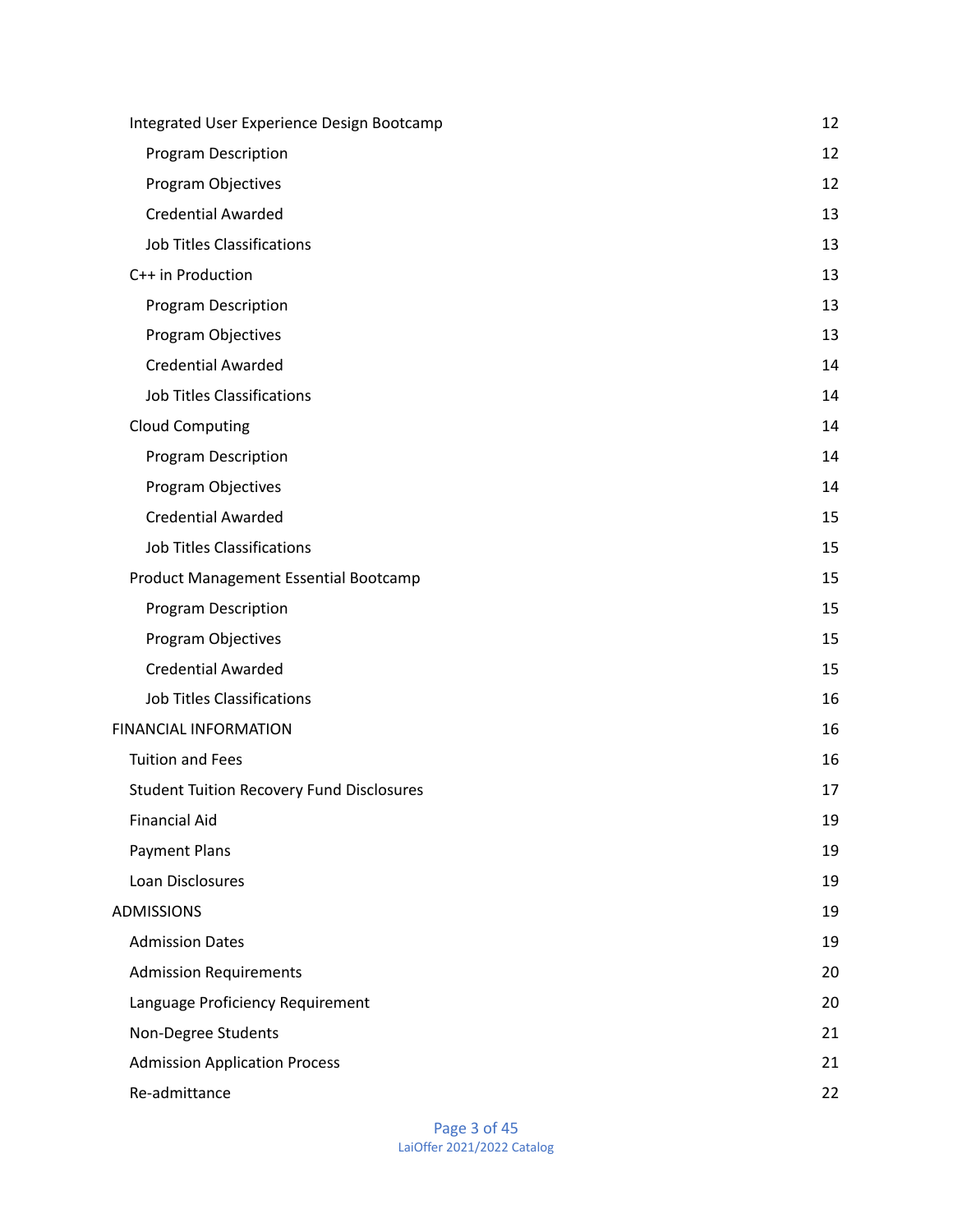| POLICIES AND STATEMENTS                                                  | 22 |
|--------------------------------------------------------------------------|----|
| Academic Evaluation Methods and Faculty Response                         | 22 |
| <b>Academic Freedom</b>                                                  | 22 |
| Academic Integrity                                                       | 23 |
| Policy on Cheating and Plagiarism                                        | 24 |
| <b>Attendance Policy</b>                                                 | 24 |
| Make Up Classes                                                          | 25 |
| Program Change Policy                                                    | 25 |
| <b>Clock Hour Definition</b>                                             | 25 |
| Disciplinary, Probation and Termination Actions                          | 25 |
| Family Educational Rights and Privacy Act of 1974, as Amended (FERPA)    | 25 |
| <b>Grading System</b>                                                    | 27 |
| <b>Grade Changes and Appeals</b>                                         | 28 |
| <b>Graduation Requirements</b>                                           | 29 |
| <b>Grievance Procedure</b>                                               | 29 |
| Leave of Absence                                                         | 30 |
| <b>Non-Discrimination Policy</b>                                         | 30 |
| <b>Sexual Harassment Policy</b>                                          | 30 |
| <b>Student Rights</b>                                                    | 31 |
| Code of Conduct                                                          | 31 |
| Satisfactory Academic Progress Policy                                    | 32 |
| Transferability of Credit                                                | 34 |
| Transfer Credit for Course Test-Out, Transfer, and Experiential Learning | 35 |
| <b>STUDENT SERVICES</b>                                                  | 35 |
| Advisement                                                               | 35 |
| <b>Placement Services</b>                                                | 36 |
| <b>New Student Orientation</b>                                           | 36 |
| <b>Handicapped Accommodations</b>                                        | 36 |
| <b>Student Housing</b>                                                   | 36 |
| Registrar's office                                                       | 36 |
| <b>Academic Transcripts</b>                                              | 37 |
| <b>Records and Record Retention</b>                                      | 37 |
| CANCELLATION, WITHDRAWAL AND REFUND POLICY                               | 38 |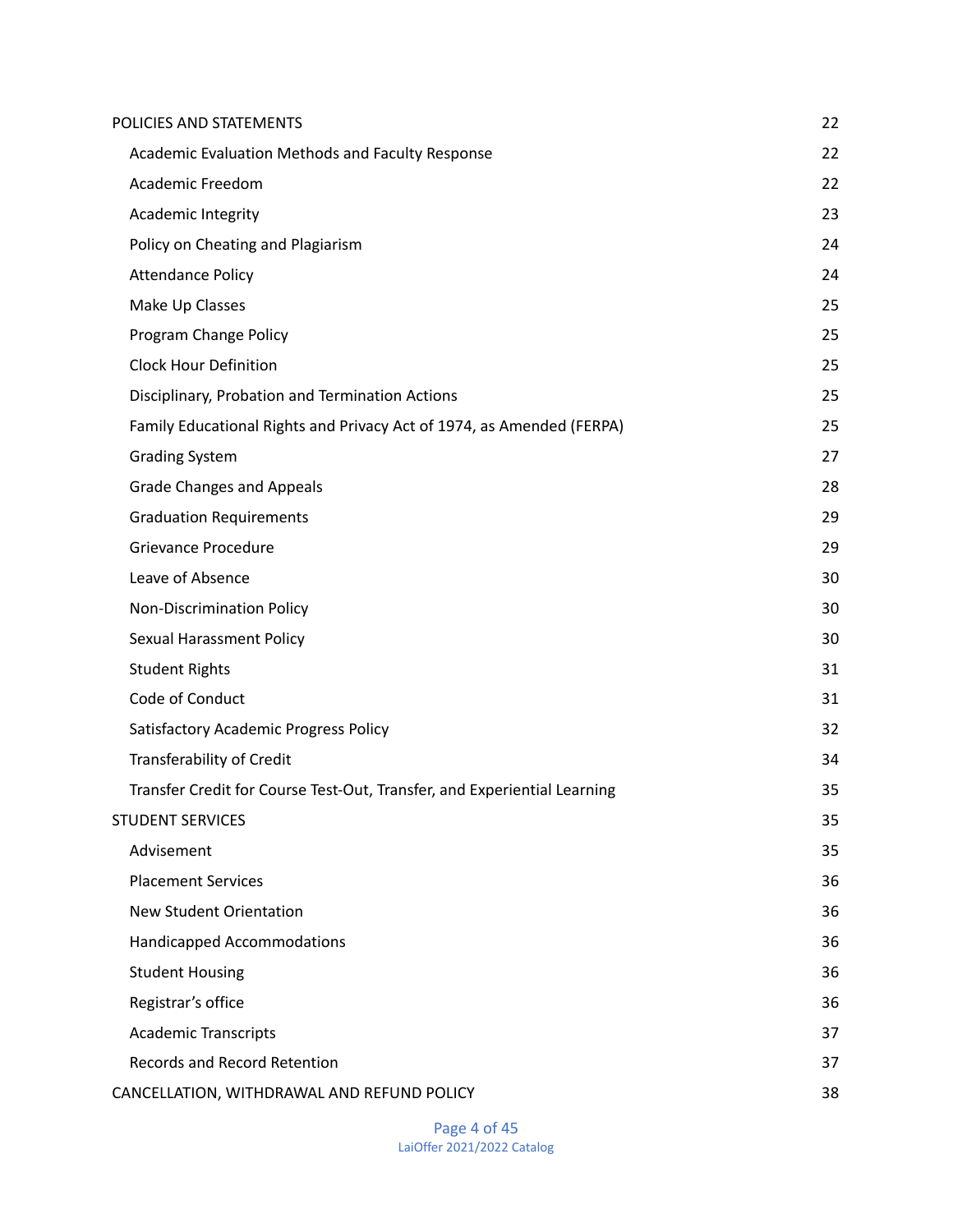| Student's Right to Cancel  | 38 |
|----------------------------|----|
| Withdrawal From a Program  | 38 |
| ADMINISTRATION AND FACULTY | 39 |
| <b>ACADEMIC CALENDAR</b>   | 42 |
| Holidays                   | 42 |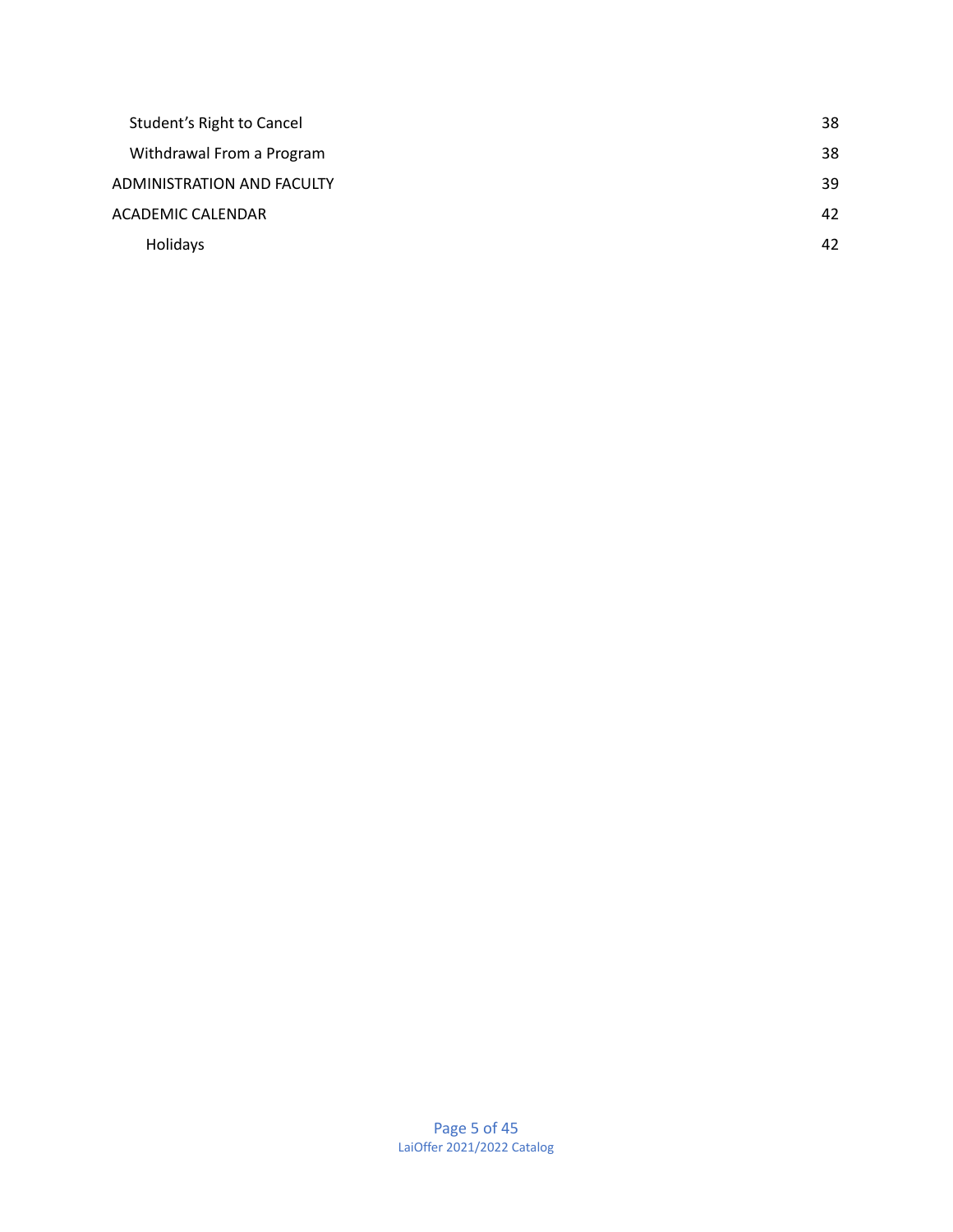# <span id="page-6-0"></span>STATEMENT OF MISSION, PURPOSE AND OBJECTIVES

## <span id="page-6-1"></span>**Mission**

The mission of LaiOffer is to improve and enrich the technology skills of its students. Our purpose is to translate academic knowledge into hands-on skills in the workplace, while promoting individual success, entrepreneurship, cultural, social and economic development of the student. (10)

## <span id="page-6-2"></span>Core Values

Promote continuous improvement in technical education. Provide excellence in staffing, facilities and educational services for our students. Create an environment of innovation, creativity and risk taking for students. Produce graduates with an exceptional degree of technical expertise to meet the needs of the workplace.

## <span id="page-6-3"></span>**Objectives**

- Develop career enhancing technical education for all students
- Prepare students to enter the workforce with enhanced hands on technical skills
- Collect, manage, and analyze data driven evidence to facilitate continuous improvement.
- Provide support to engage our Mission Statement

# <span id="page-6-4"></span>AUTHORIZATIONS AND DISCLOSURES

**Authorizations:** LaiOffer is a private institution, that it is approved to operate by the bureau, and that approval to operate means compliance with state standards as set forth in the CEC and 5, CCR. (7)

**Accreditation:** LaiOffer is an unaccredited institution and is not eligible to participate in federal and/or state financial aid programs. (22) and (27)

**Articulation Agreements:** LaiOffer has not entered into any articulation or transfer agreements. (17)

**Bankruptcy:** LaiOffer has no pending petition in bankruptcy. LaiOffer is not operating as a debtor in possession. LaiOffer has not filed a petition within the preceding five years, nor has had a petition in bankruptcy filed against it within the preceding five years that resulted in reorganization under chapter 11 of the United States Bankruptcy Code (11 U.S.C. Sec. 1101 et seq.). (8)

**Ownership:** LaiOffer, LLC is a California Limited Liability Corporation.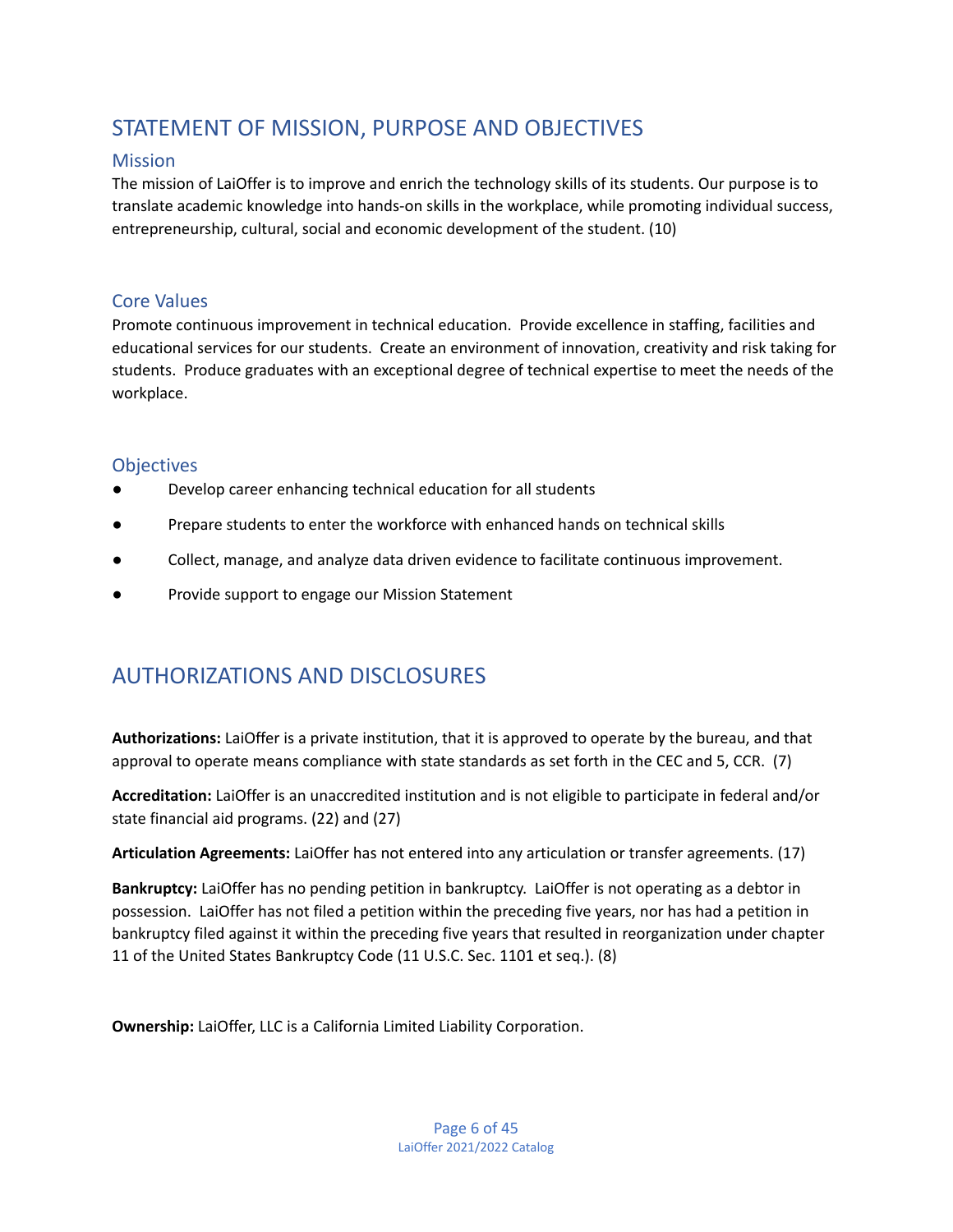**Questions on this Catalog:** Any questions a student may have regarding this catalog that have not been satisfactorily answered by LaiOffer may be directed to the Bureau for Private Postsecondary Education at

Address:\_1747\_N.\_Market\_Blvd.\_Ste\_225, Sacramento,

CA, 95834 P.O. Box 980818, West Sacramento, CA 95798-0818 Web site Address: www.bppe.ca.gov Telephone and Fax #'s: (888) 370-7589 or by fax (916) 263-1897 (916) 574-8900 or by fax (916) 263-1897 (13)

**Complaints:** A student or any member of the public may file a complaint about this institution with the Bureau for Private Postsecondary Education by calling (888) 370-7589 or by completing a complaint form, which can be obtained on the bureau's Internet Web site www.bppe.ca.gov. (14)

**VISA Services:** LaiOffer does not provide visa services to international students or vouch for student immigration status. (19)

# <span id="page-7-0"></span>GENERAL INFORMATION

## <span id="page-7-1"></span>Physical Location

(4), (5)

**Administrative Office:** 2350 Mission College Blvd #840, Santa Clara, CA 95054 (626) 678-5967

**Online Classroom:** All programs are delivered 100% online. Students participate in live online lectures and complete asynchronous assignments. The online classroom remains locked until each class session begins. Students receive access to the online course prior to the start of each class session.

## <span id="page-7-2"></span>Hours of Operation

The Administrative Offices are open between 9:30 AM and 6:30 PM (UTC-8), Monday through Friday. The self-study classroom is open to all subscribed students, they may access it at any time of the day.

## <span id="page-7-3"></span>Academic Delivery

All programs are delivered via live online lecture. Students are scheduled for between 2 and 5 classes per week for 2.5 to 3 hours per class, depending on the program enrolled. The actual days and times of classes are specified on the student enrollment agreement. At the time of enrollment, the student will enroll in either morning or evening classes, and the specific days of the week the classes are scheduled and the start and end time of the classes is identified on the enrollment agreement, as is the language of instruction.

> Page 7 of 45 LaiOffer 2021/2022 Catalog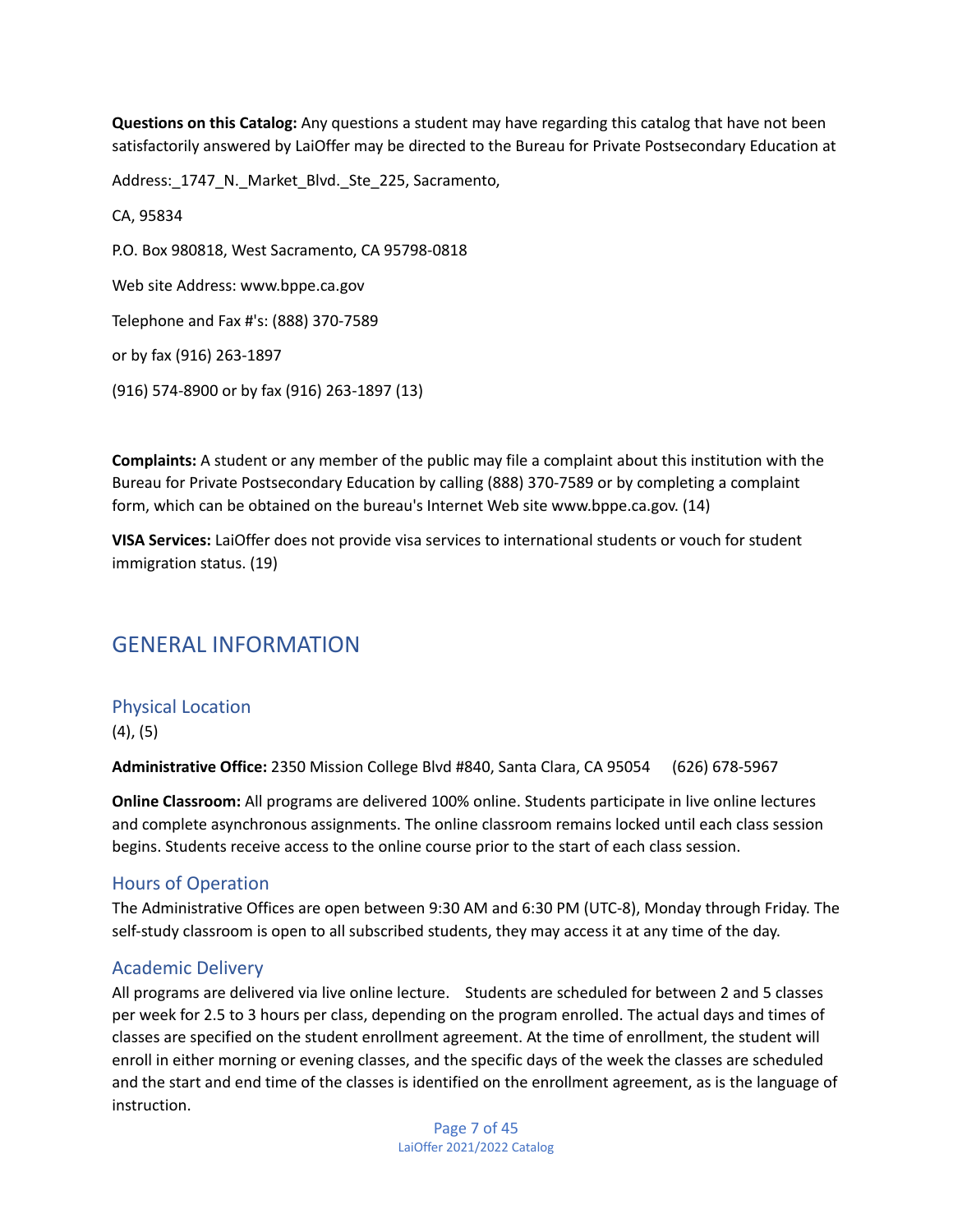## <span id="page-8-0"></span>Facilities and Equipment

**Teaching and Laboratory:** In keeping pace with the advancement of information technology, LaiOffer IT Department provides a modern digital online campus environment to the faculty, students, and administrative staff.

It is important to understand that LaiOffer courses are highly dependent on specialty software. Most of the software is Opensource and students are instructed on how to obtain the necessary software, at no cost, prior to starting their program. LaiOffer also provides an online coding platform LaiCode as a learning resource for students. A list of the opensource software or online resources utilized is listed below:

| LaiCode  | React JS | Java       | Kubernetes       | Apache Kafka |
|----------|----------|------------|------------------|--------------|
| $C++$    | Spark    | <b>ROS</b> | Docker           | SQL          |
| Web APIs | Kafka    | $A^*$      | Streaming        |              |
| React JS | Python   | <b>UX</b>  | <b>AWS Cloud</b> |              |

LaiOffer also has subscriptions to software that is necessary to offer the programs.

**Audio and Video Tape:** LaiOffer does not provide microphone for use in online classroom.

<span id="page-8-1"></span>Language of Instruction**:** LaiOffer courses are taught in Chinese or English as described below: (19)

The Planning and Decision Making for Self-Driving Cars program is taught in English. All other programs are taught in Chinese.

LaiOffer does not offer any language services.

## <span id="page-8-2"></span>Library Resources

Students have access to three, substantial, online library databases that contain thousands of full-text articles, journals, books, conference proceedings, technical magazines, newsletters. Students can access the online resources 24/7/365 from any computer with internet access.

LaiOffer does not provide access to any library services. LaiOffer does provide online coding platform LaiCode as learning resources for students. (12)

# <span id="page-8-3"></span>ACADEMIC PROGRAMS (20)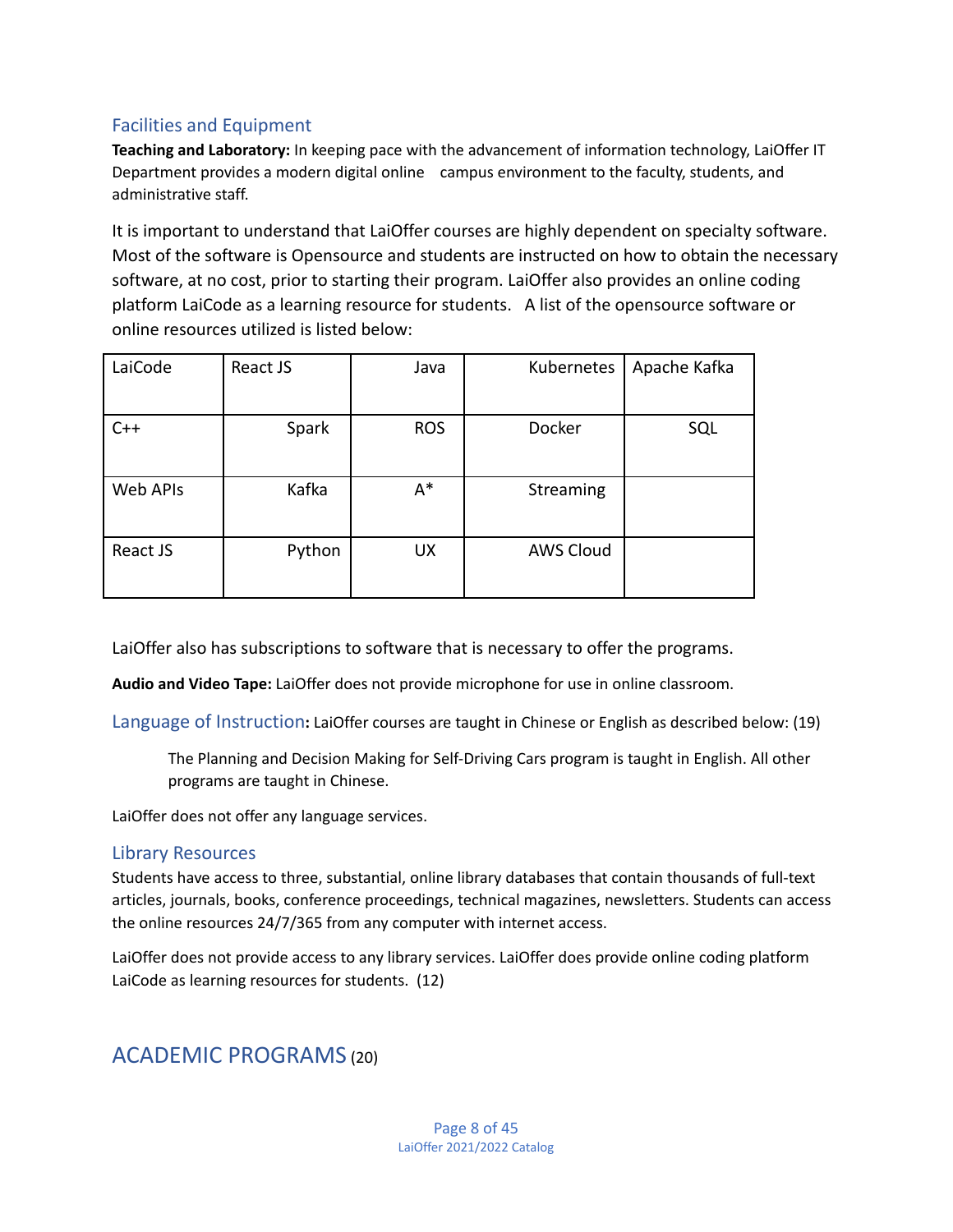## <span id="page-9-0"></span>Software Development Essentials

190 clock-hours, 13 weeks, 63 class sessions (5 classes per week, 3 hours per class)

#### <span id="page-9-1"></span>Program Description:

Focused on the most relevant software engineering skills required in the industry, this program teaches students algorithms, data structures, programming languages, object-oriented design and system design.

The program combines both theoretical frameworks and hands-on practices to get students jump-started in software development, and help students build their readiness and confidence for coding and job interviews.

## <span id="page-9-2"></span>Program Objectives:(10)

By the completion of the course, students should be able to:

- Describe different software development processes and how to choose between them
- Determine requirements from a client and specify them.
- Design the large, including principled choice of a software architecture, the use of modules and interfaces to enable separate development, and design patterns.
- Have hands-on experience with good coding practices, including documentation, contracts, regression tests and daily builds.
- Various quality assurance techniques, including unit testing, functional testing, and automated analysis tools.
- Utilize version control, configuration management, unit/regression testing, issue tracking, and debugging tools
- Create and analyze design models and make engineering tradeoffs
- Utilize large legacy systems and frameworks such as GUIs, EJBs, and Eclipse

## <span id="page-9-3"></span>Credential Awarded: Certificate

#### <span id="page-9-4"></span>Job Titles Classifications

The program's job titles classifications include the following (39):

- 15-1133.00 Software Developers, Systems Software
- 15-1132.00 Software Developers, Applications

## <span id="page-9-5"></span>Full-stack Development

150 clock-hours, 13 weeks, 50 class sessions (4 classes per week, 3 hours per class)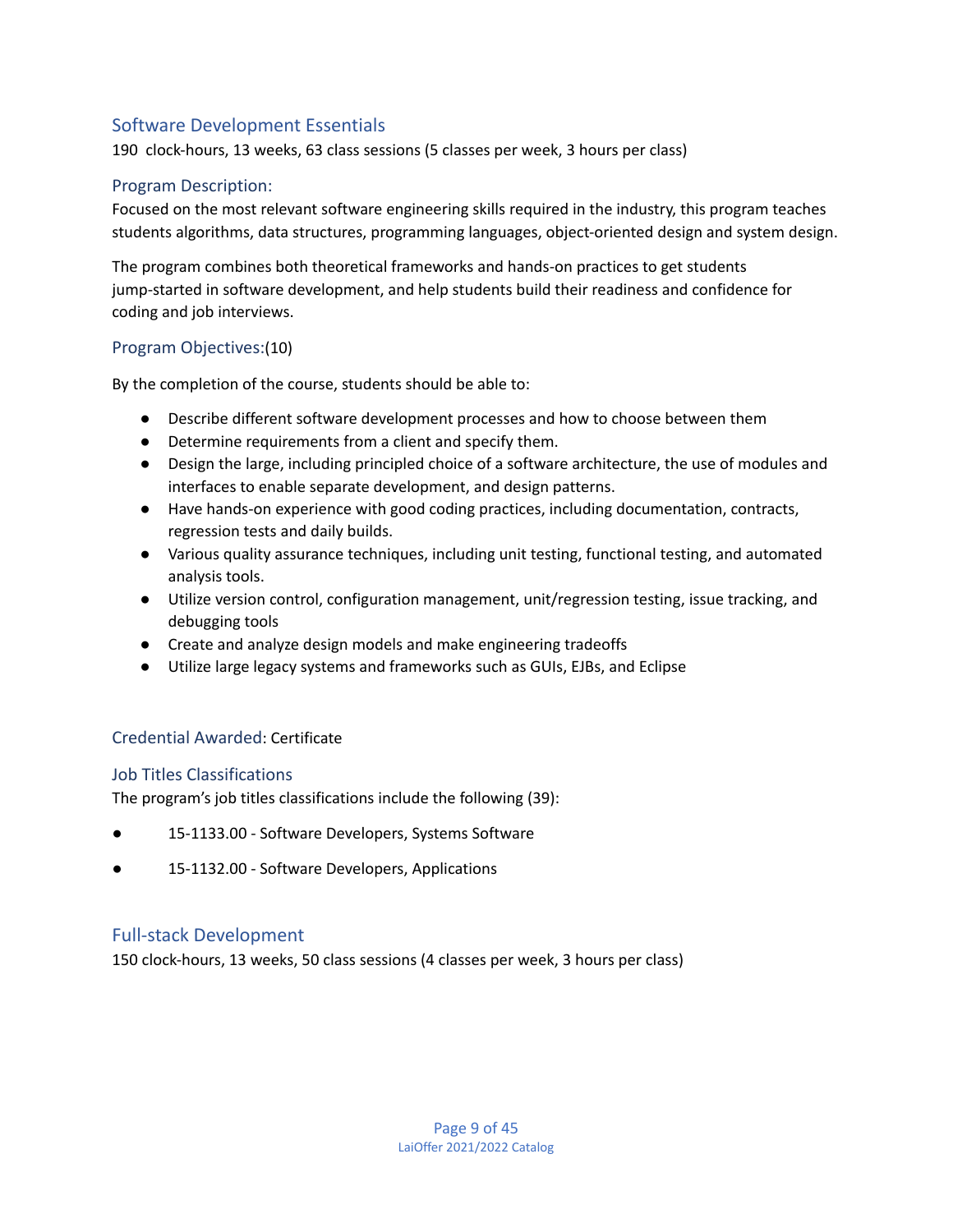## <span id="page-10-0"></span>Program Description:

The goal of the Full Stack Developer program is to equip students with the unique skills they need to build and develop a variety of web and mobile applications. This hands-on intensive program provides students with essential techniques to design, develop, and manage professional software applications.

Over two and a half months of instructor-led training, students will finish 4 real-world projects, covering topics in full-stack, big data development, front-end, back-end, and cloud. This project-based learning experience will advance students' problem-solving skills and help them build a better resume to land a job.

## <span id="page-10-1"></span>Program Objectives:(10)

By the completion of the course, students should be able to:

- Design and build databases for software applications
- Create and deploy database-backed web APIs
- Utilize React JS and relevant front-end technologies
- **Build microservices framework**
- Analyze streaming data using Spark and Kafka

#### <span id="page-10-2"></span>Job Titles Classifications

The program's job titles classifications include the following (39):

- 15-1132.00 Software Developers, Applications
- 15-1134.00 Web Developers

## <span id="page-10-3"></span>AI & Data Engineering

180 clock-hours, 15 weeks, 72 class session (5 classes per week, 2.5 hours per class)

#### <span id="page-10-4"></span>Program Description:

Combining artificial intelligence and data science fundamentals, this program focuses on building students' comprehensive understanding and abilities to work with models. Through a combination of theoretical and practical exercises, students will master over 10 types of commonly used machine learning models.

The companion coursework dives students into the most recent and relevant trends in the data science world: user stickiness analysis, text clustering, spark program development, and deep learning.

> Page 10 of 45 LaiOffer 2021/2022 Catalog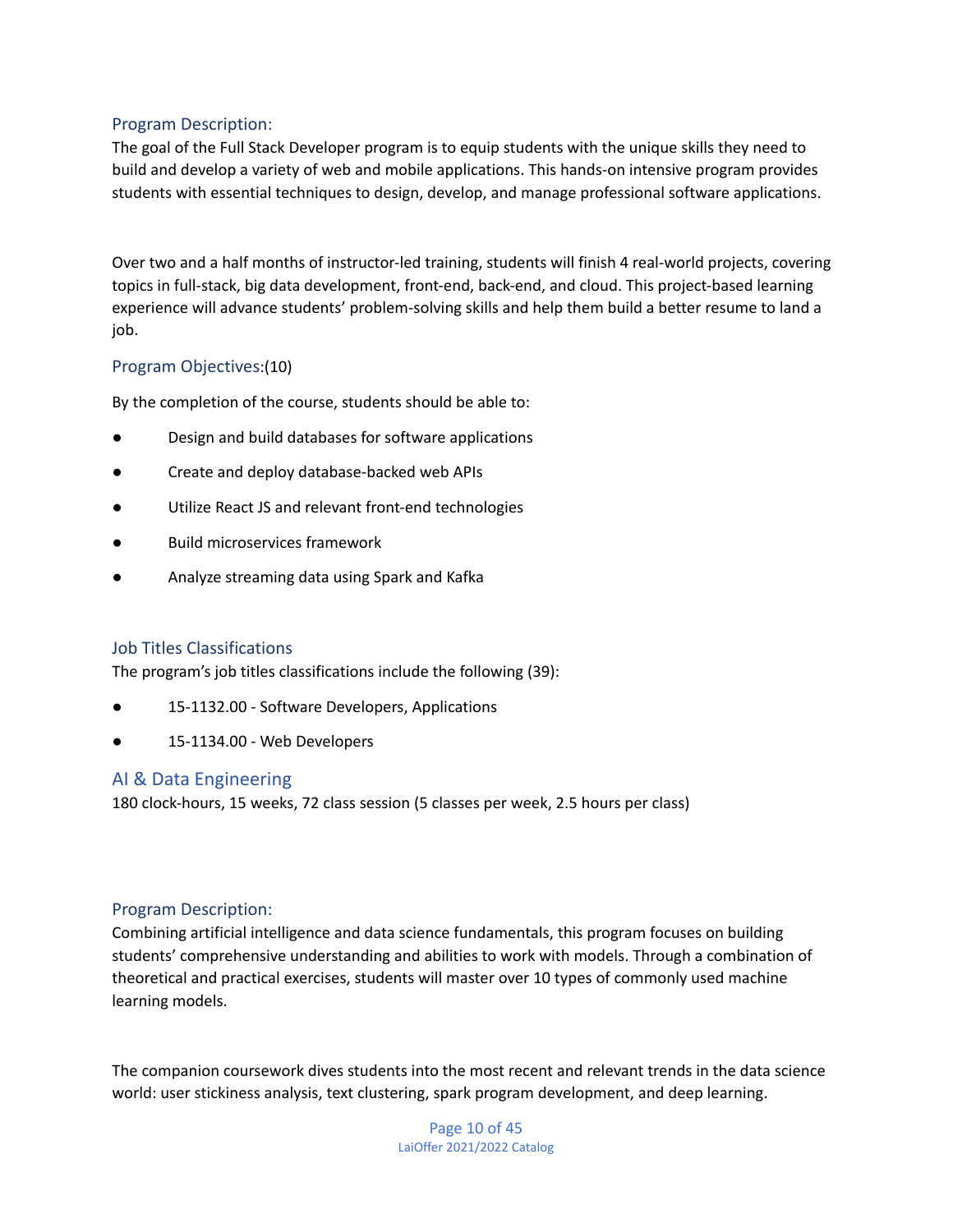The program aims to guide students through data science interviews and at the same time includes Python training, data structure training and data system design, which are essential to secure a job offer.

## <span id="page-11-0"></span>Program Objectives: (10)

By the completion of this program, students will be able to:

Identify the principles of information storage, retrieval systems and database and use a set of industrial software tools and procedures for organizing information in large scale

Implement and apply advanced search algorithms to solve realistic planning problem using Java programming language

- Create complex search algorithms and approaches for constraint processing data
- Analyze the strengths and weaknesses of each algorithm and constraint processing approach
- Survey existing research and read research papers critically
- Devise and run experiments, and analyze their results

Practice data science interviews and at the same time includes Python training, data structure training and data system design, which are essential to secure an offer

Master the basics of machine learning and fundamentals of statistics

## <span id="page-11-1"></span>Credential Awarded: Certificate

## <span id="page-11-2"></span>Job Titles Classifications

The program's job titles classifications include the following: (39)

- 15-1111.00 Computer and Information Research Scientists
- 11-3021.00 Computer and Information Systems Managers
- 15-1199.00 Computer Occupations, All Other
- 15-1132.00 Software Developers, Applications

## <span id="page-11-3"></span>Planning and Decision Making for Self-Driving Cars

180 clock-hours, 15 weeks, 60 class session (4 classes per week, 3 hours per class)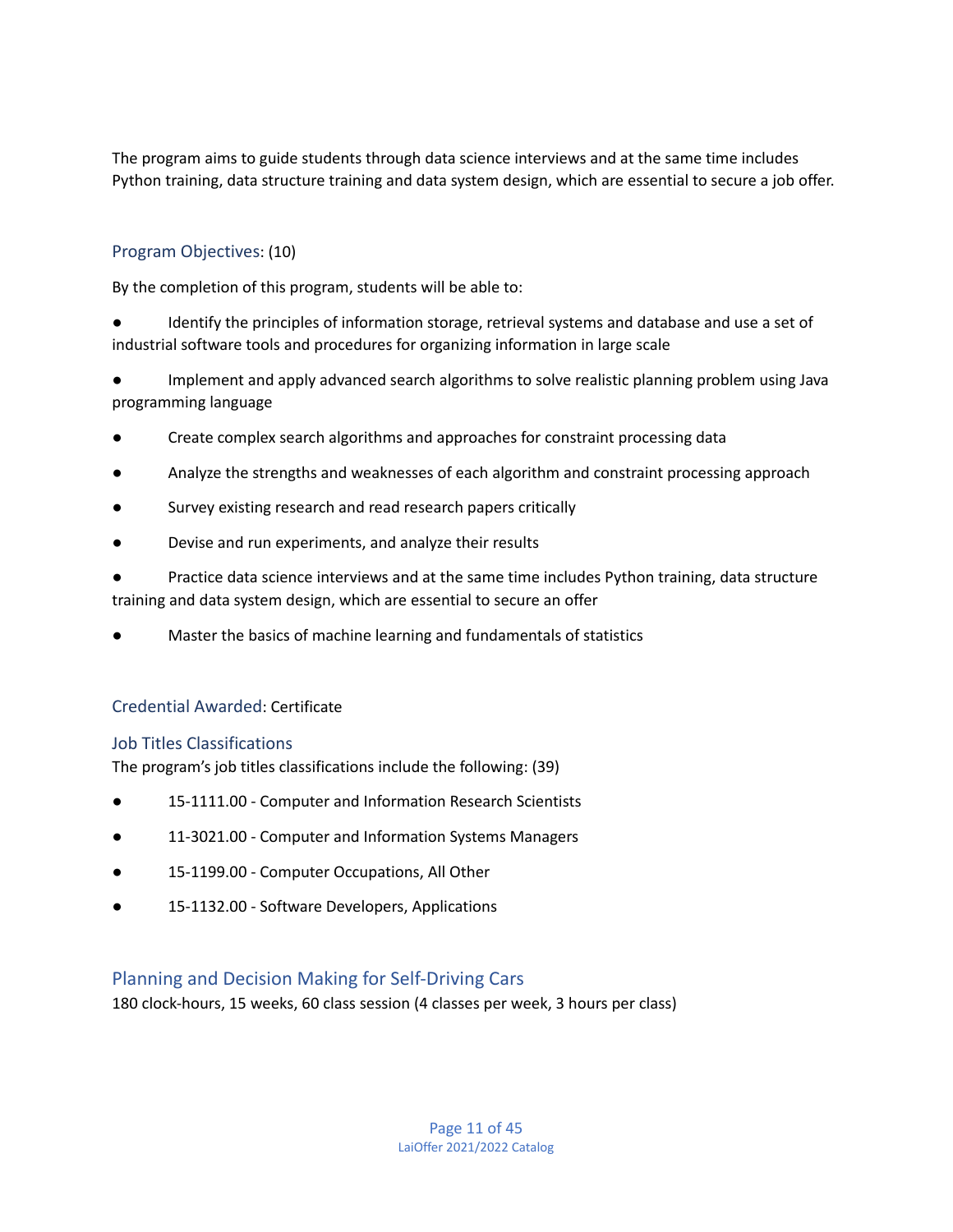## <span id="page-12-0"></span>Program Description:

This program provides students with core software development skills coupled with the state of the art in planning and decision-making technologies for self-driving cars. Students will learn the essentials and the key challenges of building a self-driving car, and the solutions, techniques and algorithms that modern autonomous navigation systems are leveraging to overcome such challenges.

Partnering with automotive companies, the program will help students build confidence and readiness for developing autonomous navigation systems.

#### <span id="page-12-1"></span>Program Objectives (10)

By the completion of this program, students will be able to:

- Understand how self-driving cars work
- Install ROS and perform basic and intermediate tasks such as creating visual markers, manipulating reference frames, and troubleshooting modules
- Develop key foundational planning algorithms that are based on  $A^*$  to navigate in a discretized known and unknown maps
- Develop planner to navigate through multi-lane highway with multiple static obstacles
- Design motion primitives to allow efficient transition between lanes and fast planning times
- Develop planner to account for uncertainty in the motion of another vehicle

#### <span id="page-12-2"></span>Credential Awarded: Certificate

#### <span id="page-12-3"></span>Job Titles Classifications

The program's job titles classifications include the following: (39)

- 17-2141.02 Automotive Engineers
- 17-2199.08 Robotics Engineers

#### <span id="page-12-4"></span>Integrated User Experience Design Bootcamp

75 clock-hours, 10 weeks, 30 class session (3 classes per week, 2.5 hours per class)

Page 12 of 45 LaiOffer 2021/2022 Catalog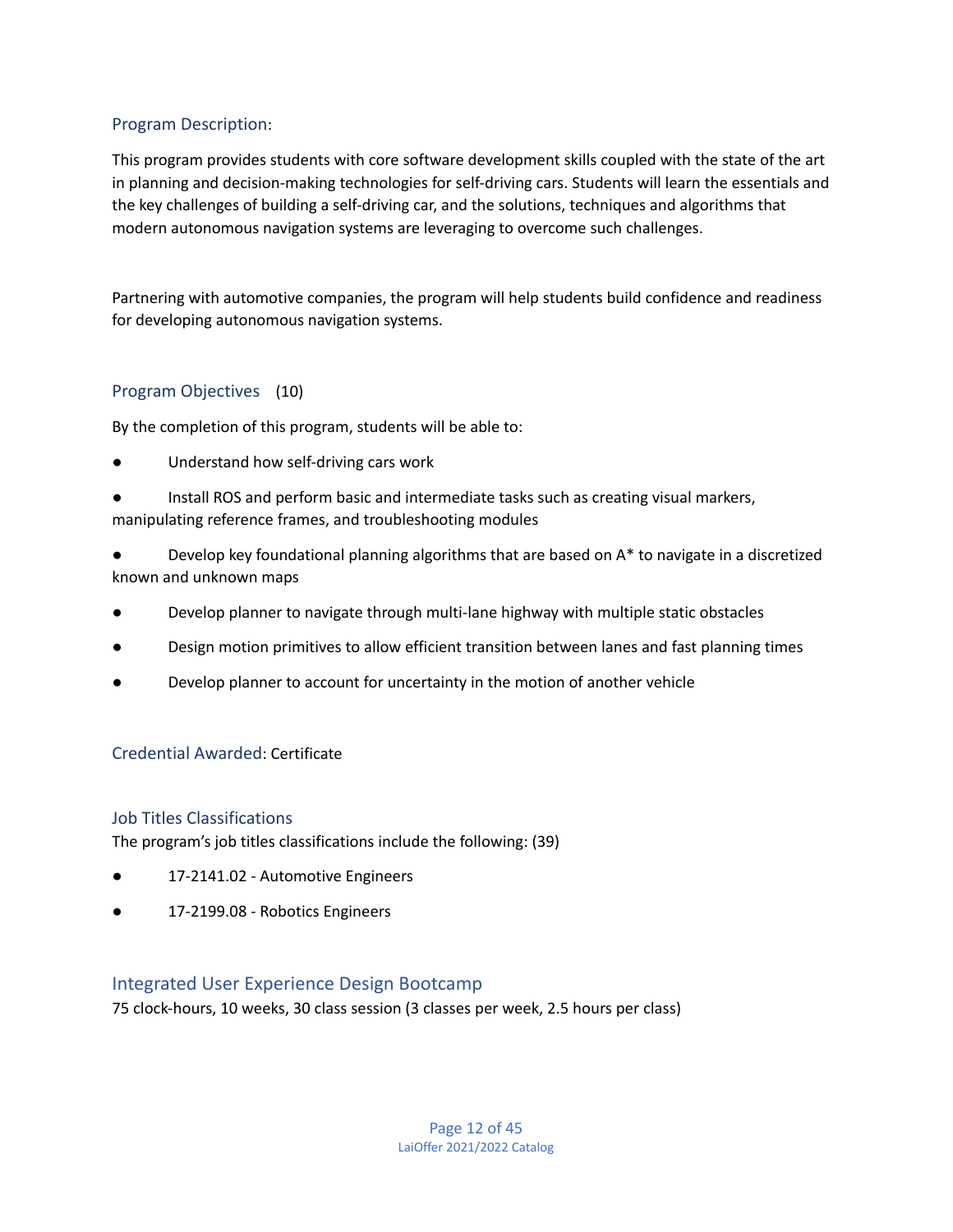## <span id="page-13-0"></span>Program Description:

In this program, students will explore the process of the user study, interaction design, prototype presentation, and visualization, by which they will obtain systematic UX theories and a designer-like mindset. In-class assignments, individual projects will not only hone their skills, nurture their mindset, enhance their portfolios but also prepare them ready for interviews.

This program also provides students with the opportunity to work with partnered companies, accomplish a prospective product design and help them solve actual problems in their products.

#### <span id="page-13-1"></span>Program Objectives: (10)

By the completion of this program, students will be able to:

- Create a UX design portfolio
- Utilize usability tests and other user research tactics
- Develop wireframes and prototypes around customer needs
- Define the right interaction model and evaluate its success
- Use design thinking approach to solving problems

<span id="page-13-2"></span>Credential Awarded: Certificate

## <span id="page-13-3"></span>Job Titles Classifications

The program's job titles classifications include the following: (39)

- 27-1024.00 Graphic Designers
- 27-1021.00 Commercial and Industrial Designers

## <span id="page-13-4"></span>C++ in Production

50 clock-hours, 10 weeks, 20 class session (2 classes per week, 2.5 hours per class)

## <span id="page-13-5"></span>Program Description:

C++ is a high-performance programming language used widely in software engineering jobs. Learning C++ skills will help engineers win more job opportunities and boost their career.

> Page 13 of 45 LaiOffer 2021/2022 Catalog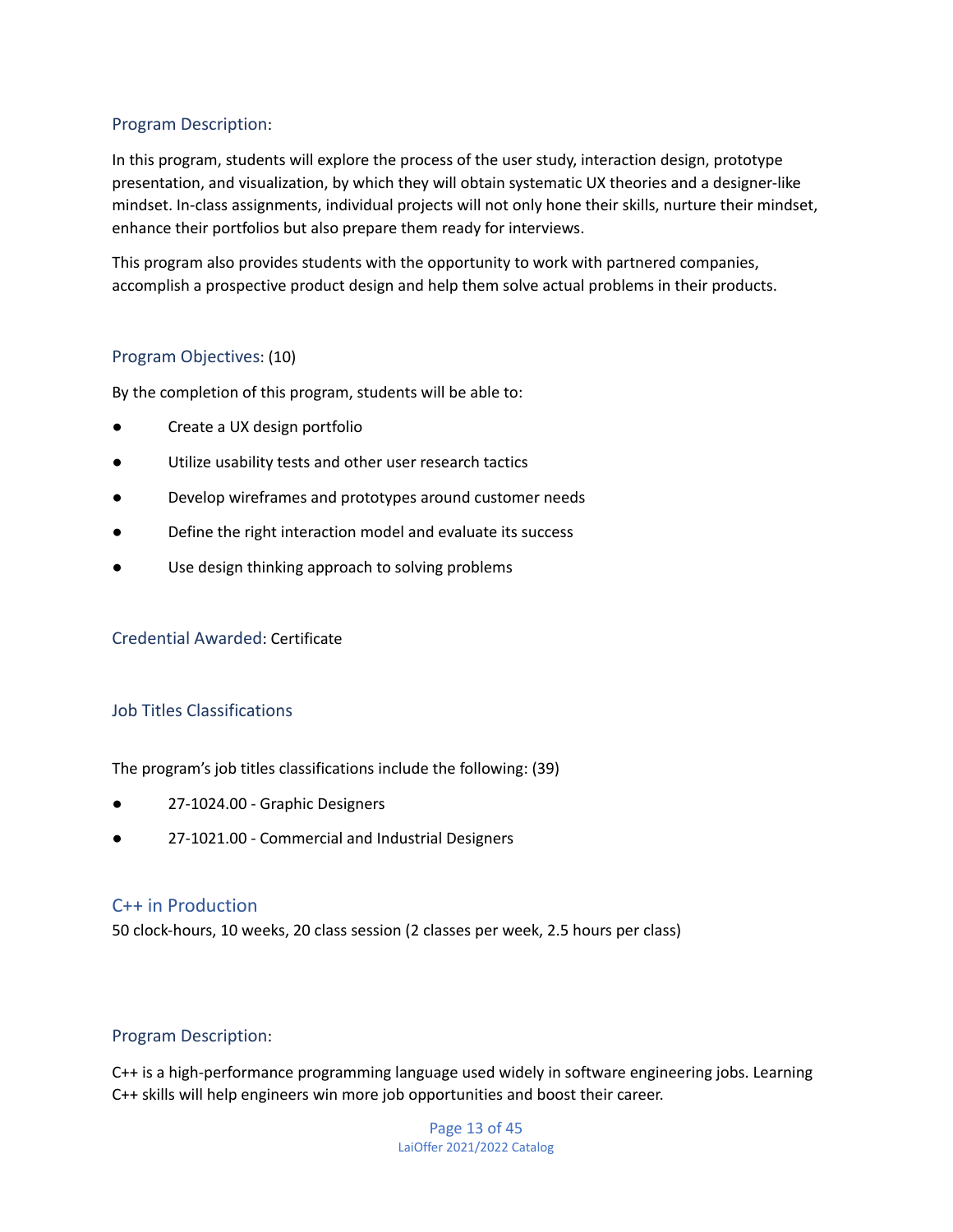This program will start with the fundamental programming concepts, before digging deeper into the more advanced C++ topics. Students will also build 4 projects to apply what they learned in class and advance their skills.

## <span id="page-14-0"></span>Program Objectives: (10)

By the completion of this program, students will be able to:

- Design, build, and maintain efficient, reusable, and reliable C++ code
- Have a strong understanding of embedded systems design and low-level hardware interactions
- Define and document system level test cases
- Perform hardware and software integration testing
- Identify constraints, resolve issues, and suggest improvements

#### <span id="page-14-1"></span>Credential Awarded: Certificate

#### <span id="page-14-2"></span>Job Titles Classifications

The program's job titles classifications include the following: (39)

- 15-1133.00 Software Developers, Systems Software
- 15-1132.00 Software Developers, Applications

## <span id="page-14-3"></span>Cloud Computing

50 clock-hours, 10 weeks, 20 class session (2 classes per week, 2.5 hours per class)

#### <span id="page-14-4"></span>Program Description:

As a new technique, cloud computing has a rapid development in recent years. Gaining the skills and knowledge in cloud computing will provide career development opportunities to employees who work for tech companies.

This program is designed for junior software engineer who are ready to take the next step in their career and want to position themselves for a senior role.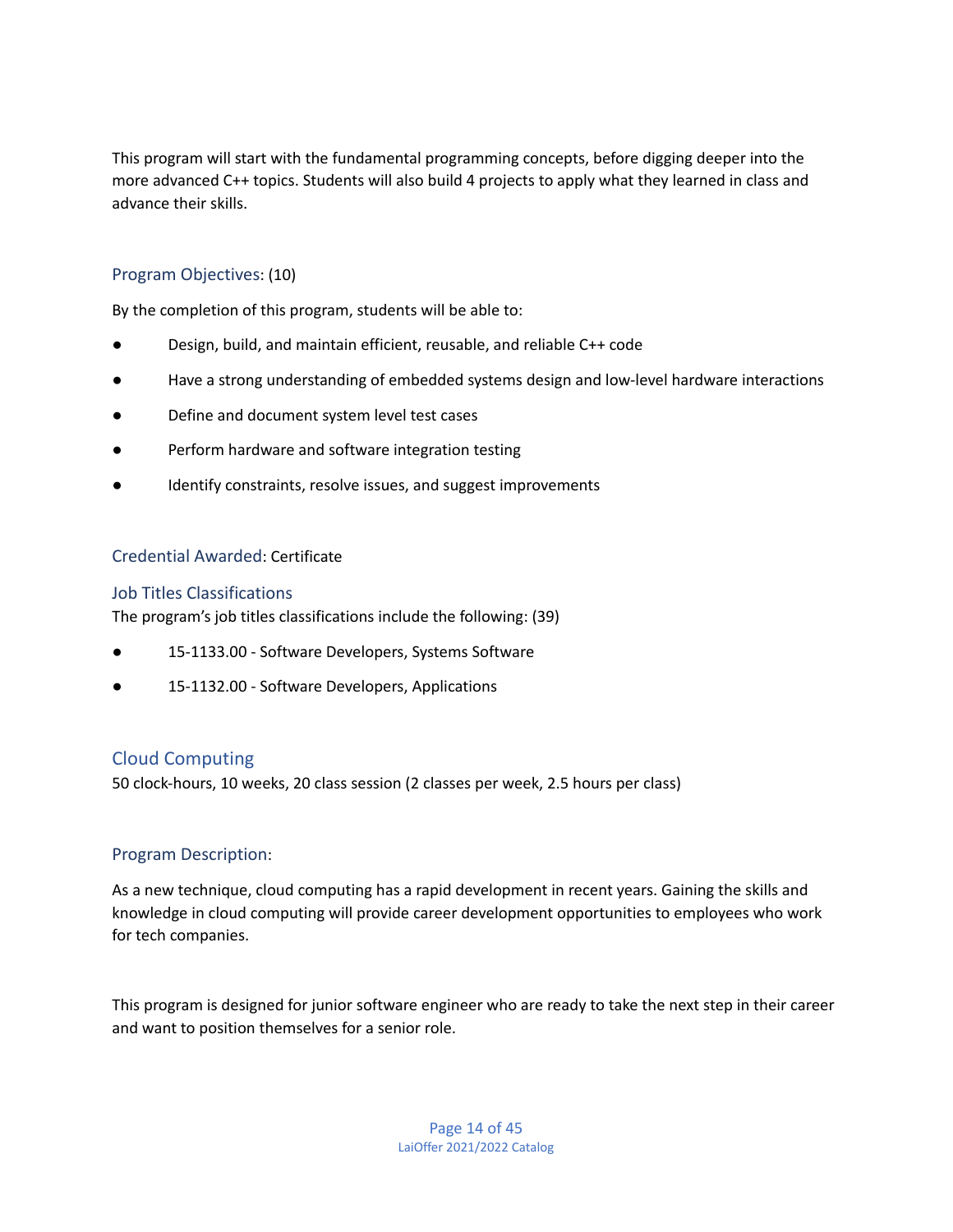Focusing on the programming techniques for cloud computing and distributed systems form the cloud infrastructure, the program will also teach students the most in-demand skills such as Kubernetes, Docker, Streaming. Students will study the state-of-the-art solutions for cloud computing and apply what they learn in one project executed over AWS Cloud.

## <span id="page-15-0"></span>Program Objectives: (10)

By the completion of this program, students will be able to:

- Design, implement, and manage cloud computing systems
- Understand Cloud Architecture such as Apache Kafka
- Work on Cloud platforms like AWS
- Utilize key cloud computing technologies
- Develop infrastructure for managing and running large numbers of test scenarios

#### <span id="page-15-1"></span>Credential Awarded: Certificate

#### <span id="page-15-2"></span>Job Titles Classifications

The program's job titles classifications include the following: (39)

- 15-1199.02 Computer Systems Engineers/Architects
- 15-1199.09 Information Technology Project Managers

## <span id="page-15-3"></span>Product Management Essential Bootcamp

75 clock-hours, 10 weeks, 30 class session (3 classes per week, 2.5 hours per class)

## <span id="page-15-4"></span>Program Description:

This program is designed for students who want to become product managers and learn about the profession, core skills and get certified. During this 9-week course, students will learn to navigate the product cycle, from evaluating users and managing a roadmap to creating a product and developing metrics.

#### <span id="page-15-5"></span>Program Objectives: (10)

By the completion of this program, students will be able to: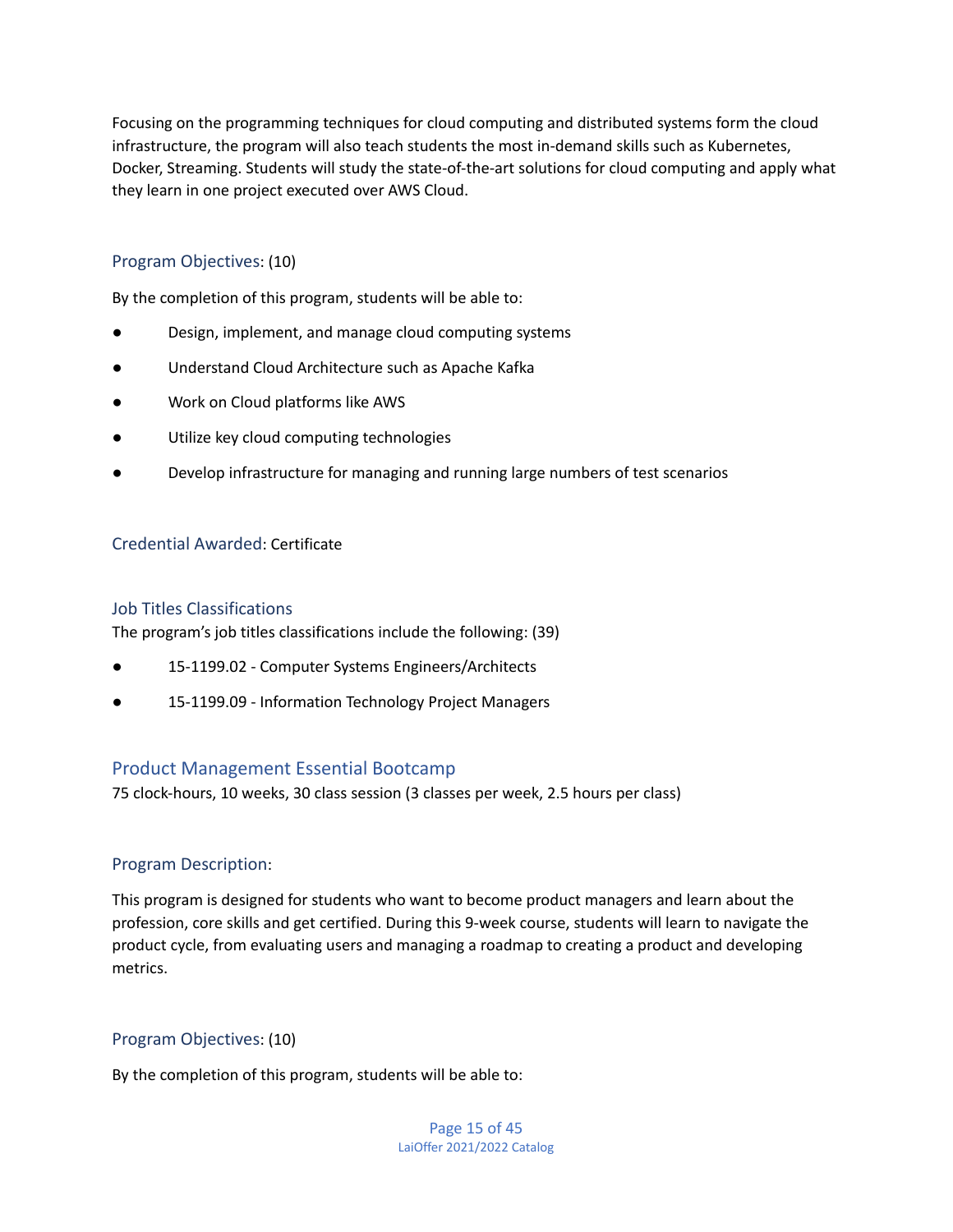- Clearly describe the role of a product manager
- Effectively manage any product at any stage in the product lifecycle
- Develop basic data analytic and SQL skills for product manager
- Utilize usability tests and other user research tactics
- Speak fluently with developers regarding technology and technical constraints
- Measure a product's success and track its lifecycle

<span id="page-16-0"></span>Credential Awarded: Certificate

## <span id="page-16-1"></span>Job Titles Classifications

The program's job titles classifications include the following: (39)

- 11-2021.00 Marketing Managers
- 11-3051.00 Industrial Production Managers

# <span id="page-16-2"></span>FINANCIAL INFORMATION

<span id="page-16-3"></span>Tuition and Fees

(23)

| Program                                                                     | Language<br>οf<br>instructio<br>n | <b>Tuition</b>                 | <b>Applicatio</b><br>n Fee<br>(non-refun<br>dable) | STRF*<br>(non-refun<br>dable) | <b>Estimate</b><br>d Book<br>and<br>Laptop<br>Costs** | <b>Total</b><br><b>Charges for</b><br>a period of<br>attendance | <b>Estimated</b><br>schedule of<br>total<br>charges for<br>the entire<br>educationa<br>l program |
|-----------------------------------------------------------------------------|-----------------------------------|--------------------------------|----------------------------------------------------|-------------------------------|-------------------------------------------------------|-----------------------------------------------------------------|--------------------------------------------------------------------------------------------------|
| Software<br>Development<br>Essentials                                       | Chinese                           | \$6,250.0                      | \$250.00                                           | \$0.00                        | \$1,050.00                                            | \$7,550.00                                                      | \$7,550.00                                                                                       |
| Full-stack<br>Development                                                   | Chinese                           | \$4,750.0                      | \$250.00                                           | \$0.00                        | \$1,050.00                                            | \$6,050.00                                                      | \$6,050.00                                                                                       |
| &<br>AI<br>Data<br>Engineering                                              | Chinese                           | \$6,250.0<br>0                 | \$250.00                                           | \$0.00                        | \$1,150.00                                            | \$7,650.00                                                      | \$7,650.00                                                                                       |
| and<br>Planning<br>Decision<br><b>Making</b><br>for<br>Self-Driving<br>Cars | English                           | \$7,750.0<br>$\mathbf{\Omega}$ | \$250.00                                           | \$0.00                        | \$1,150.00                                            | \$9,150.00                                                      | \$9,150.00                                                                                       |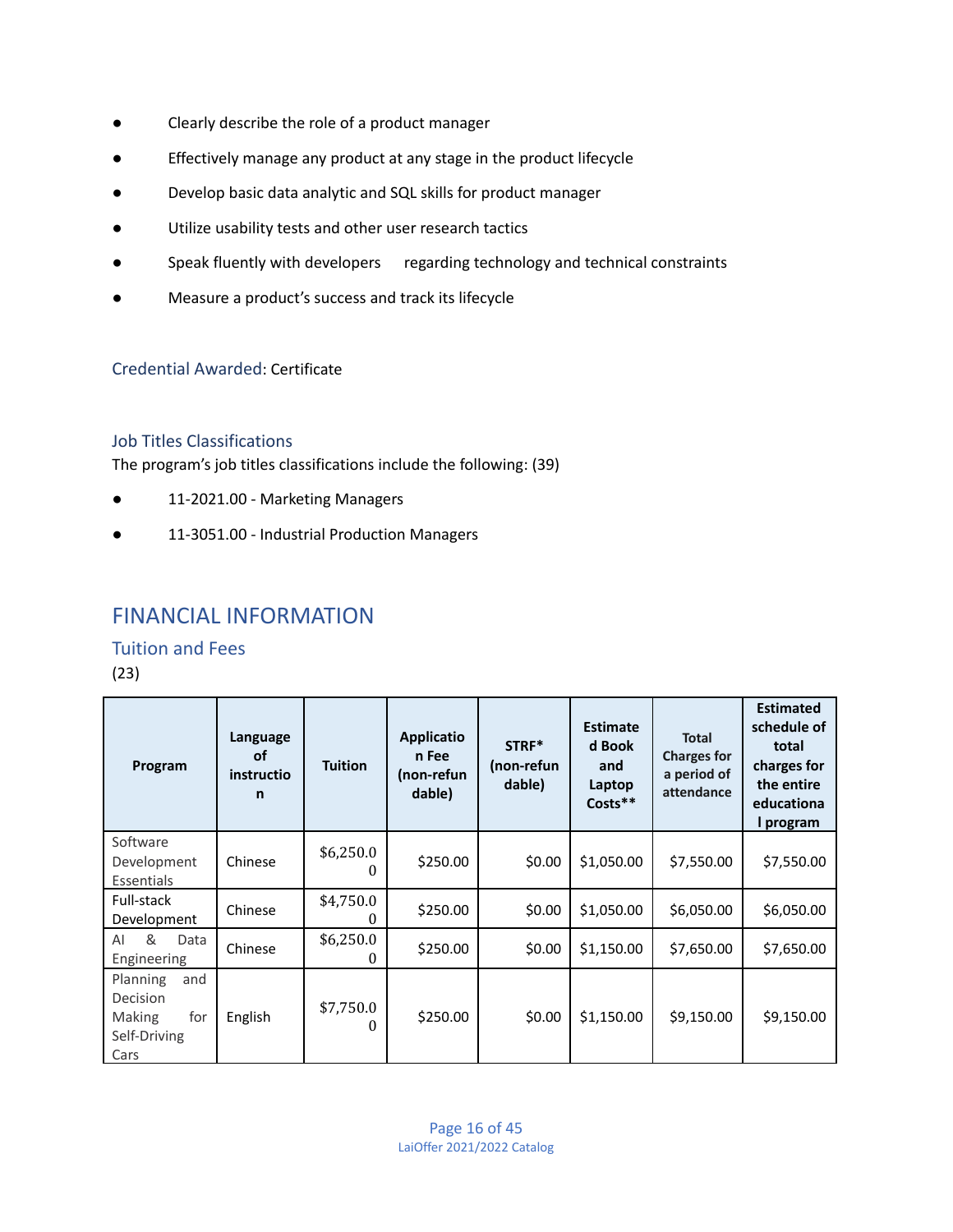| Integrated<br>User<br>Experience<br>Design<br>Bootcamp | Chinese | \$5,750.0<br>0      | \$250.00 | \$0.00 | \$1,050.00 | \$7,050.00 | \$7,050.00 |
|--------------------------------------------------------|---------|---------------------|----------|--------|------------|------------|------------|
| in<br>$C++$<br>Production                              | Chinese | \$2,250.0           | \$250.00 | \$0.00 | \$950.00   | \$3,450.00 | \$3,450.00 |
| Cloud<br>Computing                                     | Chinese | \$2,750.0           | \$250.00 | \$0.00 | \$1,050.00 | \$4,050.00 | \$4,050.00 |
| Product<br>Management<br>Essential<br><b>Bootcamp</b>  | Chinese | \$2,750.0<br>$_{0}$ | \$250.00 | \$0.00 | \$1,050.00 | \$4,050.00 | \$4,050.00 |

**Non-Refundable Fees:** Application fee 250.00, Student Tuition Recovery Fund \$0.00(CA resident only)

\***The Student Tuition Recovery Fund (STRF)** assessment rate for enrollment agreements is \$0.00 per \$1,000.00 of institutional charges rounded to the nearest thousand dollars from each student. Institutions shall collect the assessment from each student at the time it collects the first payment from or on behalf of the student at or after enrollment. The assessment shall be collected for the entire period of enrollment. For more information, go to www.bppe.ca.gov.

**Books and Laptop**: Students are responsible for purchasing their own book(s) and laptop. Cost of books are estimated based on Amazon purchase cost (new hard cover) and laptops that meet program criteria. LaiOffer does not provide or sell textbooks nor laptops.

## **Additional Fees**

## **Late Registration Fee \$0.00**

New students may register during the designated period at the beginning of their first course or during the late registration period. No late registration fee required.

## **Late Payment Fee \$0.00**

Payment of tuition is due prior to the first day of class. Payment after the starting date of the course will result in a late payment fee of \$0.00.

#### **Certification Fee \$0.00**

The student will receive, at no charge, a digital copy of the certificate upon completion of the program.

## **Returned Check Fee \$25.00**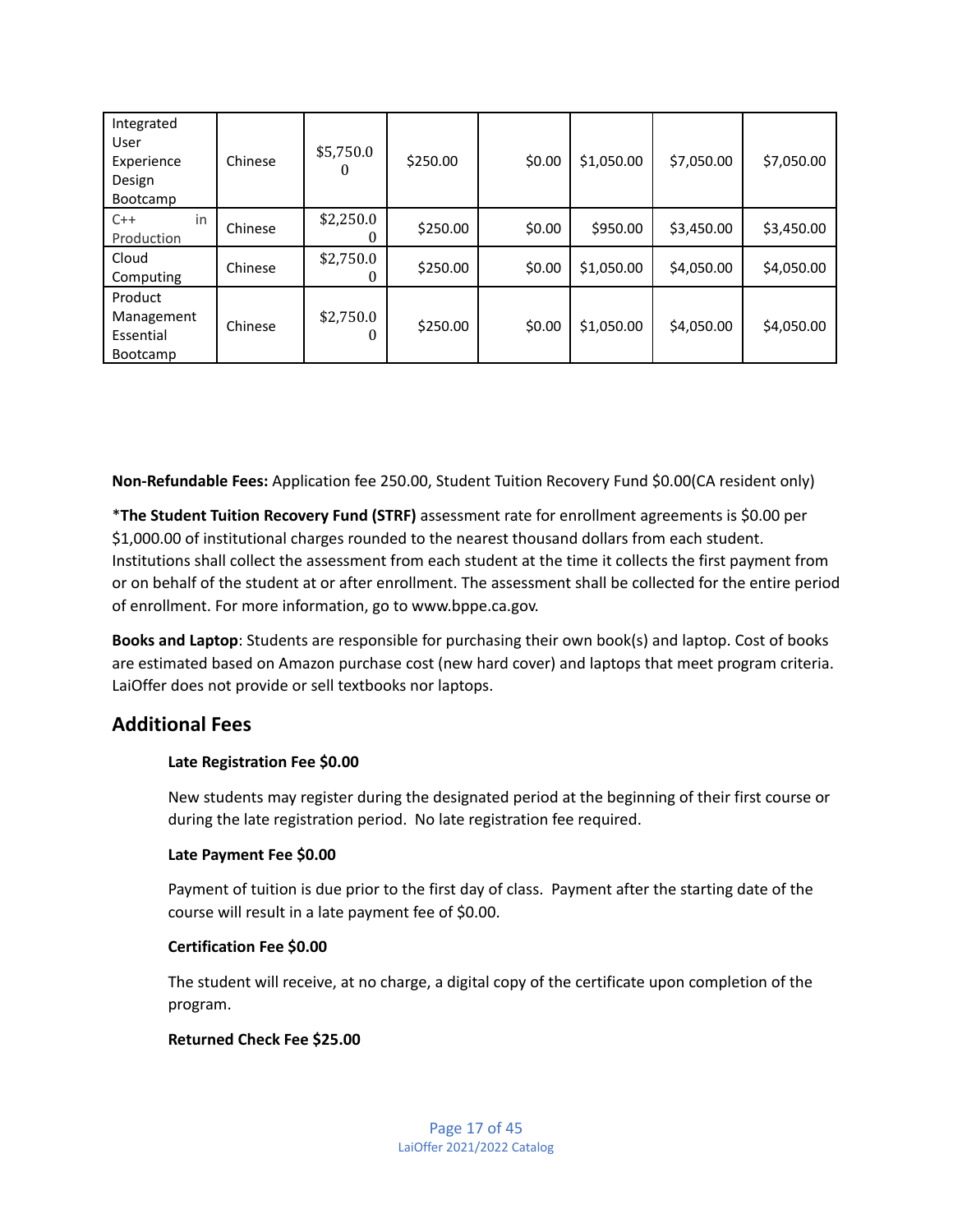Any student who pays by check and the check is returned for insufficient funds will be charged a return check fee of \$25.00. If a second check is returned for the same reason, the student will be dropped from the school.

#### **Administrative Withdrawal Fee \$0.00**

No administrative fee will be charged when a student withdraws or is withdrawn from a program.

#### **Re-enrollment fee \$0.00**

There is no re-enrollment fee for students who re-apply for reentry into the same program within one year of their previous enrollment. If students pass the deadline of free re-enrollment, they will need to pay the program price to reenter the program

## <span id="page-18-0"></span>Student Tuition Recovery Fund Disclosures (STRF) (24)

The State of California established the Student Tuition Recovery Fund (STRF) to relieve or mitigate economic loss suffered by a student in an educational program at a qualifying institution, who is or was a California resident while enrolled, or was enrolled in a residency program, if the student enrolled in the institution, prepaid tuition, and suffered an economic loss. Unless relieved of the obligation to do so, you must pay the state-imposed assessment for the STRF, or it must be paid on your behalf, if you are a student in an educational program, who is a California resident, or are enrolled in a residency program, and prepay all or part of your tuition.

You are not eligible for protection from the STRF and you are not required to pay the STRF assessment, if you are not a California resident, or are not enrolled in a residency program."

(b) In addition to the statement required under subdivision (a) of this section, a qualifying institution shall include the following statement in its school catalog:

"It is important that you keep copies of your enrollment agreement, financial aid documents, receipts, or any other information that documents the amount paid to the school. Questions regarding the STRF may be directed to the Bureau for Private Postsecondary Education, 2535 Capitol Oaks Drive, Suite 400, Sacramento, CA 95833, (916) 431-6959 or (888) 370-7589.

To be eligible for STRF, you must be a California resident or are enrolled in a residency program, prepaid tuition, paid or deemed to have paid the STRF assessment, and suffered an economic loss as a result of any of the following:

1. The institution, a location of the institution, or an educational program offered by the institution was closed or discontinued, and you did not choose to participate in a teach-out plan approved by the Bureau or did not complete a chosen teach-out plan approved by the Bureau.

2. You were enrolled at an institution or a location of the institution within the 120 day period before the closure of the institution or location of the institution or were enrolled in an educational program within the 120 day period before the program was discontinued.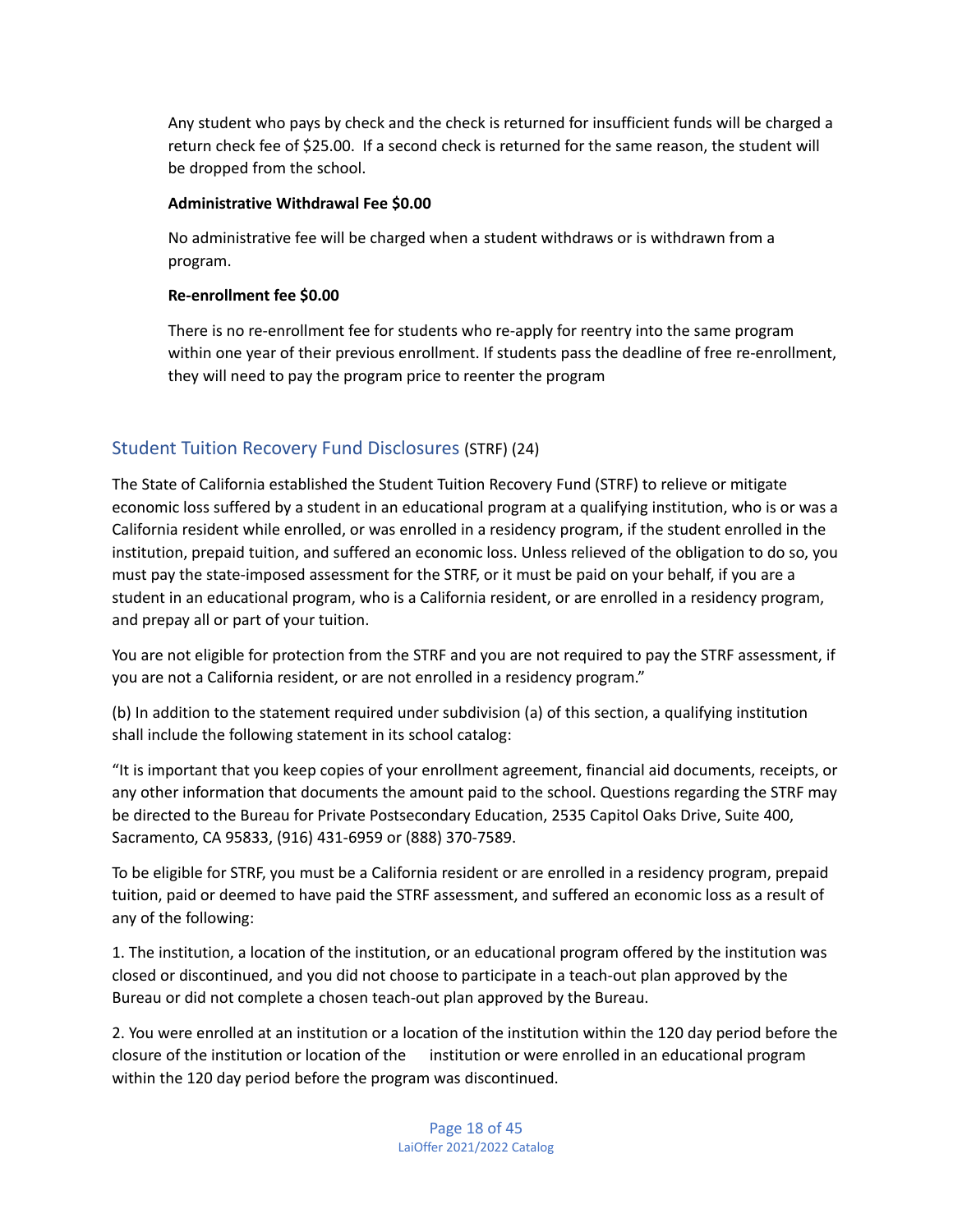3. You were enrolled at an institution or a location of the institution more than 120 days before the closure of the institution or location of the institution, in an educational program offered by the institution as to which the Bureau determined there was a significant decline in the quality or value of the program more than 120 days before closure.

4. The institution has been ordered to pay a refund by the Bureau but has failed to do so.

5. The institution has failed to pay or reimburse loan proceeds under a federal student loan program as required by law or has failed to pay or reimburse proceeds received by the institution in excess of tuition and other costs.

6. You have been awarded restitution, a refund, or other monetary award by an arbitrator or court, based on a violation of this chapter by an institution or representative of an institution, but have been unable to collect the award from the institution.

7. You sought legal counsel that resulted in the cancellation of one or more of your student loans and have an invoice for services rendered and evidence of the cancellation of the student loan or loans.

To qualify for STRF reimbursement, the application must be received within four (4) years from the date of the action or event that made the student eligible for recovery from STRF.

A student whose loan is revived by a loan holder or debt collector after a period of no collection may, at any time, file a written application for recovery from STRF for the debt that would have otherwise been eligible for recovery. If it has been more than four (4) years since the action or event that made the student eligible, the student must have filed a written application for recovery within the original four (4) year period, unless the period has been extended by another act of law.

However, no claim can be paid to any student without a social security number or a taxpayer identification number."

Note: Authority cited: Sections 94803, 94877 and 94923, Education Code. Reference: Section 94923, 94924 and 94925, Education Code.

## <span id="page-19-0"></span>Financial Aid

(27) LaiOffer does not participate in federal or state financial aid programs.

## <span id="page-19-1"></span>Payment Plans

Obtaining an education requires a significant financial investment. LaiOffer does not offer a payment plan (loan) for tuition at this time. Students are responsible for ensuring tuition is paid in full to start their program.

#### <span id="page-19-2"></span>Loan Disclosures:

(28) If the student obtains a loan to pay for an educational program, the student will have to repay the full amount of the loan plus interest, less the amount of any refund.

If the student has received federal student financial aid funds, the student is entitled to a refund of moneys not paid from federal student financial aid program funds.

If the student defaults on a federal or state loan, both the following may occur:

Page 19 of 45 LaiOffer 2021/2022 Catalog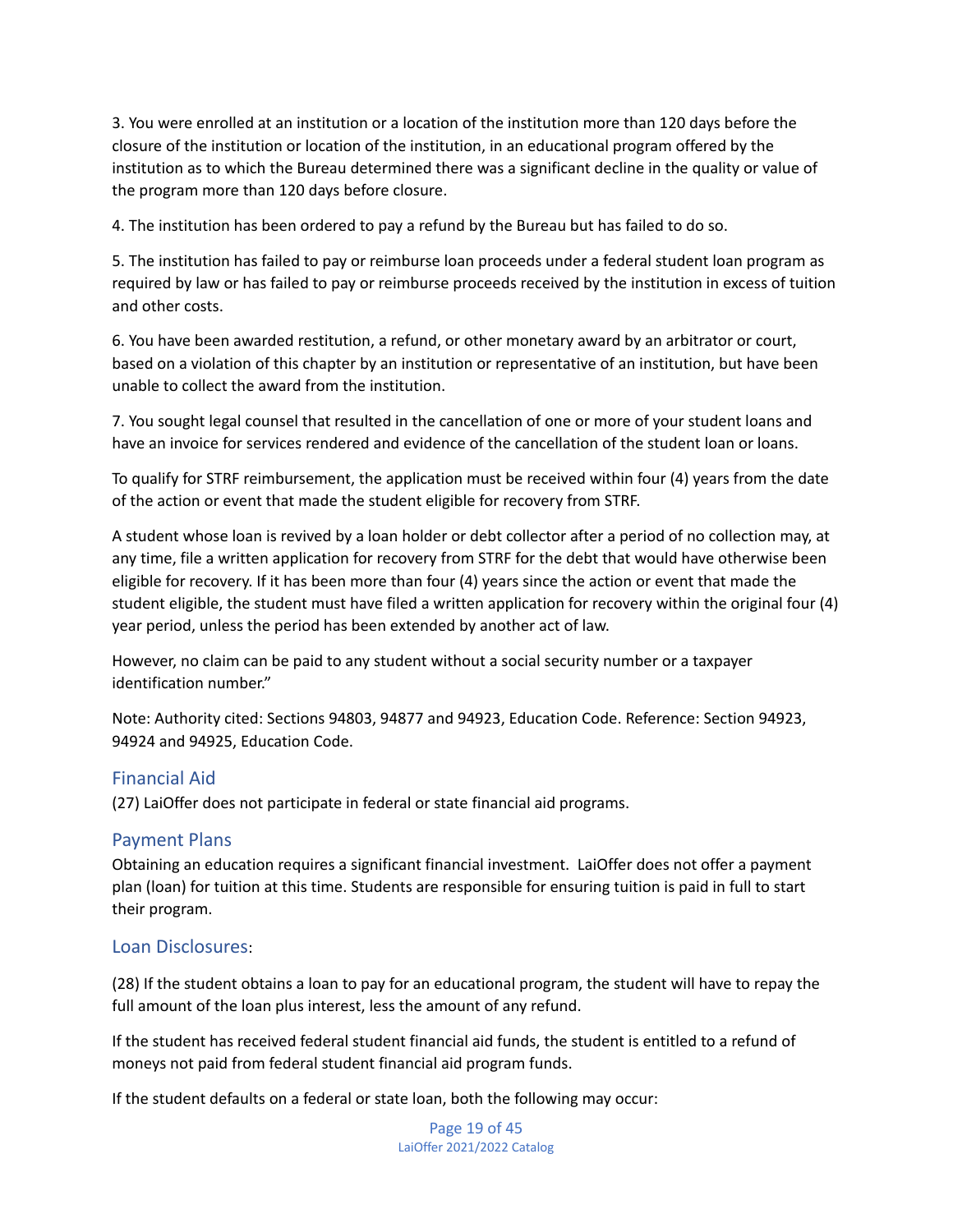(1) The federal or state government or a loan guarantee agency may take action against the student, including garnishing an income tax refund; and

(2) The student may not be eligible for any other government financial assistance at another institution until the loan is repaid.

# <span id="page-20-0"></span>ADMISSIONS

LaiOffer is committed to the concept of equal opportunity and admits qualified students without discrimination regard to race, color, religion, age, sex, national origin, or other legally impermissible factors. LaiOffer does not accept students on an Ability to Benefit basis. (17)

## <span id="page-20-1"></span>Admission Dates

New students are accepted to the LaiOffer prior to the beginning of a program. Please refer to the Academic Calendar in this catalog for semester start dates).

## <span id="page-20-2"></span>Admission Requirements

- 1. The Applicant must be at least 18 years of age
- 2. Have earned a HS Diploma or the equivalent.

## 4 add requirement for a test if not bachelors

3. Applicants whose native language is not in the language the program is taught must

demonstrate language proficiency (see LANGUAGE PROFICIENCY REQUIREMENT). (19)

- 4. Complete an Enrollment Application
- 5. Have a personal interview with an advisor

6. Applicants enrolling in a program offered online must successfully complete an Online Assessment Quiz and demonstrate they have or have access to equipment which meets the following online technology requirements:

Hardware: Students provide their own laptop computer with the following minimum specifications:

## **Hardware Requirements:**

- 1 GHz Processor
- 1GB of Memory (RAM)
- 20GB of free storage space
- 2 GHz Processor or higher
- 2GB or higher of Memory (RAM)
- 30GB or higher of free storage space

Page 20 of 45 LaiOffer 2021/2022 Catalog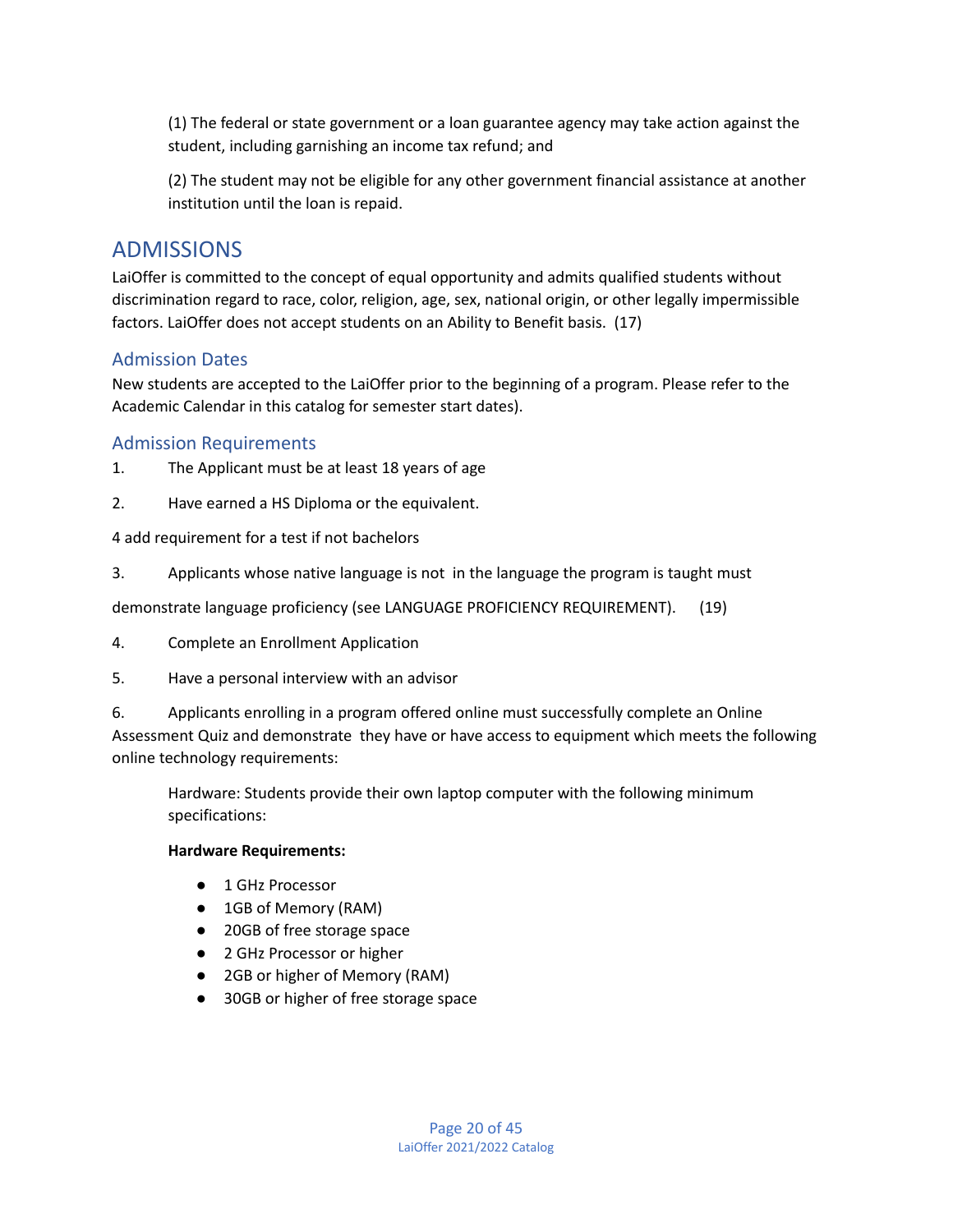**Software**: Students will be required to download software from the internet. All software used in the courses are open source and can be downloaded at no charge. The specific software needed for your course will be provided on the first day of course by the instructor.

## <span id="page-21-0"></span>Language Proficiency Requirement

All applicants whose native language is not English, and desiring to enroll in a program offered in English must demonstrate an established level of English language proficiency through either the TOEFL® (Test of English as a Foreign Language), the academic format of the IELTS™ (International English Language Testing System), or the TOEIC® (Test of English for International Communication), GMAT, LSAT, CLEP, ACT or English college entrance exams established by transcripts of prior study from English schools.

The TOEFL® Test - Test of English as a Foreign Language. The TOEFL® test is the most widely accepted English-language test in the world.

IELTS™ is the International English Language Testing System. It measures ability to communicate in English across all four language skills – listening, reading, writing, and speaking – for people who intend to study or work where English is the language of communication.

The TOEIC® Test - Test of English for International Communication. The TOEIC® test provides reliable measurement of English proficiency and it is used by hundreds of companies, government agencies, and English language learning programs.

The test must have been taken within two years of the first semester of enrollment. The original test scores are required to be submitted by applicants, either in person or by mail prior to enrollment.

The following table explains the TOEFL®, IELTS™, and TOEIC® requirements. Note that there is no separate essay score on the internet based TOEFL® as essay scores are included in the writing score. Although the internet based TOEFL® includes a speaking component, a minimum score on the speaking section is not required.

TOEFL®/IELTS™/TOEIC® scores.

| TOEFL <sup>®</sup> Internetbased | <b>TOFFI</b> <sup>®</sup> | <b>IFLTS<sup>TM</sup></b> | <b>TOFIC<sup>®</sup></b> |
|----------------------------------|---------------------------|---------------------------|--------------------------|
| 500                              |                           | 5.5                       | 550                      |

**Exception**: International applicants who have earned a degree from English-speaking accredited or approved institutions in the United States, Great Britain, Ireland, Australia, or New Zealand do not have to submit the TOEFL® /IELTS™/ TOEIC®. Requirement may be waived on a case-by-case basis for students who have earned a degree from a foreign institution where the language of instruction was English. Documentation that the school's language of instruction was English must be provided during the admission process.

All applicants whose native language is not Chinese, and desiring to enroll in a program offered in Chinese, must demonstrate an established level of Chinese language proficiency . A copy of the student's prior educational record from a Chinese speaking school is required.

> Page 21 of 45 LaiOffer 2021/2022 Catalog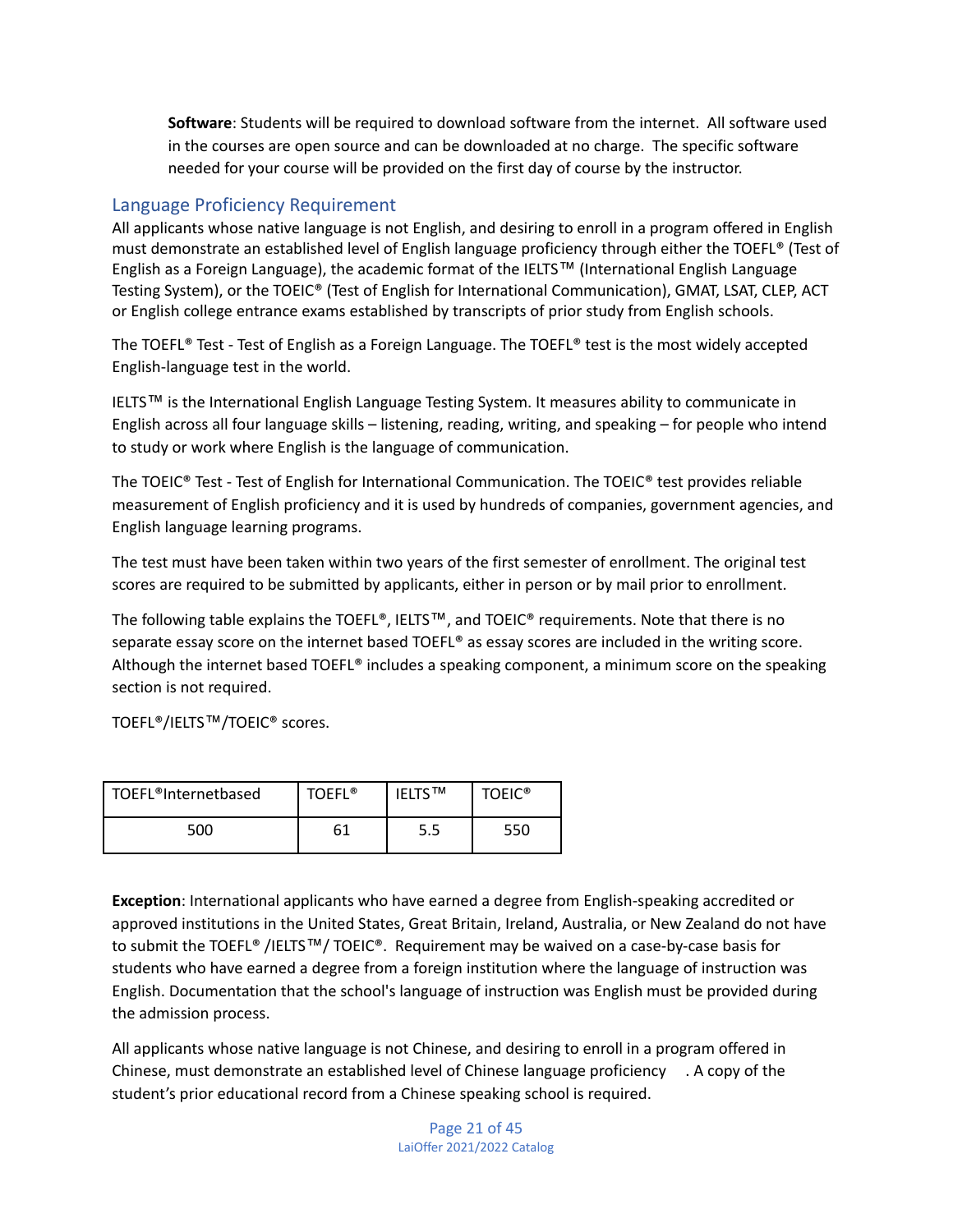## <span id="page-22-0"></span>Non-Degree Students- Auditors

Persons may take a course(s) as an auditor, without hours earned, as a non-certificate student. Such person must first meet the admission requirements for the program.

## <span id="page-22-1"></span>Admission Application Process

Applications for admission can be any time. The admission procedure is as follows:

- 1. Schedule a phone appointment with a program's consultant
- 2. Submit a resume and evidence of HS Diploma or equivalent.
- 3. Provide evidence of language proficiency as described above (19)
- 4. Demonstrate having access to the student equipment requirements
- 5. Sign an enrollment agreement

All applicants will receive a confirmation email of their application for admission, and notification of acceptance/denial to the program.

As a prospective student, you are encouraged to review this catalog prior to signing an enrollment agreement. You are also encouraged to review the School Performance Fact Sheet, which must be provided to you prior to your signing an enrollment agreement. (9)

## <span id="page-22-2"></span>Re-admittance

Students who break study for any reason (unauthorized vacation, withdrawal from school, financial suspension, etc.) must file an application for re-admittance before they can be reinstated. Re-admittance will be approved only after evidence is shown to the re-admission committees satisfaction that reasons which caused the withdrawal or termination have been rectified. The applicant can reentry for the same program within one year of his/her previous enrollment. A formal letter of re-admittance is issued to all reentering students. Students who have not received the re-admittance letter before the start of classes should check with the instructors before attempting to enroll in class. Re-admittance of a student is at LaiOffer's discretion.

# <span id="page-22-3"></span>POLICIES AND STATEMENTS

## <span id="page-22-4"></span>Academic Evaluation Methods and Faculty Response

All programs taught at LaiOffer are delivered 100% online. Students participate in live online lectures and complete asynchronous assignments.

The overall student performance is evaluated differently in each program using one or a combination of the following methods:

● Written examinations based on analytical or logic inference questions, multiple choice questions, short answer questions, and essay questions.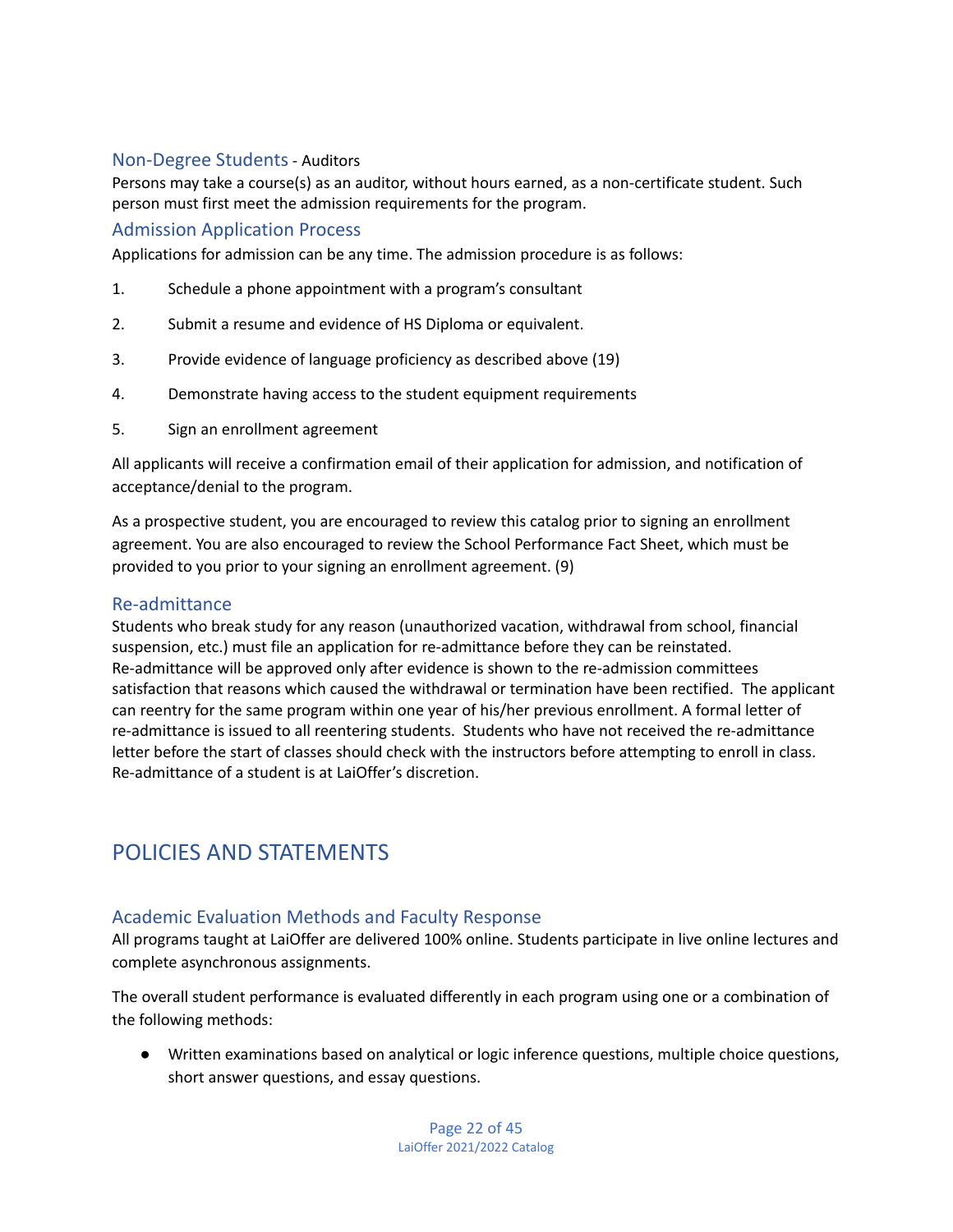- Practical examinations including observation of projects, independent hands-on design projects, and presentation/discussion of projects.
- Mock interviews

Grading criteria for each course is specified on the course syllabi. The faculty response time to student submissions is as follows:

| <b>Student</b><br><b>Submission</b> | <b>Faculty Response</b><br># Days | <b>Student</b><br><b>Submission</b> | <b>Faculty Response</b><br># Davs |
|-------------------------------------|-----------------------------------|-------------------------------------|-----------------------------------|
| Questions                           |                                   | Course projects                     |                                   |
| <b>Academic Postings</b>            |                                   | <b>Final Course</b>                 |                                   |
|                                     |                                   | Exams                               |                                   |

## <span id="page-23-0"></span>Academic Freedom

LaiOffer has a policy on academic freedom in which both students and faculty at LaiOffer are expected to maintain highly academic freedoms to seek knowledge in good faith.

Faculties are allowed latitude with respect to their discussions with students and the positions they take. Further the LaiOffer has a policy that a faculty member can articulate or even advocate positions or concepts which may be controversial in nature without fear of retribution or reprisal

Students are particularly encouraged to challenge traditional notions about what is true, what is truth, what is real and what is man's environmental reality, and furthermore are encouraged to conduct innovative experimentation, non-traditional analyses and critical examination of heretofore generally accepted precepts.

The policies and procedures that specify individual responsibilities to respect educational freedom indicates the various ways by which each member of the LaiOffer community encourages the maintenance of the high standard of academic integrity and freedom.

LaiOffer is dedicated to the pursuit of truth and acquisition of knowledge through the unfettered opportunity to engage in research and intellectual exchange. Consequently, LaiOffer considers the following academic freedoms to fulfill its mission:

- The right to engage in scholarship and to form academic opinions;
- The right to equal treatment under LaiOffer policies and to equal access to LaiOffer resources;
- The right of access to course and degree requirements and expectations;
- The right to objective analysis based solely on the quality of academic performance;
- The right to an academic environment free of harassment and/or intimidation; and

The right to engage in free expression, subject only to reasonable regulation concerning time, place and manner.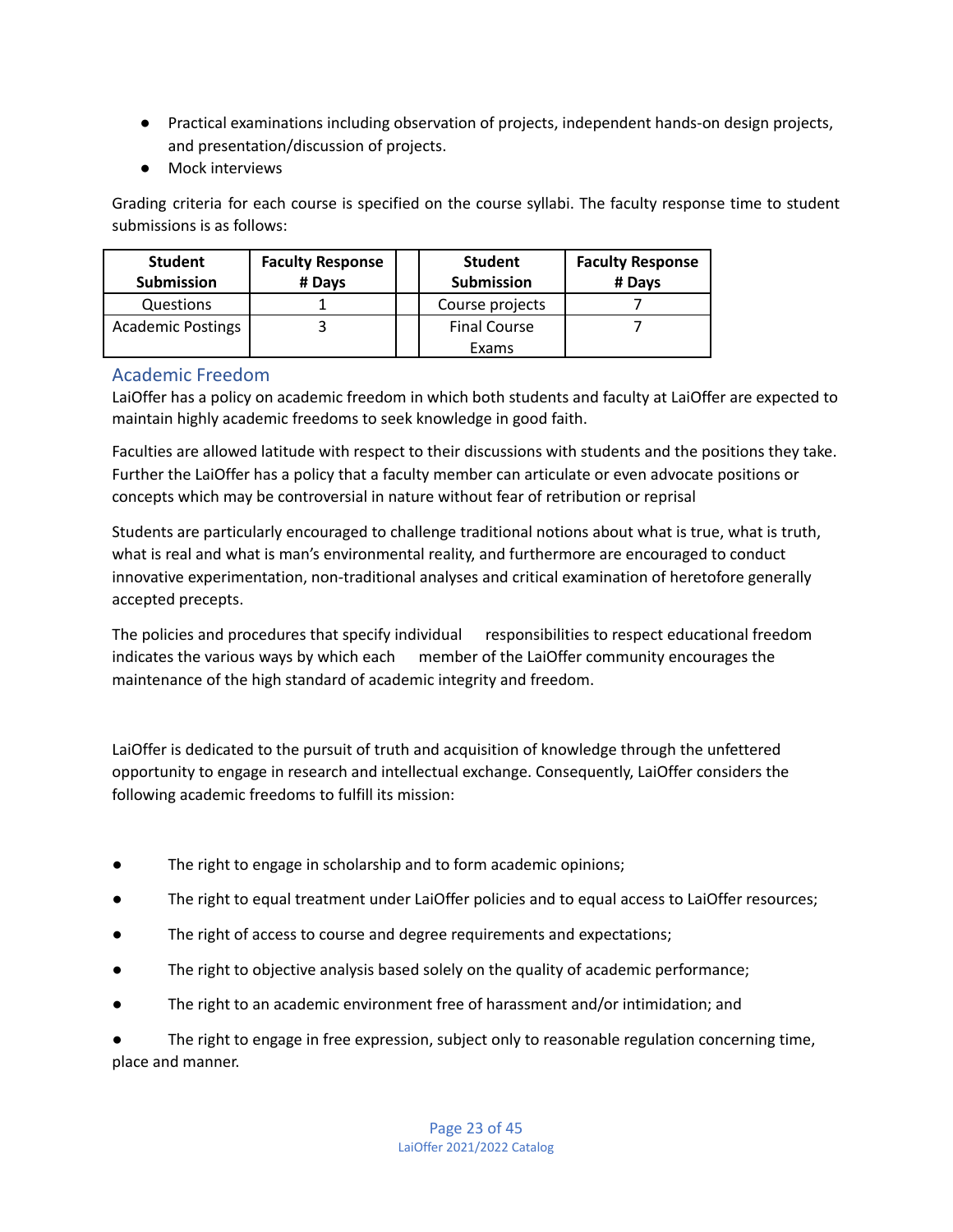## <span id="page-24-0"></span>Academic Integrity

LaiOffer is committed to a high standard of academic integrity in the academic community. In becoming a part of the academic community, students are responsible for honesty and independent effort. Failure to uphold these standards includes, but is not limited to, the following: plagiarizing written work or projects, cheating on exams or assignments, collusion on an exam or project, and misrepresentation of credentials or prerequisites when registering for a course. Cheating includes looking at or copying from another student's exam, orally communicating or receiving answers during an exam, having another person take an exam or complete a project or assignment, using unauthorized notes, texts, or other materials for an exam, and obtaining or distributing an unauthorized copy of an exam or any part of an exam. Plagiarism means passing off as his/her own the ideas or writings of another (that is, without giving proper credit by documenting sources).

Plagiarism includes submitting a paper, report or project that someone else has prepared, in whole or in part. Collusion is inappropriately collaborating on assignments designed to be completed independently. These definitions are not exhaustive. When there is clear evidence of cheating, plagiarism, collusion or misrepresentation, a faculty member will take disciplinary action including but not limited to: requiring the student to retake or resubmit an exam or assignment, assigning a grade of zero or "F" for an exam or assignment; or assigning a grade of "F" for the course. Additional sanctions including being withdrawn from the course, program or expelled from school may be imposed on a student who violates the standards of academic integrity. (32)

Violations of the Academic Honesty Policy will be judged seriously and thoroughly. The following actions will be considered infractions of the policy: plagiarism; cheating; and receiving and/or providing unauthorized assistance on exams, essays, composition, projects, and, homework. Other violations include presenting the work of others as your own and using technological devices that have not been approved by the instructor.

The instructor may assign a grade of "F" or zero to an assignment or research, thesis, dissertation, test, exam or other course work for admitted or alleged academic dishonesty. Penalties may include failing to receive program certificate

Subject to approval by LaiOffer for program certificate, the student may reregister and repay tuition to retake the program.

## <span id="page-24-1"></span>Policy on Cheating and Plagiarism

Cheating is the actual or attempted practice of fraudulent or deceptive acts for improving one's grade or obtaining course credit; such acts also include assisting another student to do so. Typically, such acts occur in relation to examinations. However, it is the intent of this definition that the term 'cheating' not be limited to examination situations only, but that it includes all actions by a student that are intended to gain an unearned academic advantage by fraudulent or deceptive means. Plagiarism is a specific form of cheating which consists of the misuse of the published and/or unpublished works of others by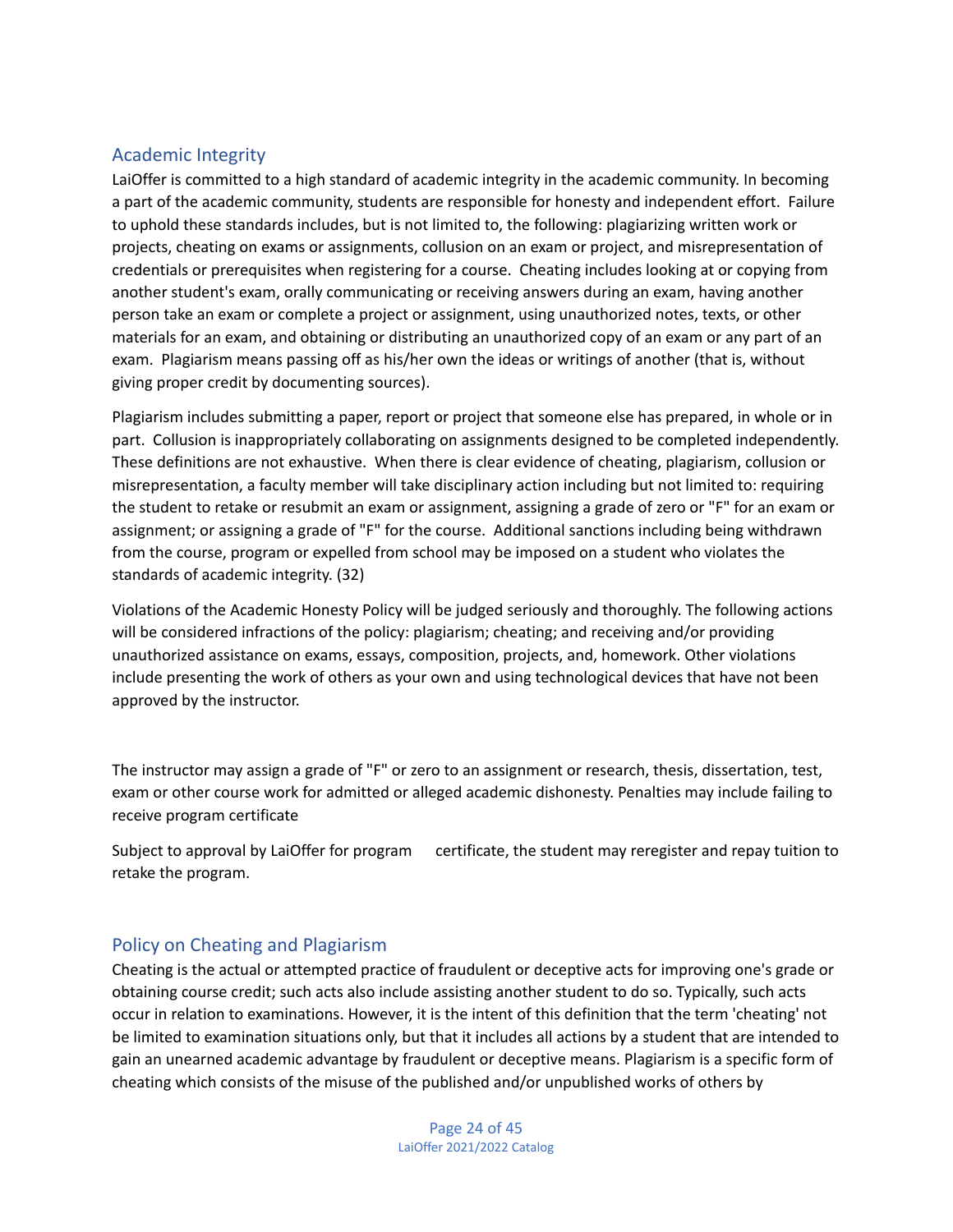misrepresenting the material (i.e., their intellectual property) so used as one's own work. Penalties for cheating and plagiarism range from a 0 or F on an assignment, to expulsion from the school.

## <span id="page-25-0"></span>Attendance Policy

(31) Punctual and regular attendance is essential for the successful completion of any program. Attendance is regarded as evidence of good professional student behavior and all students are expected to attend, and to participate actively and professionally. Attendance is defined as actively participating in an academically relevant activity. A student who fails to participate for 14 consecutive days will be withdrawn from the program. In addition, students are required to demonstrate a minimum of 67% class attendance to be eligible to graduate from their program.

Tardiness, and or leaving class early, is a disruption of a good learning environment and is to be discouraged. Tardiness on three occasions will be considered as one unexcused absence. (32)

## <span id="page-25-1"></span>Make Up Classes

LaiOffer does not require a student to make-up missed classes. Make up classes are not specifically scheduled and are never guaranteed. However, missed live classes can be made up on videotaped classes basis within two weeks from the date the original class was missed. In no event, will make-up classes be provided for students after the scheduled end of the program, nor do they replace a recorded absence.

## <span id="page-25-2"></span>Program Change Policy

Students may only change their program of study. The student must first meet with an academic advisor for an interview and discussion of the student's goals for enrolling in a new program to confirm the student meets the admissions criteria. The student will be charged, in accordance with the LaiOffer's refund policy, for the training received in the initial program enrolled, and an enrollment agreement must be executed for the new program.

## <span id="page-25-3"></span>Clock Hour Definition

A "clock hour" is calculated on an absolute minimum of 50-minutes of instruction within a 60-minute period. These time periods cannot be combined or used to shorten the daily class period. Classes lasting longer than one hour are entitled to take a ten-minute break each hour.

## <span id="page-25-4"></span>Disciplinary, Probation and Termination Actions

A student may be placed on disciplinary probation or dismissed for failing to abide by the rules of LaiOffer. (32) Failure to abide to the Code of Conduct, failure to demonstrate Satisfactory Academic Progress, failure to attend scheduled courses, and non-payment of tuition and fee obligations to LaiOffer are all grounds for termination from the program.

The faculty or administration will make a report in writing to the Academic Review Committee regarding any student whose professional or personal conduct is deemed unsatisfactory. Professional and personal conduct is not limited to and includes the following such as attendance, disputes with instructors, unethical behavior or inappropriate attitude towards other students. The terms of probation for ethical, professional, or personal conduct will be specified at the time the student is placed on probation.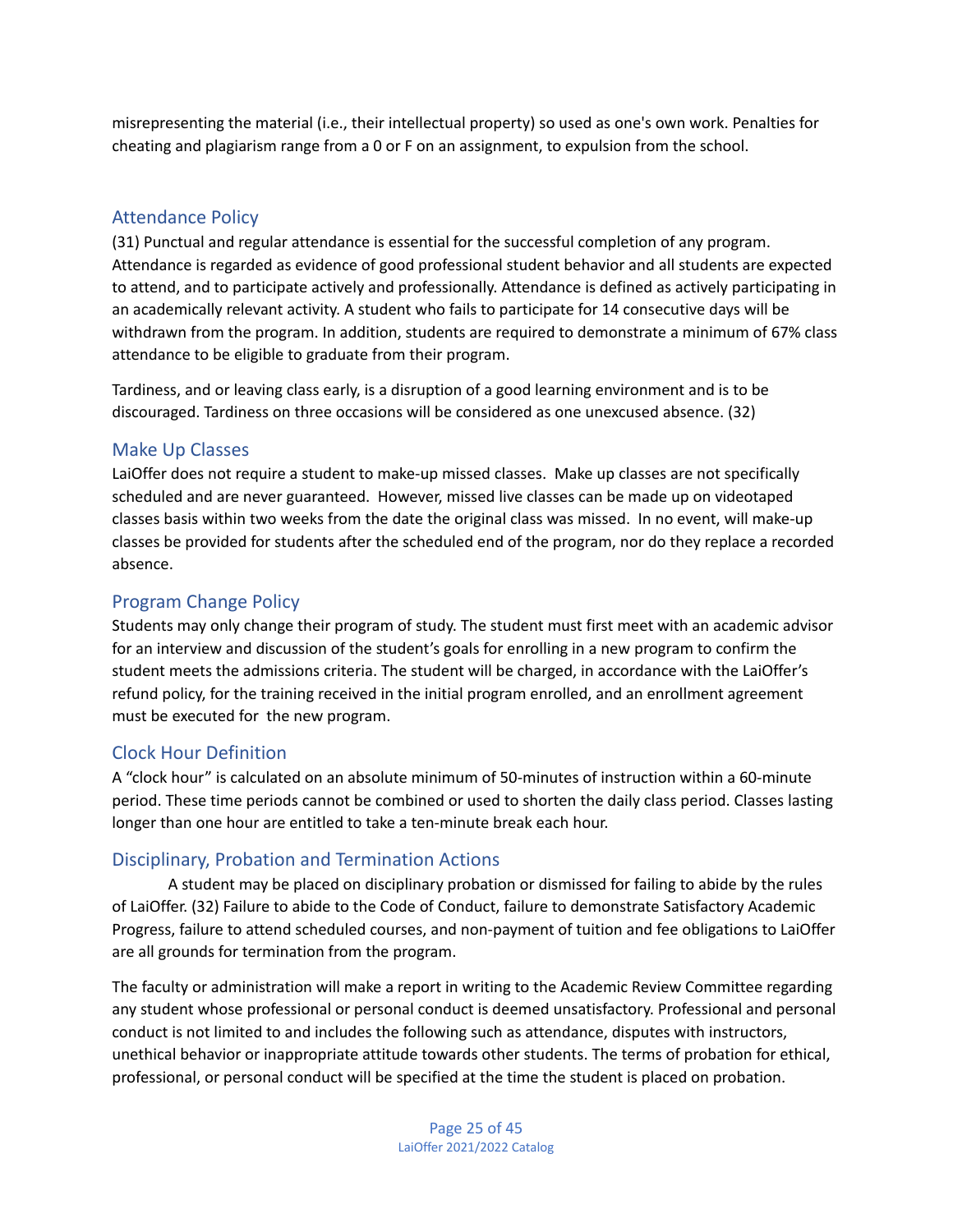When a student is placed on probation, he/she will be notified in writing and the reasons will be stated. Notification letters will be by Certified mail or hand-delivered and acknowledged by signatures of the student and copies of the letter will be placed in the student's file. If the student does not agree with the LaiOffer Review Committee's decision, the student may appeal the decision through the grievance procedure.

The LaiOffer Review Committee will determine when the terms of the probation have been satisfied, as specified in the letter informing the student of their probation, and the student will be notified when they are removed from a probationary status.

## Family Educational Rights and Privacy Act of 1974, as Amended (FERPA)

<span id="page-26-0"></span>The Family Educational Rights and Privacy Act (FERPA) afford students certain rights with respect to their education records. These rights include:

1. The right to inspect and review the student's education records within 45 days of the day the LaiOffer receives a request for access. A student should submit to the LaiOffer Registrar a written request that identifies the record(s) the student wishes to inspect. The LaiOffer official will plan for access and notify the student of the time and place where the records may be inspected. All record reviews will be scheduled during regular school hours under appropriate supervision. If the records are not maintained by the LaiOffer official to whom the request was submitted, that official shall advise the student of the correct official to whom the request should be addressed.

2. The rights to request the amendment of the student's education records that the student believes are inaccurate, misleading, or otherwise in violation of the student's privacy rights under FERPA. A student who wishes to ask the LaiOffer to amend a record should write to the LaiOffer Registrar, clearly identify the part of the record the student wants changed and specify why it should be changed. If the LaiOffer decides not to amend the record as requested, the LaiOffer will notify the student in writing of the decision within 14 days of receipt of the written request and the student's right to appeal LaiOffer's decision regarding the request for amendment. The student must submit a request for appeal in writing to the LaiOffer Registrar providing all reasons and supporting documentation why further consideration should be made. The LaiOffer will notify the student in writing of the appeal decision within 14 days of receipt of the written request. This decision is final.

3. The right to provide written consent before the LaiOffer discloses personally identifiable information from the student's education records, except to the extent that FERPA authorizes disclosure without consent.

The LaiOffer discloses education records without a student's prior written consent under the FERPA exception for disclosure to school officials with legitimate educational interests, such as:

- School officials with legitimate educational interest.
- Other schools to which a student is transferring.
- Specified officials for audit or evaluation purposes.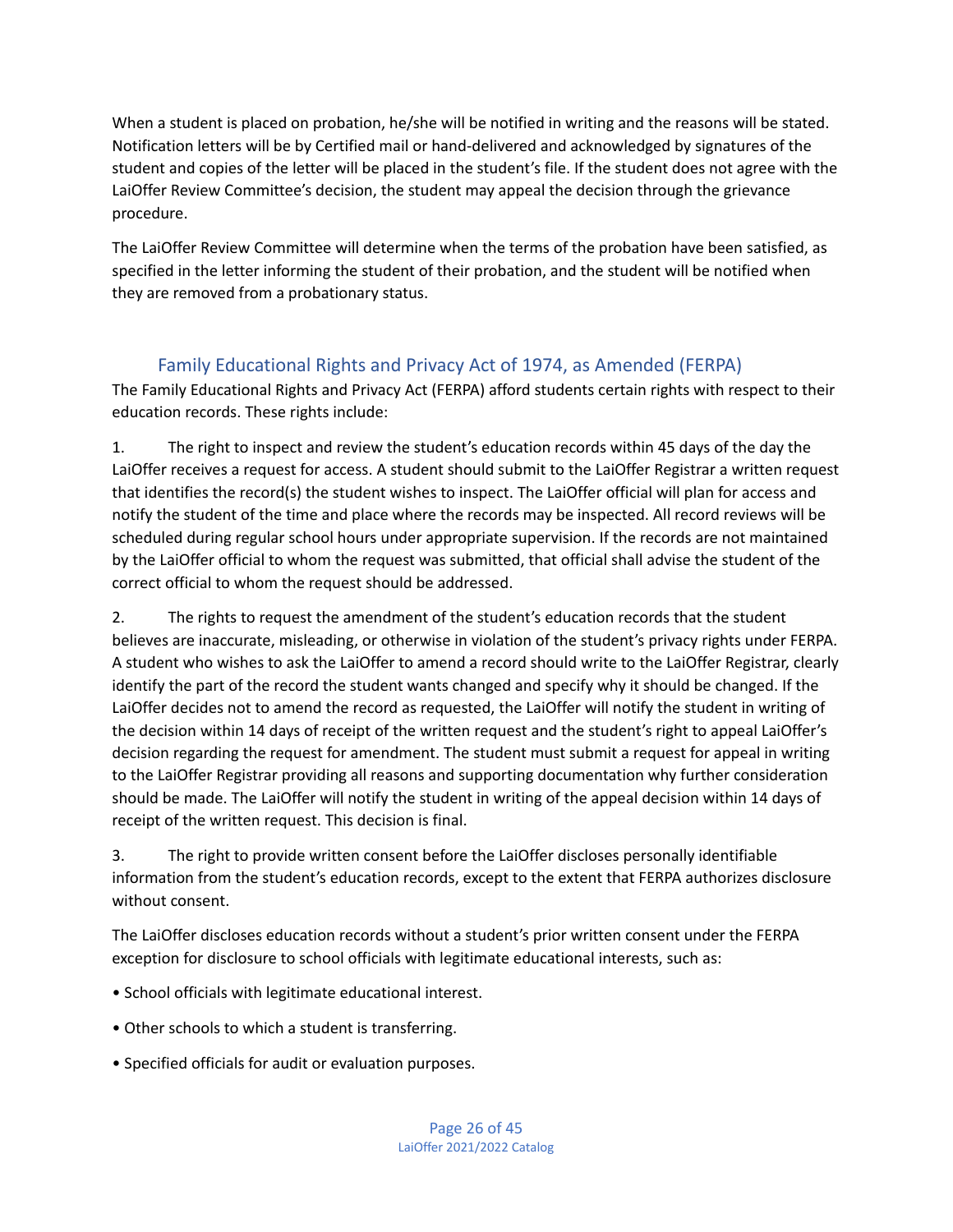• A person or company with whom the LaiOffer has contracted as its agent to provide a service instead of using LaiOffer employees or officials (such as an attorney, auditor, or collection agent).

- Appropriate parties regarding financial aid to a student.
- Organizations conducting certain studies for or on behalf of the school.
- Accrediting organizations.
- Judicial orders or lawfully issued subpoenas.
- Appropriate officials in cases of health and safety emergencies; and
- State and local authorities, within a juvenile justice system, pursuant to specific State law.

• A student serving on an official committee, such as a disciplinary or grievance committee, or assisting another school official in performing his or her tasks.

Each third-party request for educational records requires the student's written consent be provided to the LaiOffer Registrar and include the following:

- Specify the records to be disclosed.
- State the purpose of the disclosure.
- Identify the party or class of parties to whom the disclosure is to be made;
- The date.
- The signature of the student whose record is to be disclosed.
- The signature of the custodian of the educational record.

Within LaiOffer the following directory information may be disclosed without student consent:

- Student Name (first name, last initial) or Student ID.
- Program of Attendance.
- Honors, Awards and/or Recognitions.

If a student does not want LaiOffer to disclose directory information without prior written consent, the student must notify the Registrar in writing by the fifth business day after the start of the program. LaiOffer does not release student directory information to the public.

4. The right to file a complaint with the U.S. Department of Education concerning alleged failures by LaiOffer to Comply with the requirements of FERPA. The name and address of the Office that administers FERPA is:

Family Policy Compliance Office U.S. Department of Education 400 Maryland Avenue, SW Washington, DC 20202-5901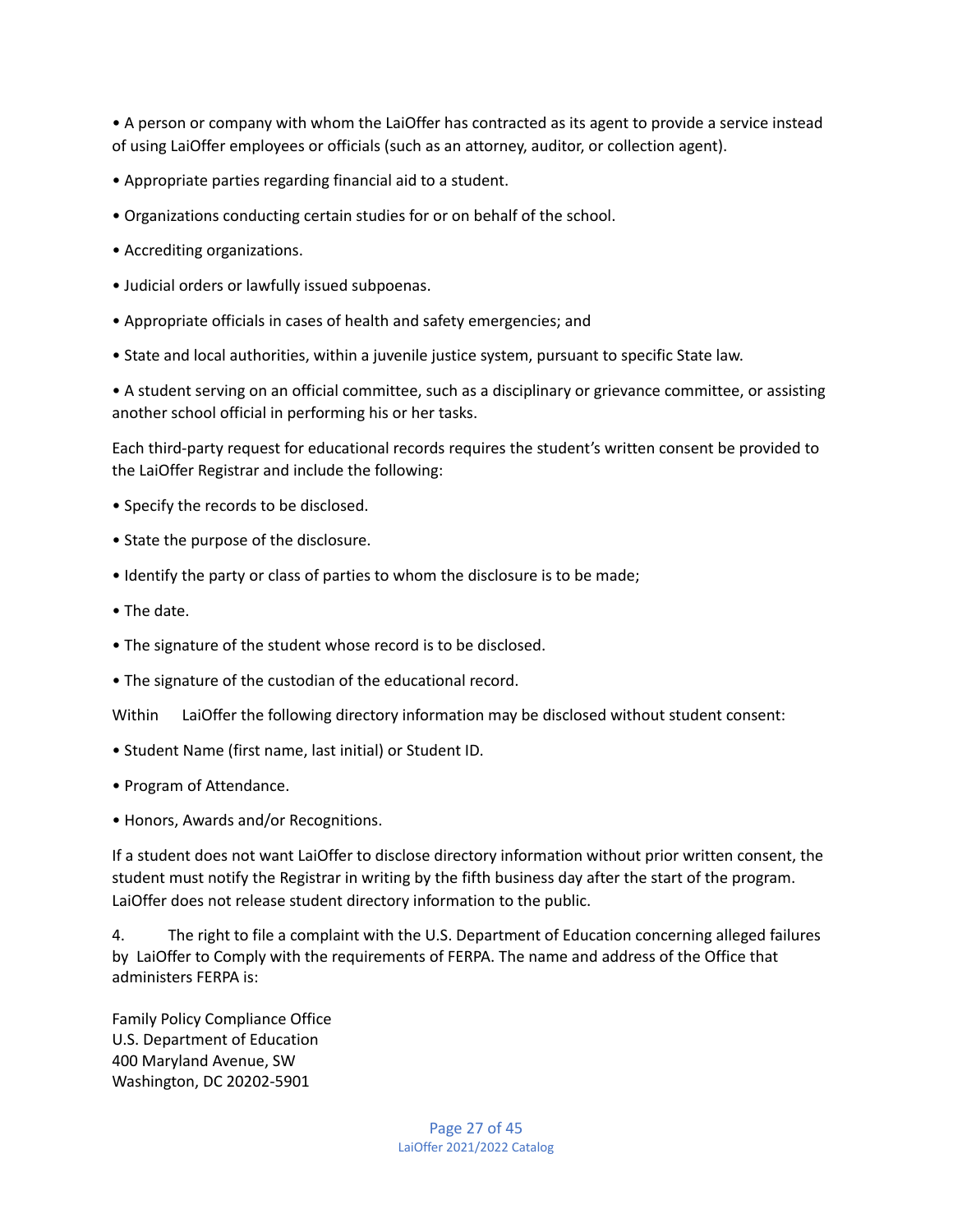There are some records to which the student has no access. These are: (1) financial records of parents; (2) confidential letters and recommendations written prior to January 1, 1975; (3) confidential letters and recommendations for which a waiver of rights to access has been assigned, provided the student is given the names of those writing letters (there are three areas in which a waiver may be signed admissions, employment, and honors); and (4) doctors' and psychiatrists' records - which, however, may be reviewed by the students' own physicians.

To protect students, a record will be kept of those granted access, other than LaiOffer officials. Such records will be maintained for each file reviewed.

## <span id="page-28-0"></span>Grading System

LaiOffer maintains an academic GRADE REPORT for each student. Midterm grades are issued to evaluate the students' progress. Final grades are issued upon the completion of each course/program and are reflected on the student's transcript.

| <b>Rating</b>        | % Score  | <b>Letter Grade</b> |
|----------------------|----------|---------------------|
| Excellent            | 90-100   | Α                   |
| Good                 | 80-89    | В                   |
| Average              | 70-79    | С                   |
| <b>Below Average</b> | 60-69    | D                   |
| Fail                 | Below 60 | F                   |

A grade of C or higher is required for graduation.

Work assignments will be reviewed, and results issued by faculty within one week of receipt of assignments unless otherwise specified on the course syllabus. (40)

| <b>Course Status</b> | Definition                                                         | Status Code |
|----------------------|--------------------------------------------------------------------|-------------|
| Incomplete           | Student requests and faculty<br>approves an incomplete             |             |
| Withdrawal           | Student is withdrawn from the<br>course                            | w           |
| Repeated courses     | Used to identify a repeated course<br>for which a higher grade was | R           |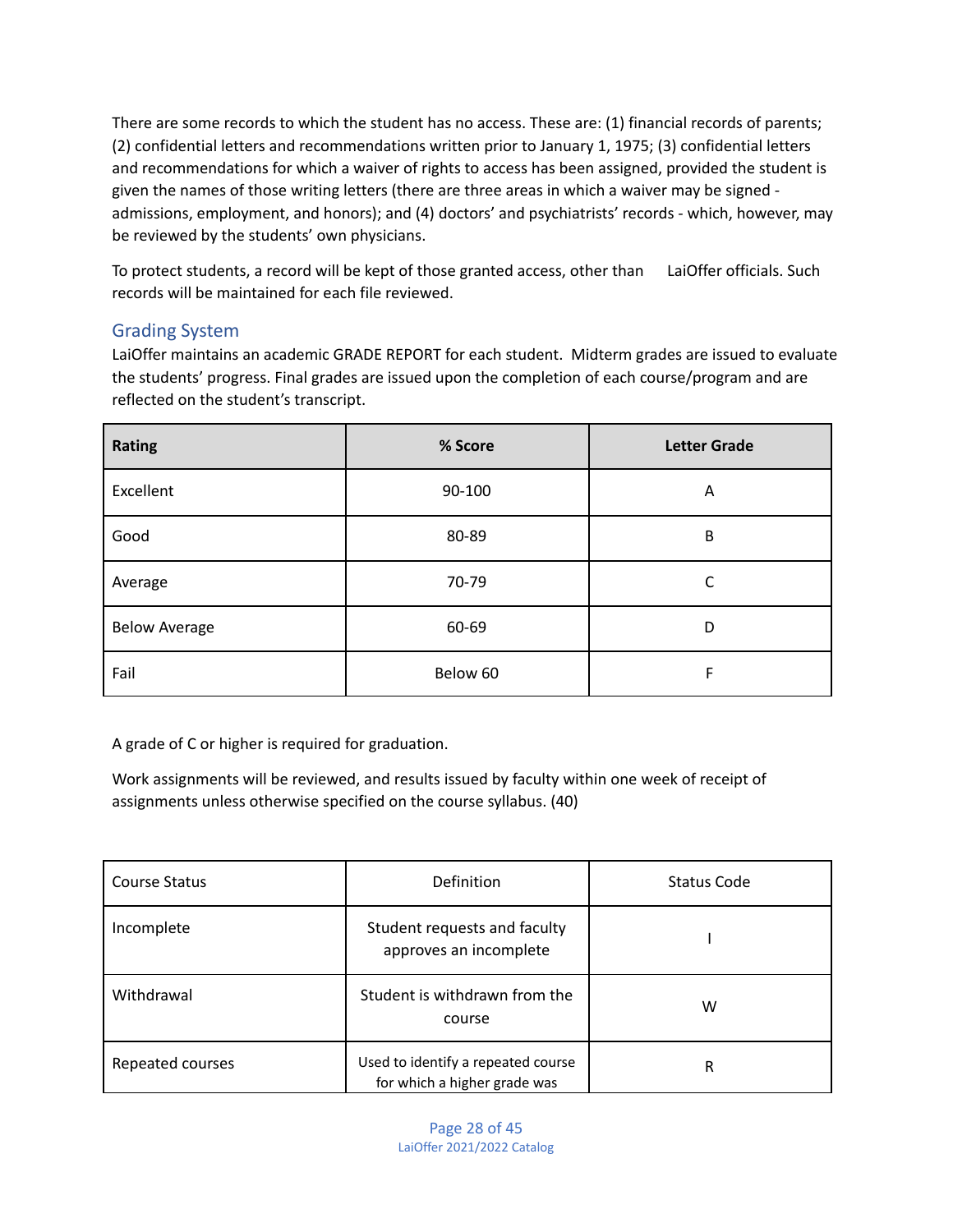|    | earned and indicated elsewhere on<br>the transcript. |    |
|----|------------------------------------------------------|----|
| AU | Audited/No Credit                                    | AU |

Other course status descriptions assigned:

## <span id="page-29-0"></span>Grade Changes and Appeals

In cases where a student believes that a grade has been assigned incorrectly, it is expected that the student will seek to resolve any concerns informally by speaking directly with the course instructor before beginning a formal appeal process. The formal appeals process should not be undertaken lightly, nor should it be undertaken merely because a student is unhappy with the grade received in a course.

A student who has questions regarding his/her course grade must speak with the instructor within two weeks from the date grades are posted. If, after speaking with the instructor in a good-faith effort to resolve a grade dispute, a student still believes that his/her course grade was assigned in a way that is arbitrary, prejudicial or in error, the student may make a formal grade appeal no later than two weeks after speaking with the instructor.

To file a formal Grade Appeal the student must fill out a GRADE APPEAL FORM, available from the Registrar, and submit it to the Chief Academic Officer.

## <span id="page-29-1"></span>Graduation Requirements

(20)

To graduate and receive a certificate, the student must:

- Successfully complete the required courses for your program of study and obtain a grade of C or higher.
- Have a cumulative attendance record of 67% or better.
- Fulfill all financial obligations to the LaiOffer unless previous satisfactory arrangements have been made. If satisfactory financial arrangements are not made, the graduation credential will be withheld.

## <span id="page-29-2"></span>Grievance Procedure

(34)

LaiOffer and administration will work with each student to resolve the issues. Every student is encouraged to discuss his or her concerns or complaints with faculty or staff most able to assist the student in resolving the matter. If, however, the student is not satisfied with these efforts, then the student may pursue a formal grievance by following the procedure below:

1. Make a signed, written complaint to the Chief Academic Officer describing the basis of the complaint in sufficient detail to allow an investigation.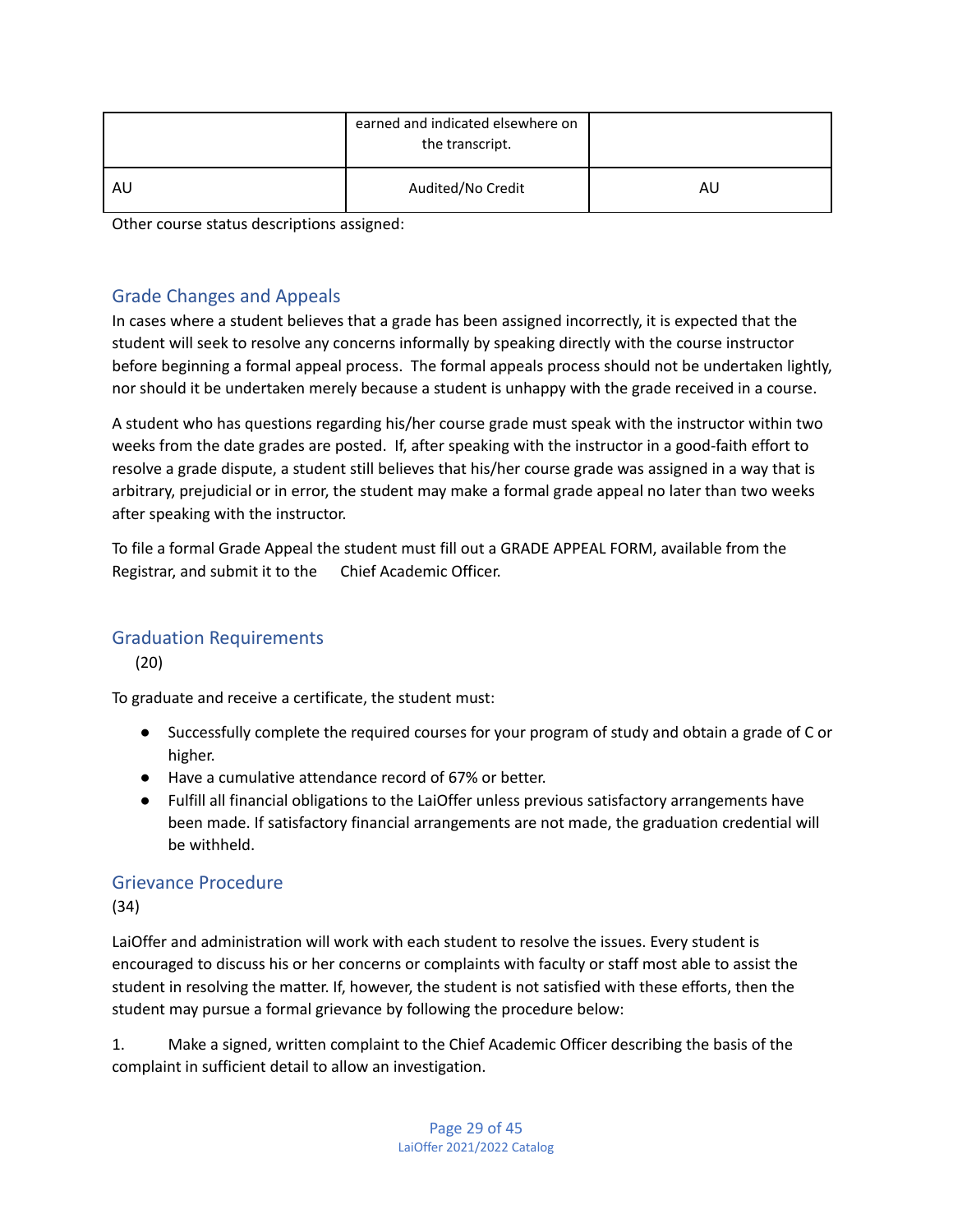2. The Chief Academic Officer or designee will schedule an appointment with the student within three working days to discuss the complaint.

3. The Chief Academic Officer or designee will confirm the completion of the investigation with a written report of the disposition of the compliant mailed to the student within five working days of the first meeting with the student.

4. If the student is not satisfied with the Chief Academic Officer or designee's report of disposition of the compliant, the student may appeal this result in writing to the President within 10 working days of receipt. The appeal letter must include a copy of the written disposition report and an explanation why the student is not satisfied with that outcome.

5. The President will review the written disposition report and the student's appeal letter and will conduct any further investigation necessary, including requesting additional information from the student or Chief Academic Officer.

6. The President will provide both the student and the Chief Academic Officer with a written appeal finding mailed within 10 working days of the receipt of the appeal letter. This written decision is the final disposition of the complaint.

7. Students not satisfied with the final disposition of the grievance process may contact the BPPE.

The above process does not limit or prohibit a student from enforcing any contractual legal rights or remedies.

## <span id="page-30-0"></span>Leave of Absence

(33) LaiOffer encourages all students to maintain 100 percent attendance, and to complete their program as scheduled. However, LaiOffer understands that certain emergency and health-related circumstances might occur that prevent continued attendance. A leave of absence is typically granted for military, medical, or health-related reasons. Students must provide written documentation and request a leave of absence in writing prior to starting the leave of absence. All requests must be submitted by the student and approved by the instructor of the program. A leave of absence may only be granted during the first 3 weeks of the program start and may not exceed 180 calendar days in a 12-month period. Failure to return from a leave of absence as scheduled will result in the student being withdrawn.

## <span id="page-30-1"></span>Non-Discrimination Policy

LaiOffer is an equal opportunity employer and educational institution. There shall be no discrimination against any employee, applicant for employment or any student on any basis prohibited by law, including race, color, national origin, religion, sex, sexual orientation, gender identity, age, veteran status (disabled or Vietnam era), or disability. This non-discrimination policy applies to all educational policies and programs and to all terms and conditions of employment, which include (but are not limited to): recruitment, hiring, training, compensation, benefits, promotions, disciplinary actions and termination.

Any concerns regarding this policy may be filed through the grievance procedure.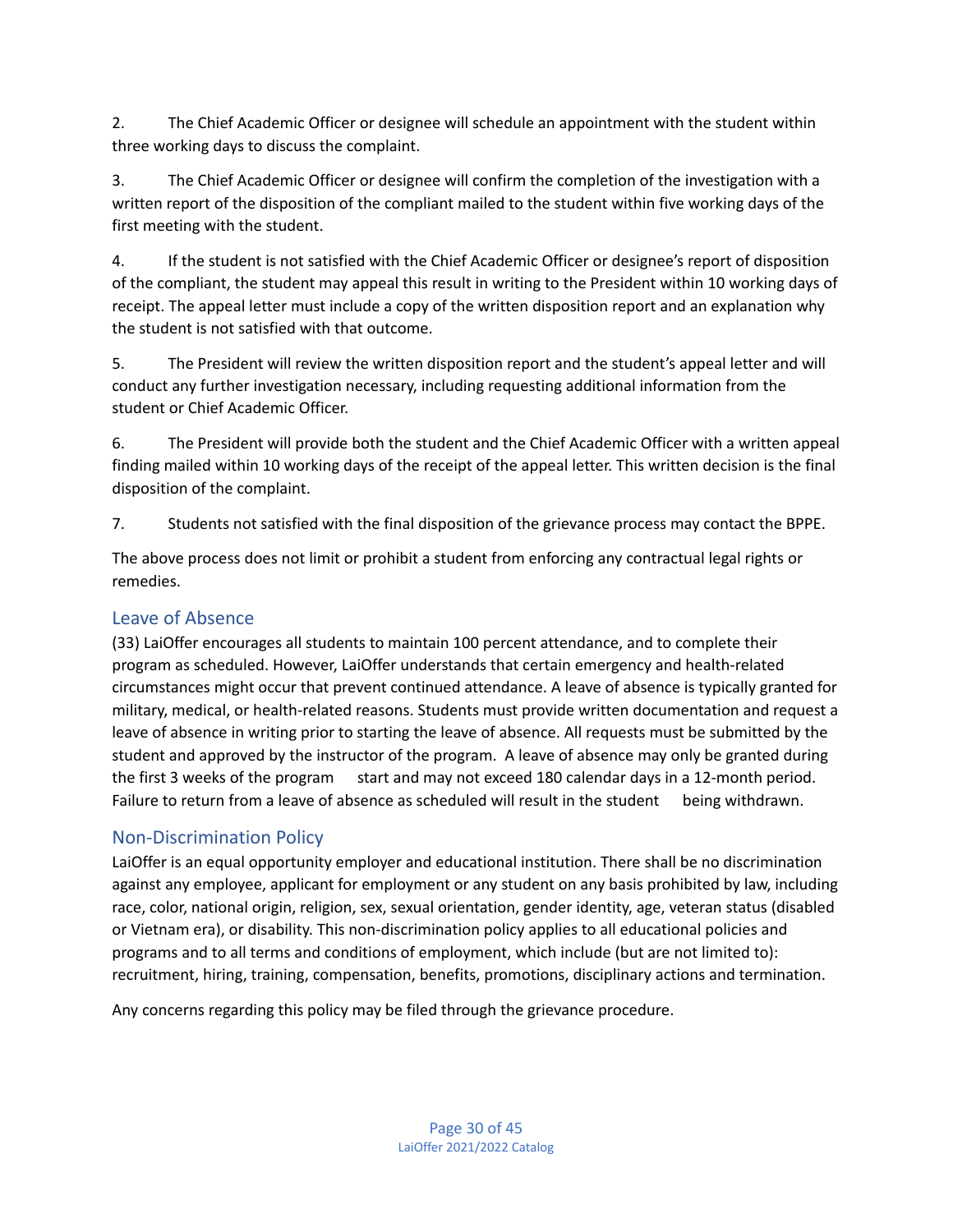## <span id="page-31-0"></span>Sexual Harassment Policy

LaiOffer reaffirms its commitment to creating and maintaining an academic environment dedicated to learning and research in which individuals are free of sexual harassment from colleagues, faculty, staff, or students. Sexual harassment is defined to mean any attempt to coerce an unwilling person into a sexual relationship, or to subject a person to unwanted sexual attention, or to punish a refusal to comply.

Whenever knowledge is received that any sexual harassment is being imposed, an investigation (and remedial action where appropriate) will be undertaken. Student complaints of sexual harassment should be filed with the Office of Student Services.

## <span id="page-31-1"></span>Student Rights

LaiOffer considers the following rights to be inherent to the pursuit of academic excellence and intellectual enterprise. LaiOffer endeavors to uphold and honor students right to:

A) academic freedom;

- B) administrative integrity;
- C) an environment conducive to intellectual pursuit;
- D) equal access to LaiOffer facilities and equal treatment under LaiOffer policies;
- E) petition for redress of grievances against other individuals or LaiOffer; and
- F) privacy and confidentiality of personal and academic records as provided by law.

## <span id="page-31-2"></span>Code of Conduct

Students at LaiOffer are expected to adhere to the Code of Student Conduct described below. These standards are a supplement to (not a replacement for) the standards elsewhere on this catalog, including but not limited to regulations on academic integrity, sexual harassment, campus safety and drug/alcohol use.

Violations of policy may result in any of a range of consequences, from verbal or written reprimand to withdrawal from the program. Students dismissed for Code of Conduct violations may appeal the violation using the Student Grievance Process.

Prohibited Conduct:

1. All forms of student academic dishonesty, including but not limited to cheating, fabrication, facilitating academic dishonesty, and plagiarism.

2. Endangering, threatening, or causing physical harm to any member of LaiOffer community or to oneself.

3. Violating the terms of any earlier violation of the Student Code of Conduct.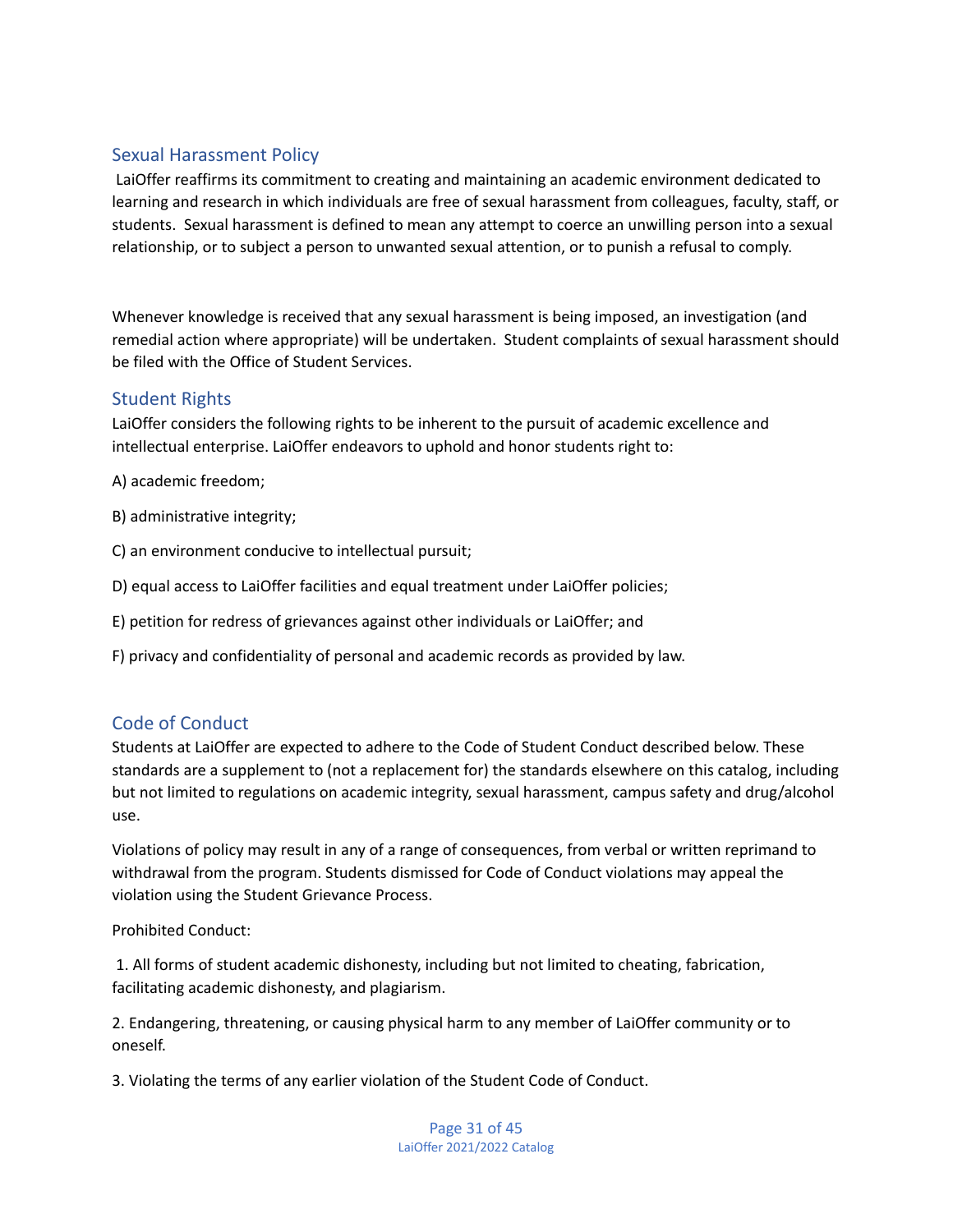4. Impersonation of another, using another person's identity, or furnishing materially false information.

5. Initiating, causing, or contributing to any false report, warning, or threat of fire, or other emergency.

6. Forgery, falsification, fabrication, unauthorized alteration, or misuse of campus documents, records, or identification, including, but not limited to, electronic software and records.

7. Unauthorized use of LaiOffer property, resources, or facilities.

8. Unauthorized access to, disclosure of, or use of any LaiOffer document, record, or identification, including but not limited to, electronic software, data, and records.

9. Misrepresenting oneself or an organization as an agent of LaiOffer.

10. Possession of property the student knows or has reason to believe may be stolen or misappropriated.

11. Misuse, theft, misappropriation, destruction, damage, or unauthorized use, access, or reproduction of property, data, records, equipment or services belonging to LaiOffer or belonging to another person or entity.

12. consumption, distribution, unauthorized sale, or possession of alcoholic beverages on campus.

13. Unauthorized use, sale, possession, or distribution of any controlled substance or illegal drug or possession of drug paraphernalia that would violate the law.

14. Stalking or engaging in repeated or significant behavior toward another individual, whether in person, in writing, or through electronic means, after having been asked to stop, or doing so to such a degree that a reasonable person, subject to such contact, would regard the contact as unwanted.

15. Engaging in discriminatory activities, including harassment and retaliation, as prohibited by applicable law or LaiOffer policy.

16. Interfering with any LaiOffer disciplinary process, including but not limited to tampering with physical evidence or inducing a witness to provide false information or to withhold information.

17. Sexual misconduct.

18. Use, possession, display, or storage of any weapon, dangerous instrument, explosive material or device, fireworks, bomb-making materials or dangerous chemical on LaiOffer property

19. Photographing, videotaping, filming, digitally recording, or by any other means secretly viewing, with or without a device, another person without that person's consent in any location where the person has a reasonable expectation of privacy, or in a manner that violates a reasonable expectation of privacy.

20. Commission of any offense prohibited by state or federal law or local ordinance. Any attempt to commit or conceal an act of misconduct prohibited by these rules is subject to sanctions.

21. Recording live class of any program to share with people who are not enrolled in that program.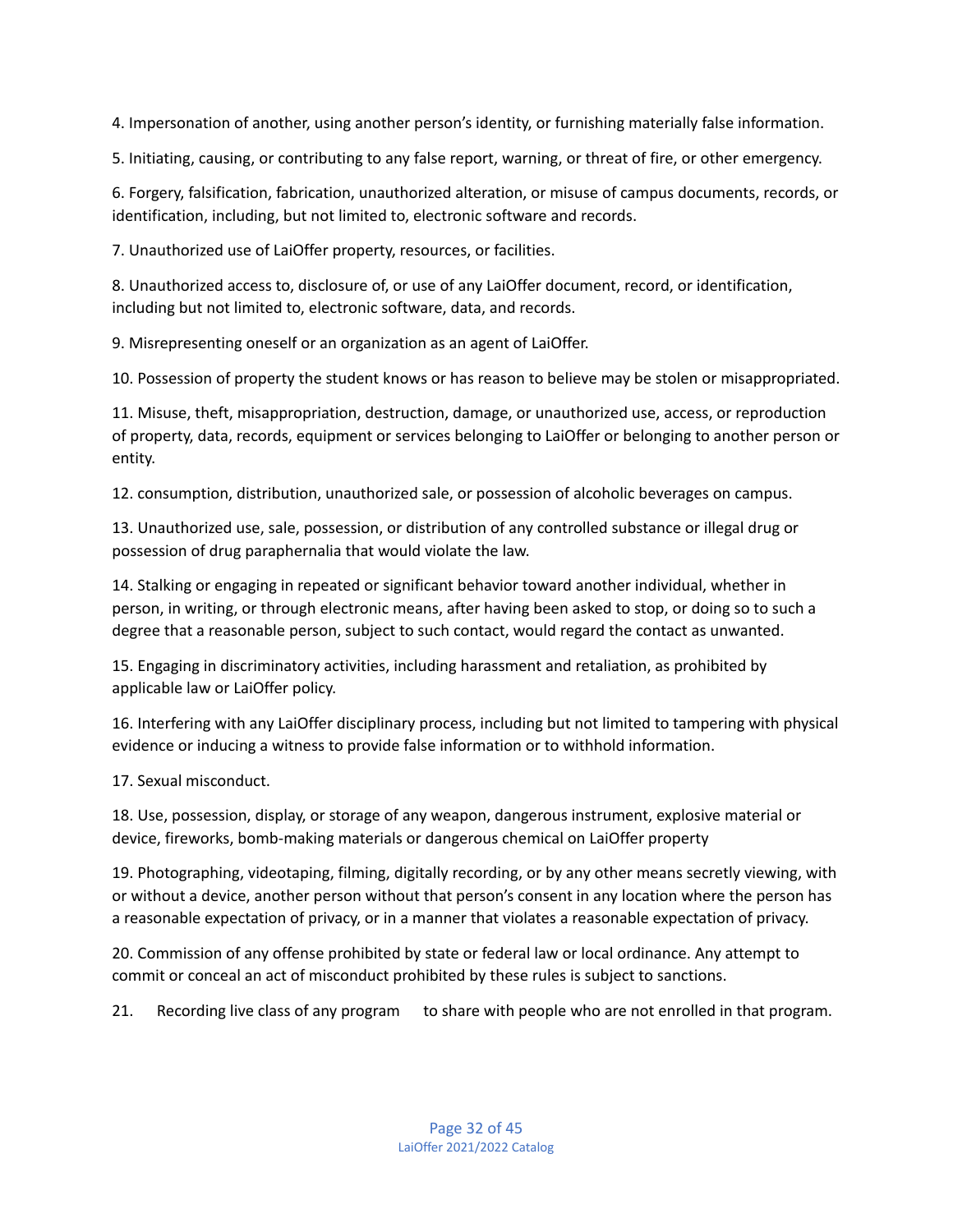## <span id="page-33-0"></span>Satisfactory Academic Progress Policy

(30) Satisfactory Academic Progress Policy (SAP) ensures that students are progressing through their program of study both academically and in a timely manner. To be making satisfactory progress toward a certificate, a student must achieve an average grade of C or better.

Satisfactory progress will be evaluated at the midpoint and at the end of the program.

A student who does not achieve an average grade of C or better will be notified and placed on Academic Warning until next evaluation. If a student on warning fails to achieve satisfactory progress by the next evaluation, the student will be withdrawn . If the student regains SAP by the end of the next evaluation, they are removed from Academic Warning.

#### (32) **Satisfactory Academic Progress Appeals, Probation, and Academic Plans**

A student may appeal LaiOffer's determination of withdrawal due to failure to re-establish satisfactory progress by the end of the warning period to the Chief Academic Officer based upon extenuating circumstances. These might include the death of a relative, an illness of or injury to the student or other extraordinary situations.

The appeal must contain 1) an explanation of why the student failed to meet the SAP standards; and 2) a description of what has changed in the student's situation that will enable him or her to again meet the satisfactory progress standards. Supporting documentation should be submitted if possible.

The instructor of the program will review the information submitted in the context of the student's entire academic record and notify the student of his or her decision within 24 hours. This decision is final. If the appeal is granted, then the student will be placed on probation and allowed to repeat the program, and the instructor of the program's notice to the student will outline the requirements of the academic plan the student must follow. The terms of the academic plan must ensure the student will be able to complete the program with the required grade for certificate.

If the student fails to meet the terms of the academic plan at the next evaluation, the student will not receive the certificate. Second appeals in this situation will only be granted at the discretion of the instructor of program and based upon very exceptional and documented circumstances.

#### **Procedure for re-establishing Satisfactory Academic Progress (SAP)**

A student who is placed on Academic Warning and re-establishes SAP at the end of the Academic Warning period will be removed from Academic Warning. A student who is placed on Probation and re-establishes SAP at the end of the Probation period will be removed from Probation.

#### **The effect on SAP for all Withdrawal and Incomplete Grades**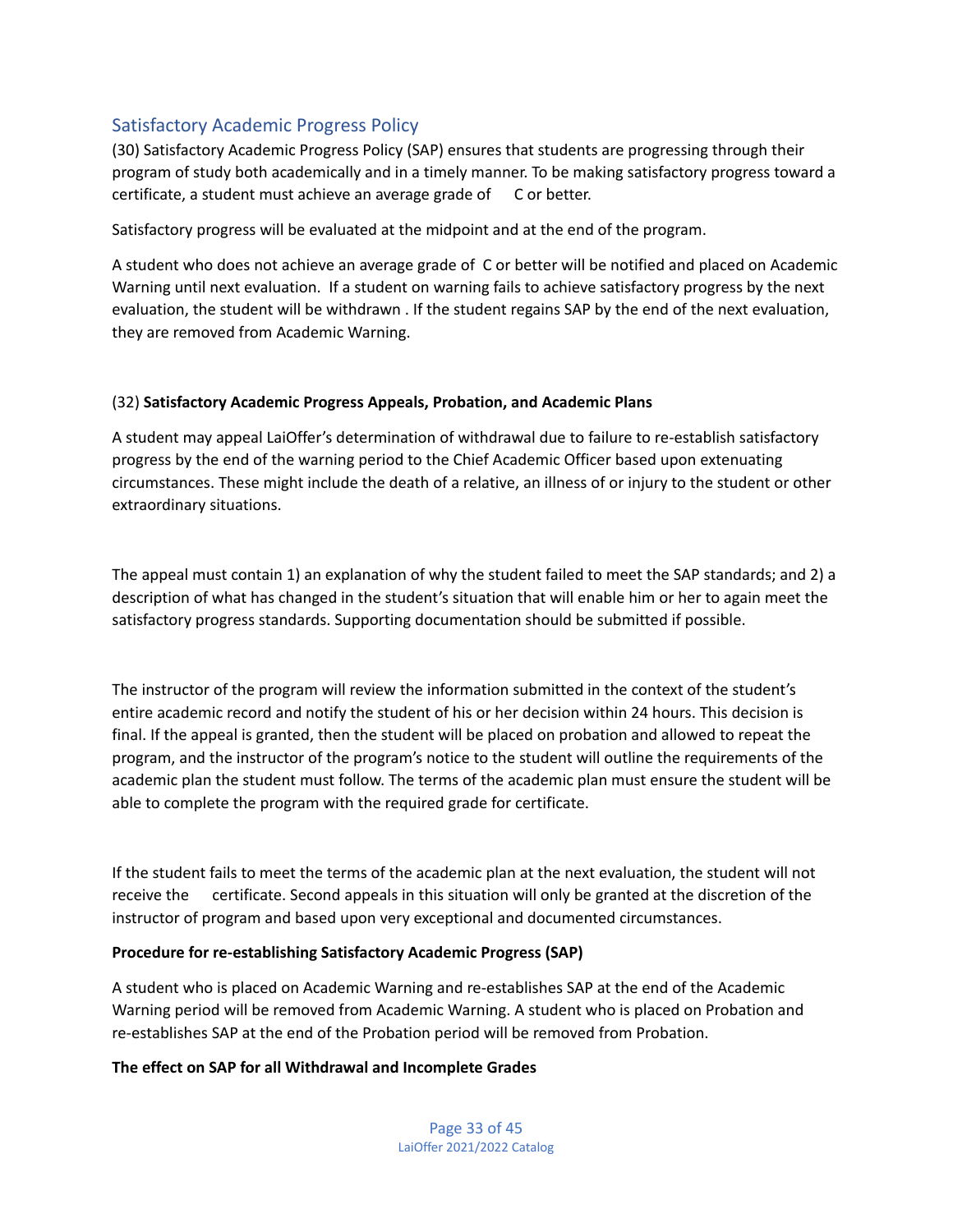| Grade        | <b>Status/ Grading Points</b>                                                                                                 | <b>Included in GPA</b><br><b>Calculation</b> | <b>Included in Completion</b><br><b>Time Calculation</b> |
|--------------|-------------------------------------------------------------------------------------------------------------------------------|----------------------------------------------|----------------------------------------------------------|
|              | Incomplete                                                                                                                    | No.                                          | Yes                                                      |
| W            | Withdrawal                                                                                                                    | No.                                          | Yes                                                      |
| $\mathsf{R}$ | Used to identify a repeated<br>course for which a higher<br>grade was earned and<br>indicated elsewhere on the<br>transcript. | No.                                          | Yes                                                      |
| AU           | Audited/No Credit                                                                                                             | No.                                          | No.                                                      |

#### **The effect on SAP for repeated courses**

The last grade earned will be used in calculating the CGPA. Both course attempts are included for the completion rate.

#### **The effect on SAP for non-punitive grades and non-credit or remedial courses**

LaiOffer does not offer remedial courses. The grade assignment of AU is a non-punitive grade that does not impact CGPA or completion rate calculations.

#### **The effect on SAP when a student seeks to earn an additional credential**

If a student seeks an additional credential, the credits and grades attempted in the original credential that apply to the new credential are included in the determination of a student's satisfactory academic progress, both in CGPA and completion rate.

#### **The effect on SAP for Extended-Enrollment Status**

LaiOffer does not offer extended-enrollment status.

#### **The effect on SAP when student changes programs or is re-admitted to the same program.**

If a student is re-admitted into LaiOffer or changes program of study, the credits and grades that are applicable to the student's current program of study will be included in the CGPA and in credits attempted for determining the student's satisfactory academic progress and the appropriate evaluation level for the student.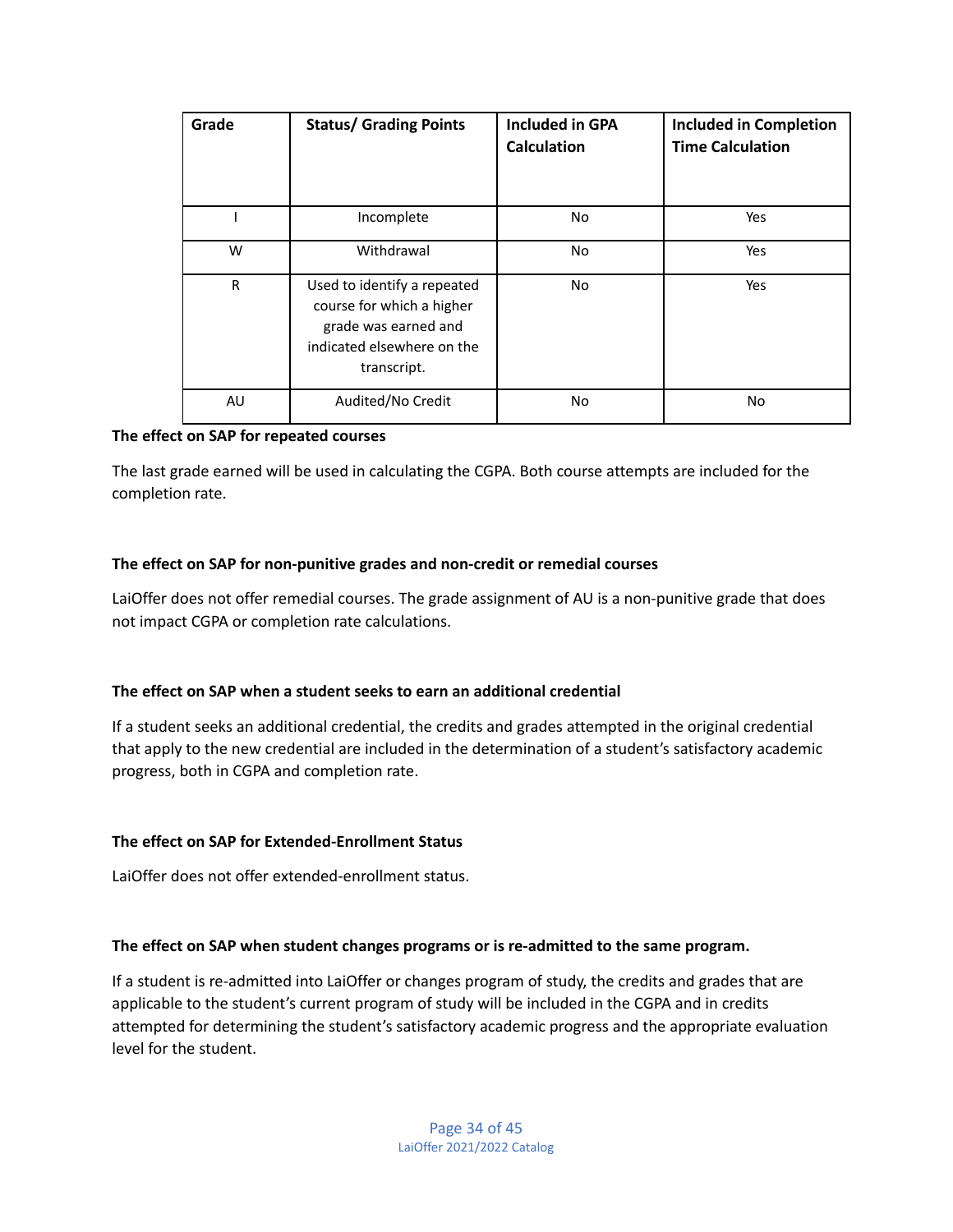#### **Re-entry for students dismissed due to failure to meet SAP**

Students who have been dismissed for lack of satisfactory progress may apply to be readmitted into the same curriculum, as the class schedule permits, after 3 months. Such a student will be enrolled on a probationary status. This procedure applies only to dismissals caused by lack of satisfactory progress and when the student is reentering the same curriculum. It does not apply to voluntary withdrawals.

## <span id="page-35-0"></span>Transferability of Credit

(15) The following "Notice" is required by Section 94911(h) and Section 94909(a) (15), of the California Private Postsecondary Education Act of 2009.

## NOTICE CONCERNING TRANSFERABILITY OF CREDITS AND CREDENTIALS EARNED AT OUR INSTITUTION (15)

The transferability of credits you earn at LaiOffer is at the complete discretion of an institution to which you may seek to transfer. Acceptance of the certificate you earn in the educational program, is also at the complete discretion of the institution to which you may seek to transfer. If the certificate that you earn at this institution is not accepted at the institution to which you seek to transfer, you may be required to repeat some or all your coursework at that institution. For this reason, you should make certain that your attendance at this institution will meet your educational goals. This may include contacting an institution to which you may seek to transfer after attending LaiOffer to determine if your certificate will transfer."

## <span id="page-35-1"></span>Transfer Credit for Course Test-Out, Transfer, and Experiential Learning

LaiOffer does not offer test-out credit, accept any transfer credits from institutions the student previously attended, nor accept or grant credit for prior experiential learning. (17), (18)

# <span id="page-35-2"></span>STUDENT SERVICES

(35) The Office of Student Services provides assistance to students, either directly or through referral. Direct services offered by the LaiOffer include:

- Individual career coaching
- Resume review
- Mock interviews
- Vast employer network
- Online tutoring support
- Job offer negotiation service
- **Job Referral**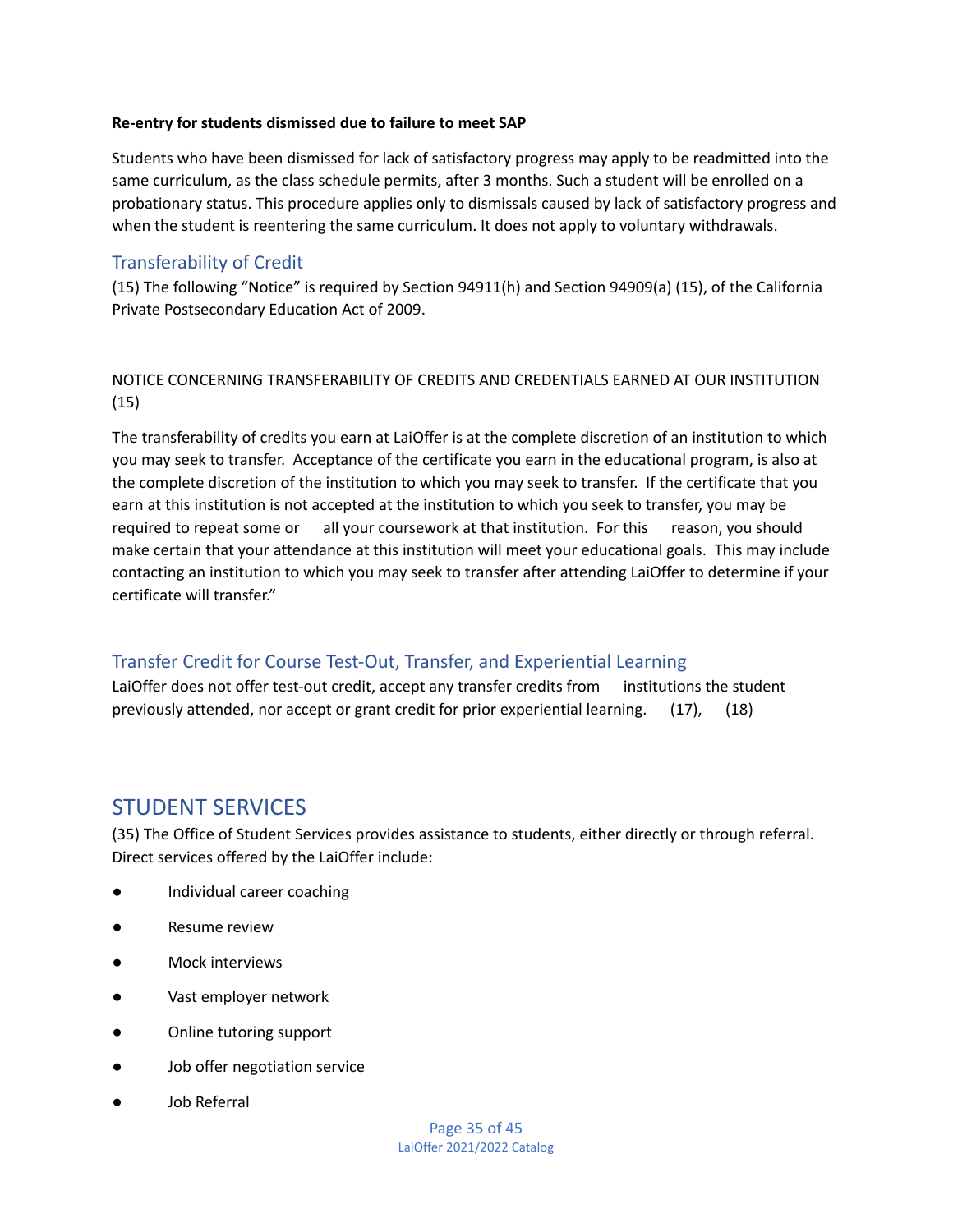## <span id="page-36-0"></span>Advisement

Prospective students are welcome to call LaiOffer during normal business hours for information about LaiOffer and its programs. LaiOffer's program consultants are available between 10:00 a.m. and 6:00 p.m. pacific time. Prospective students are encouraged to contact LaiOffer in advance if they wish to arrange for a personal interview.

Program Consultants attempt to be of help to continuing students in many ways: the programs and policies, in processing students' requests, and in facilitating student interaction with LaiOffer in general. Program Consultants monitor, as well, the progress of all students at LaiOffer. Students who find themselves in academic difficulty are encouraged to keep in close contact with the LaiOffer staff; they make suggestions as to academic improvement, as well as monitoring academic probation contracts.

Program Consultants include professors and LaiOffer staff members best qualified to provide the assistance requested of our students.

## <span id="page-36-1"></span>Placement Services

LaiOffer does not guarantee graduate employment.

However, LaiOffer's strong alumni networks and assistance can work to help our graduates obtain job referrals. (36). Placement services include:

- Resume review
- Mock interviews
- Vast employer network
- Job offer negotiation service
- Job Referrals

## <span id="page-36-2"></span>New Student Orientation

Students are also oriented to the LaiOffer's philosophy, policies, operational procedures, and academic and student services resources.

## <span id="page-36-3"></span>Handicapped Accommodations

LaiOffer has made every effort to assist handicapped persons in their pursuit of educational opportunities. Students requiring assistance are to make an appointment to meet with the Chief Academic Officer.

## <span id="page-36-4"></span>Student Housing

LaiOffer does not offer on-campus housing. The City of Santa Clara and the neighboring communities of Sunnyvale, Santa Clara, Cupertino and Mountain View have extensive rental apartments and housing in all price ranges (from \$600/mo. to \$2,000/mo. USD single occupancy). LaiOffer is also within commuting distance from a number of other residential communities including Los Altos, Saratoga, Campbell, San Jose, Milpitas and Fremont. (37 a, b, c)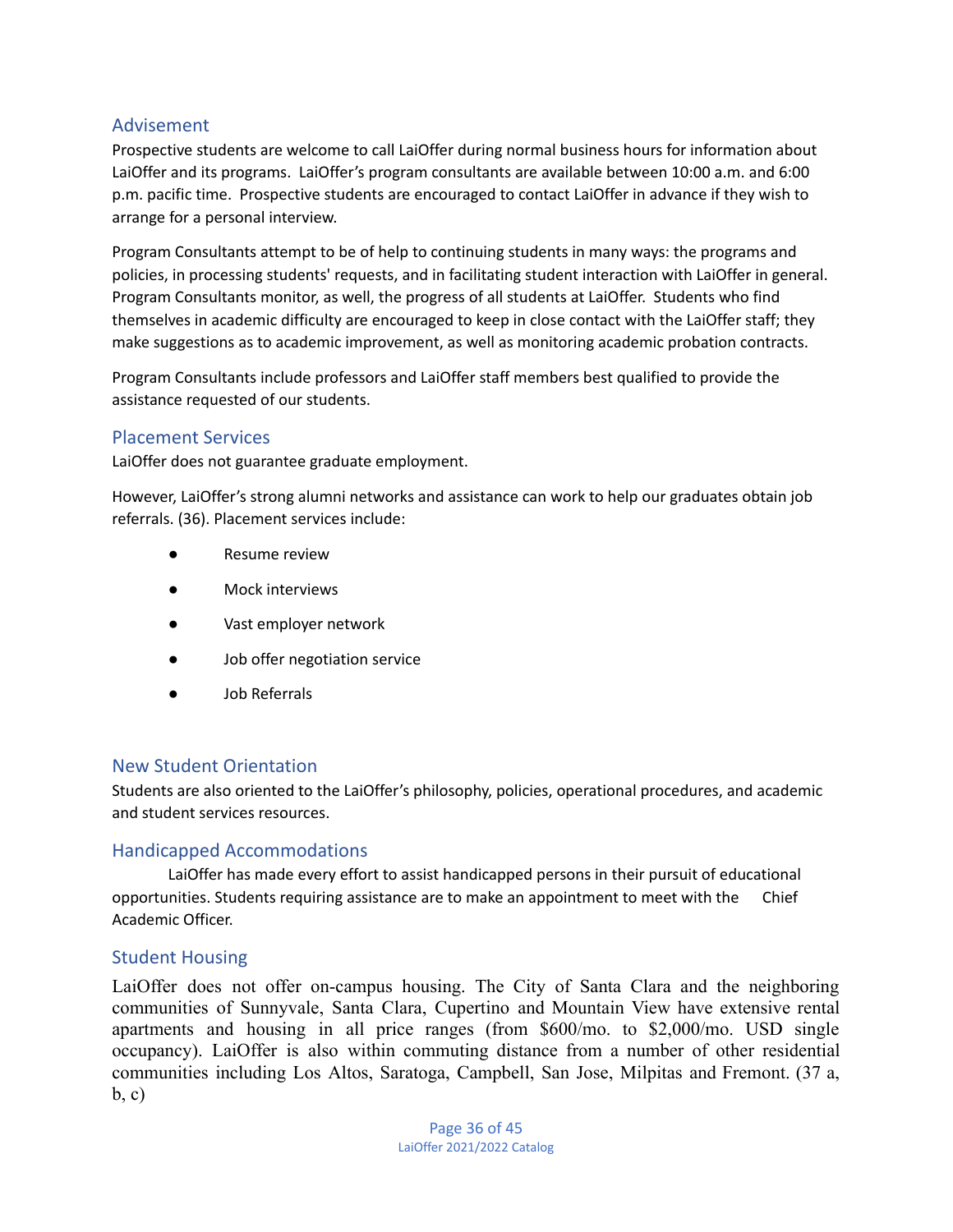All programs taught at LaiOffer will be in forms of live online lectures. There is no need for students to relocate to enroll for any of the LaiOffer's program.

## <span id="page-37-0"></span>Registrar's office

The Registrar's Office is maintained at LaiOffer to meet the needs of the students. The Registrar is responsible for all student records, course scheduling and certifications. Students wishing assistance in these areas should contact the Registrar.

## <span id="page-37-1"></span>Academic Transcripts

Students seeking copies of their academic transcript should contact the business office. There is a \$15.00 charge for an official transcript, and a \$5.00 charge for additional copies of an unofficial transcript.

Student transcripts include:

- The programs that were completed, and the dates of completion.
- The grades earned.
- The name, address, email address, and telephone number of the institution.

Official transcripts will be provided subject to payment of the prescribed fee and provided there is no outstanding financial obligations due to LaiOffer.

Transcripts from other institutions submitted to LaiOffer become property of the LaiOffer and are not reproduced and/or mailed to other institutions, agencies or individuals.

## <span id="page-37-2"></span>Records and Record Retention

(38) LaiOffer maintains records of the name, address, e-mail address, and telephone number of each student who enrolled in an educational program. LaiOffer maintains permanent records of the following for each student:

- 1. The certificate, if granted and the date granted.
- 2. The courses and hours earned for each course attended.
- 3. The grades earned by the student in each course.

LaiOffer maintains, for a period of not less than five years, at its offices complete and accurate records of all the following information:

a. The educational programs offered and the curriculum for each program

b. The names and addresses of the members of the faculty and records of the educational qualifications of each member of the faculty.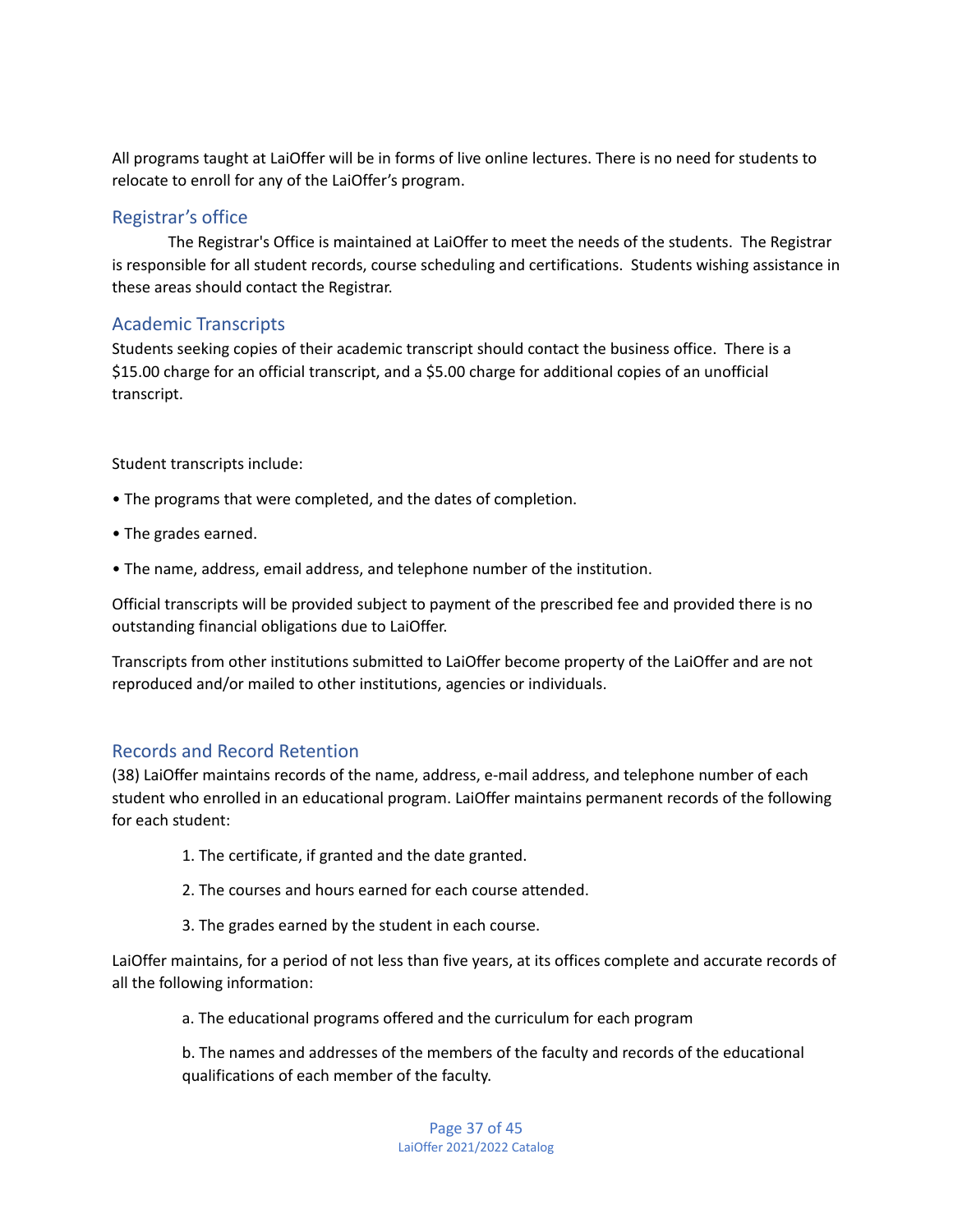c. Any other records required to be maintained by BPPE.

**Official Student Name of Record:** A student's name of record at LaiOffer is defined as the legal name under which the student was admitted to the school. Current students wishing to change the name in their official academic record must provide the registrar with legal documentation stating their new legal name. Acceptable legal documentation includes marriage certificate, social security card, passport, or court order. Upon receipt and verification of this documentation, the registrar will change the student's name in the official academic records. Former students may also provide documentation to have their name changed in our records, though the academic transcript will be issued under the name at the time of attendance.

## <span id="page-38-0"></span>CANCELLATION, WITHDRAWAL AND REFUND POLICY (25)

## <span id="page-38-1"></span>Student's Right to Cancel

All students have the right to cancel and obtain a full refund of charges paid through attendance at the first-class session, or by the seventh day after signing the enrollment agreement, whichever is later. The day by which the student must exercise his or her right to cancel and obtain a full refund minus a cancellation/withdrawal fee of \$0.00 of the charges paid through attendance at the first-class session, or the seventh day after signing the enrollment agreement.

Cancellation occurs when students gives written NOTICE OF CANCELLATION at the address of the school shown on the top of the front page of the ENROLLMENT AGREEMENT. Students can do this by mail, hand delivery, email, or telegram. The written NOTICE OF CANCELLATION, if sent by mail, is effective when deposited in the mail properly addressed with postage prepaid. The written NOTICE OF CANCELLATION need not take any particular form, and, however expressed, it is effective if it shows that students no longer wish to be bound by students' ENROLLMENT AGREEMENT. Students will be given a 'NOTICE OF CANCELLATION' form when they enroll, but if a student chooses to cancel, the student can use any written notice that the student wishes.

Any money due a student will be refunded within 45 days of a cancellation request, regardless of whether materials have been returned.

## <span id="page-38-2"></span>Withdrawal From a Program

For the purpose of determining the amount of the tuition refund, the date of the student's withdrawal shall be deemed the last date of recorded attendance.

WITHDRAWAL Any request to withdraw after the expiration of the cancellation period, is to be made in writing. A withdrawal may be initiated by the student's written notice or by the school due to student's academics and/or conduct, including, but not necessarily limited to, a student's lack of attendance. If the school cancels or discontinues a course or program, the School will make a refund of all charges for the

> Page 38 of 45 LaiOffer 2021/2022 Catalog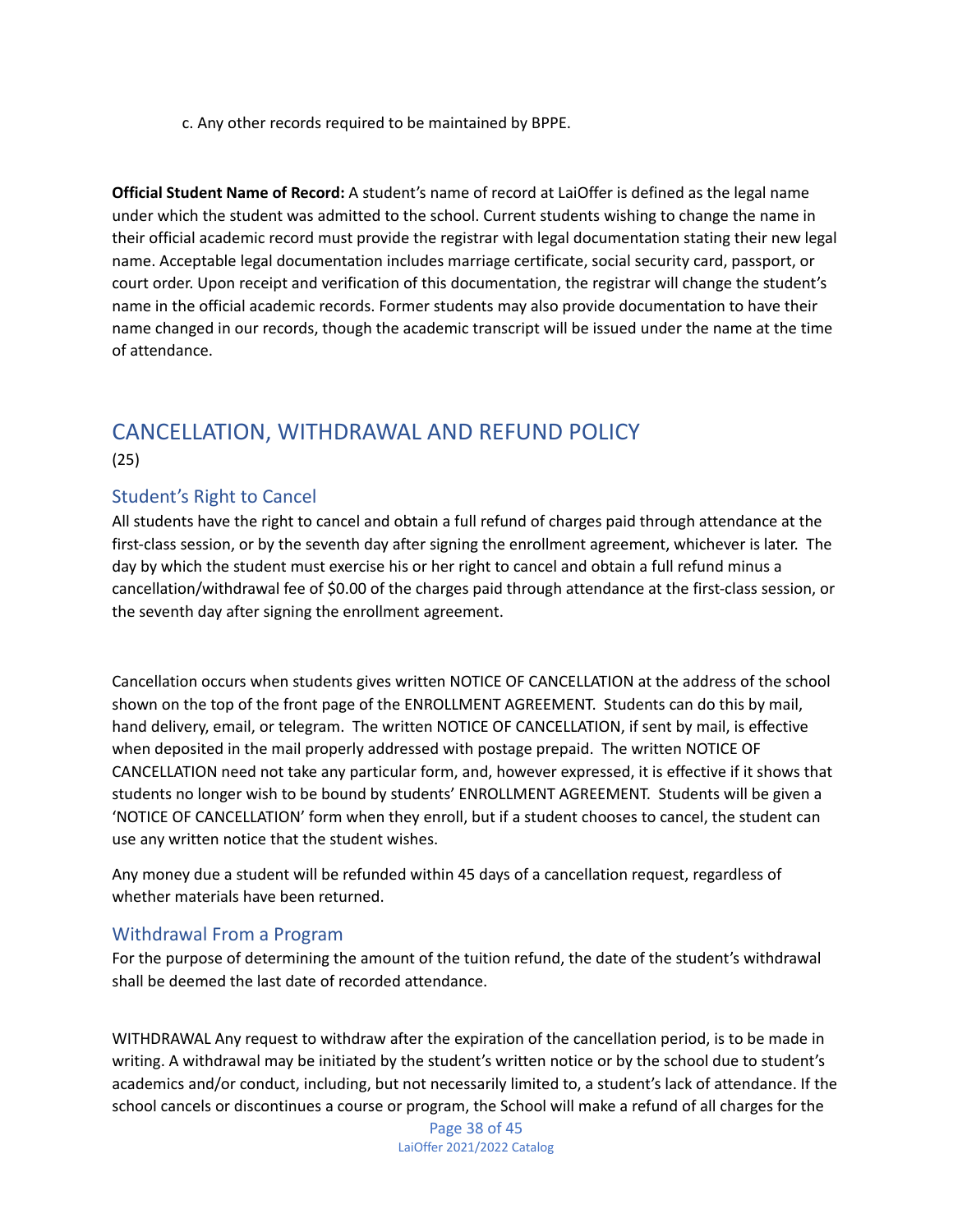discontinued course or program.

**1) Refund Policy**: After the expiration of the period to cancel, students still have the right to withdrawal. Enrolled students who wish to withdraw from program before 60% of the program has elapsed, have a right to a pro-rata refund of tuition, less a \$0.00 Withdrawal Fee. Once more than 60% of the program has elapsed, there will be no refund. The percentage of the program that has elapsed is determined by dividing the number of days elapsed from the start of the program to the students last day of attendance, divided by the number of days in the program. The last day of attendance is the last day the student participated in a class, or a relevant educational activity.

If the student has received federal student aid funds, the student is entitled to a refund of money not paid from federal student financial aid program funds.

For the purpose of determining a refund under this section, a student shall be deemed to have withdrawn from a program of instruction when any of the following occurs:

The student notifies the School of the student's withdrawal or as of the date of the student's withdrawal, whichever is later.

LaiOffer will terminate a student's enrollment for:

- failure to maintain academic progress;
- failure to abide by the rules and policies stated in the catalog;
- absences in excess of maximum set forth by the Institution;
- failure to meet financial obligations to the school.
- Failure to attend class for 14 consecutive days and fail to inform the School.
- failure to return as scheduled from an approved leave of absence.

Any refund due the student or third party will be issued within 45 days of the receipt of a request to withdrawal, or within 45 days of the School's determination to withdrawal the student. The fee for the State of California, Student Tuition Recovery Fund (STRF), must be paid by the student (for California residents only), and is non-refundable.

Refund example: If a student withdraws on the 23<sup>rd</sup> day of a 13-week, 91 day program, the refund amount would be calculated as follows:

| Tuition Charged and Paid                              | \$6,250.00 |                                    |
|-------------------------------------------------------|------------|------------------------------------|
| % of Program attempted (23 days / 91 days in program) | 25%        | % Tuition School Earned            |
| % of Program not attempted                            | 75%        | % Tuition to be Unearned           |
| <b>Unearned Tuition</b>                               | \$4,687.50 | Tuition X 76%                      |
| Tuition to refund (Unearned - withdrawal Fee)         | \$4,687.50 | (Unearned Tuition- withdrawal fee) |

The College will complete and document the refund calculation for each student who cancels, withdraws, or is withdrawn from the program.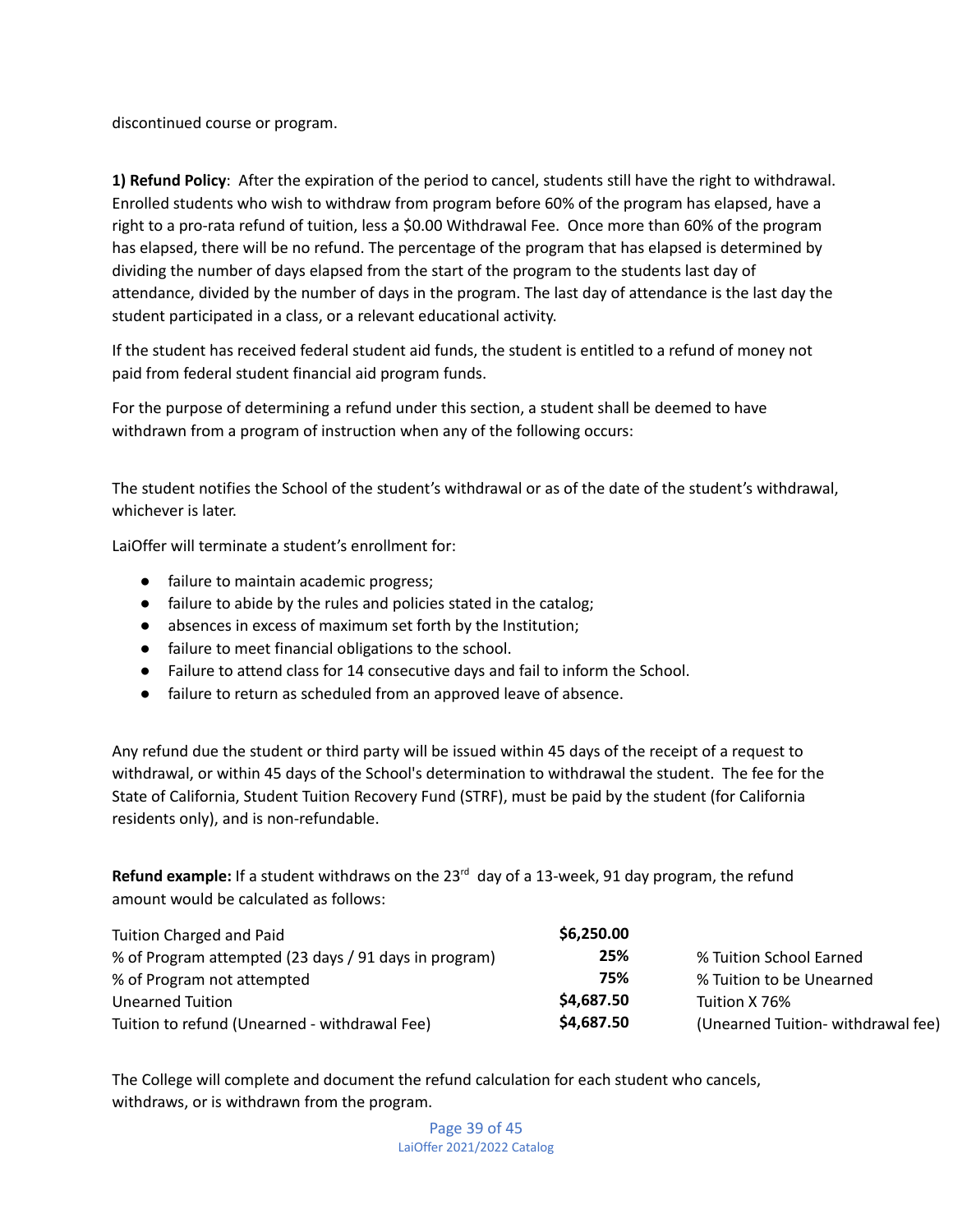# <span id="page-40-0"></span>ADMINISTRATION AND FACULTY

Administrative Officers

Xiaoxun Sun, Chief Executive Officer/Director

Jing Zhao, Chief Operations Officer

Minghao Yan, , Chief Academic Officer

Faculty

(26)

| <b>Faculty Member Name and Education</b>                                                                                                                                                                                                                                                                                                                                                                                                                                                                                                                | Program(s) in<br><b>Which They</b><br><b>Teach</b>                                                             | <b>Courses in</b><br>the Program<br><b>Which They</b><br><b>Teach</b> |
|---------------------------------------------------------------------------------------------------------------------------------------------------------------------------------------------------------------------------------------------------------------------------------------------------------------------------------------------------------------------------------------------------------------------------------------------------------------------------------------------------------------------------------------------------------|----------------------------------------------------------------------------------------------------------------|-----------------------------------------------------------------------|
| Xiaoxun Sun<br>Aug 2008 - 2011 University of Southern California Los Angeles,<br>Ph.D. in computer science<br>California -<br>Aug 2005 - 2008 University of Southern California Los Angeles,<br>California - M.S. in computer science<br>Sept 2003 - 2005 Delft University of Technology Delft, The<br>Netherlands - M.S. in media and knowledge engineering<br>Sept 1999 - 2003 Beijing University of Aeronautics and<br>Astronautics Beijing, China - B.E. in computer science                                                                        | Software<br>Development<br><b>Essentials</b><br>Planning and<br>Decision<br>Making for<br>Self-Driving<br>Cars | Qualified to<br>teach all<br>courses in<br>the program.               |
| Jing Zhao<br>2007 - 2012 University of Southern California, Los Angeles, CA,<br>USA - Ph.D. in Computer Science - Dissertation: Provenance<br>Management for Dynamic, Distributed and Dataflow<br>Environments<br>2005 - 2007 Tsinghua University, Beijing, P.R. China -Master in<br>Computer Science, Department of Computer Science and<br>Technology - Outstanding Master's Thesis, Tsinghua University,<br>2007<br>2001 - 2005 Tsinghua University, Beijing, P.R. China - Bachelor in<br>Engineering, Department of Computer Science and Technology | Software<br>Development<br><b>Essentials</b><br>Cloud<br>Computing                                             | Qualified to<br>teach all<br>courses in<br>the program.               |
| Yi Jin<br>Sept 2003 - 2008 Beijing University of Aeronautics and<br>Astronautics Beijing, China - Ph. D. in Computer Science                                                                                                                                                                                                                                                                                                                                                                                                                            | $C++$ in<br>Production                                                                                         | Qualified to<br>teach all                                             |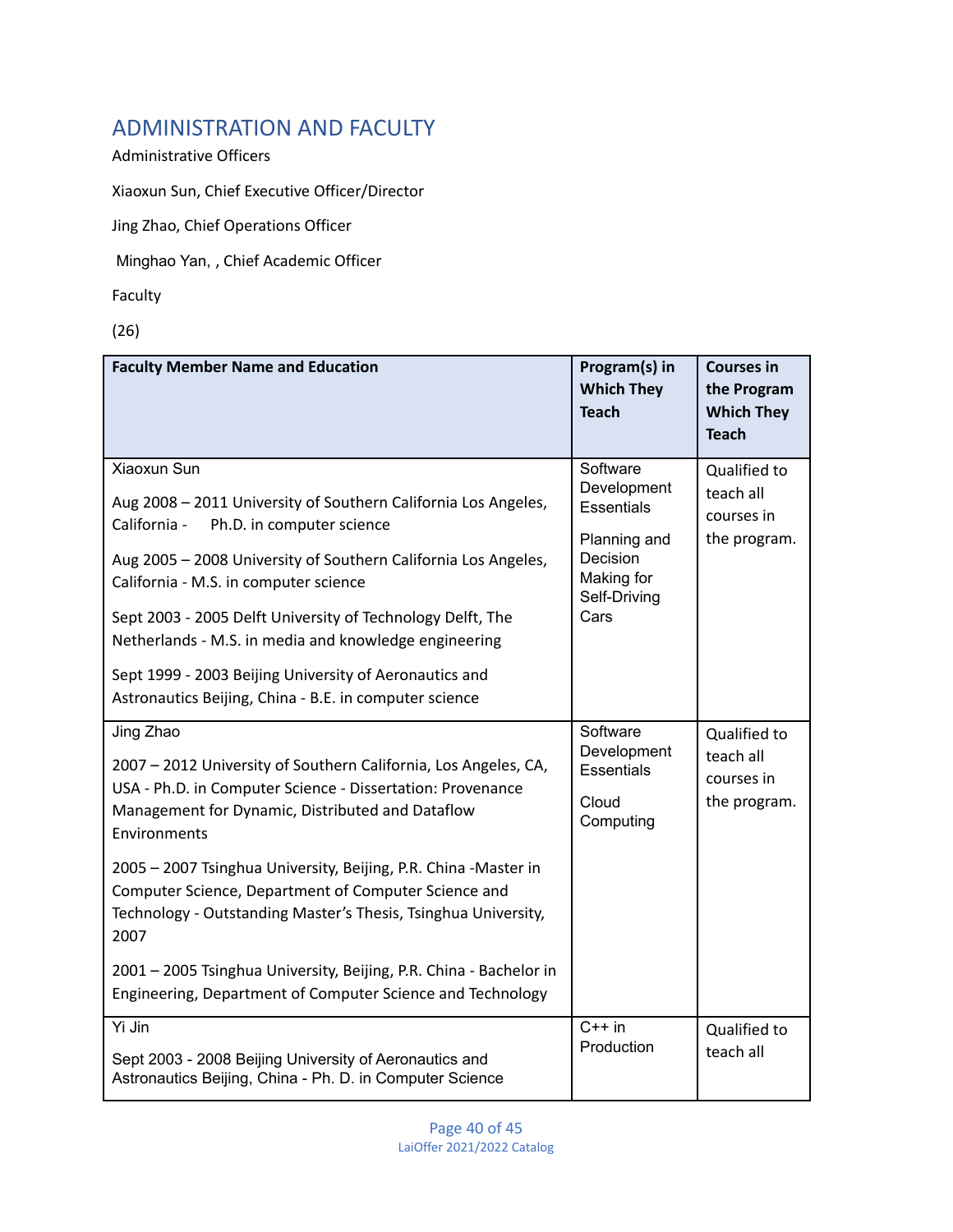| Sept 1999 - 2003 Beijing University of Aeronautics and                                                                 | Software                         | courses in                              |
|------------------------------------------------------------------------------------------------------------------------|----------------------------------|-----------------------------------------|
| Astronautics Beijing, China - B.E. in Computer Science                                                                 | Development<br><b>Essentials</b> | the program.                            |
| Chi Zhang                                                                                                              | Software                         | Qualified to                            |
| Stanford University, Stanford, CA, Sept. 2016 - Dec. 2018                                                              | Development<br><b>Essentials</b> | teach all<br>courses in                 |
| Master of Science in Mechanical Engineering;                                                                           |                                  | the program.                            |
| Shanghai Jiao Tong University, Shanghai, CN, Sept. 2012 - Jun.<br>2016                                                 |                                  |                                         |
| Bachelor of Science in Mechanical Engineering; GPA: 90.39/100;<br>Summa Cum Laude                                      |                                  |                                         |
| Cheng Chen                                                                                                             | Software                         | Qualified to                            |
| University of Houston, Master's degree, Computer<br>Graphics $\cdot$ (2011 - 2014)                                     | Development<br><b>Essentials</b> | teach all<br>courses in<br>the program. |
| East China University of Science and Technology Bachelor's<br>degree, Computer Science · (2007 - 2011)                 |                                  |                                         |
| Ze Mao                                                                                                                 | Al and Data                      | Qualified to                            |
| M.S. University of Southern California (Los Angeles, CA)<br>Electrical Engineering Aug 2013 - May 2015                 | Engineering                      | teach all<br>courses in<br>the program. |
| B.S. Harbin Institute of Technology (China)                                                                            |                                  |                                         |
| Electrical and Electronics Engineering Sep 2009 - July 2013                                                            |                                  |                                         |
| Weiwei Chen                                                                                                            | Full-stack                       | Qualified to                            |
| M.S. and Ph.D. Computer Science, University of Southern<br>California 2009 - 2014 Concentration: Distributed Computing | Development                      | teach all<br>courses in<br>the program. |
| B.S. Automation Tsinghua University, Beijing, China 2005 - 2009                                                        |                                  |                                         |
| Hang Yu                                                                                                                | Integrated User                  | Qualified to                            |
| University of Washington, Master's degree, Human Computer<br>Interaction $\cdot$ (2011 - 2013)                         | Experience<br>Design<br>Bootcamp | teach all<br>courses in<br>the program. |
| Xi'an Jiaotong University, B.E, Software Engineering<br>$(2007 - 2011)$                                                |                                  |                                         |
| Jixiao Ma                                                                                                              | Al and Data                      | Qualified to                            |
| Northwestern University Sep.2014-Jun.2016 Master of Science                                                            | Engineering                      | teach all<br>courses in                 |
| in Computer Science                                                                                                    |                                  | the program.                            |

H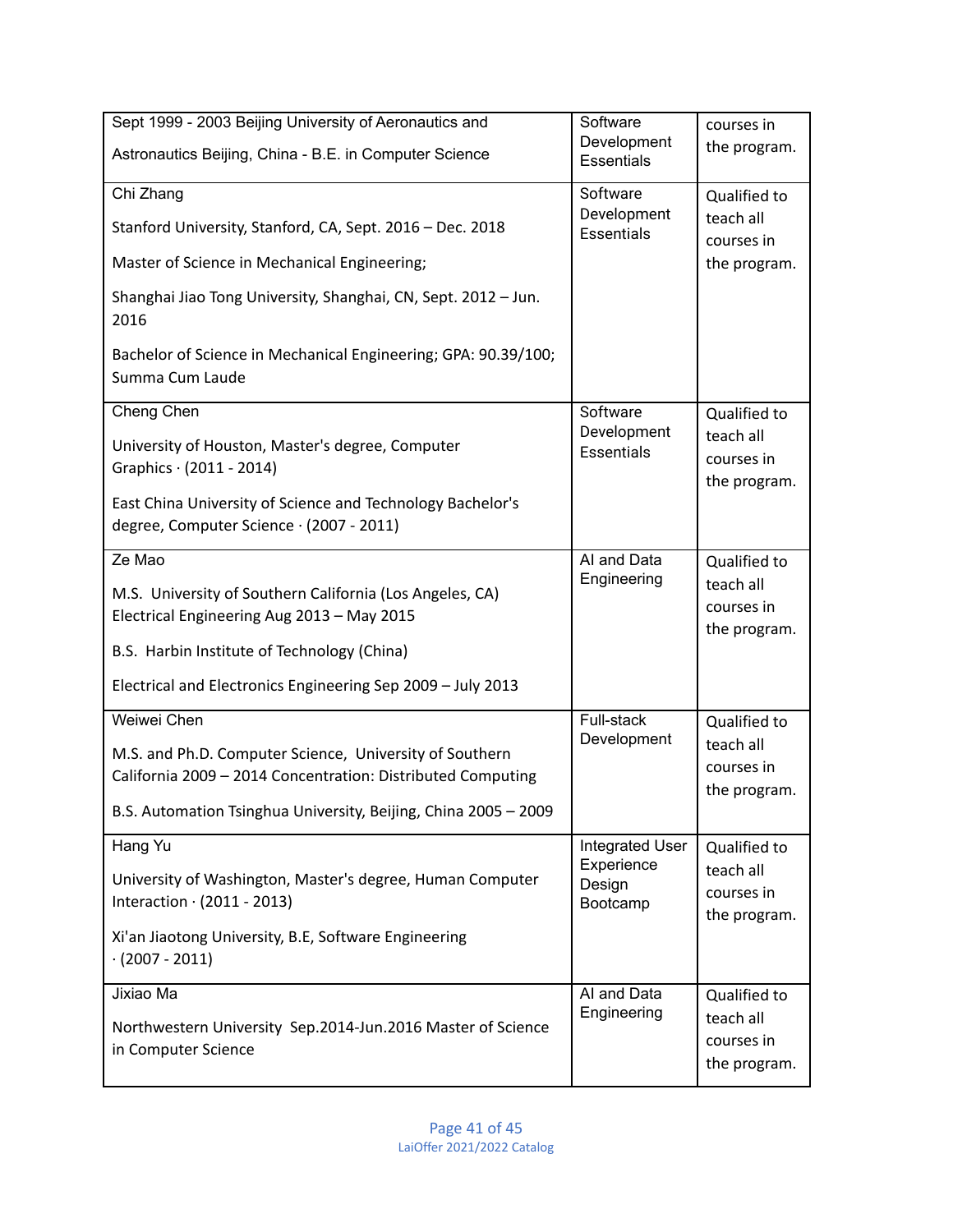| Beijing University of Aeronautics and Astronautics<br>Sep.2010-Jun.2014 Bachelor of Science in Automation                                                                                                                                           |                                                        |                                                         |
|-----------------------------------------------------------------------------------------------------------------------------------------------------------------------------------------------------------------------------------------------------|--------------------------------------------------------|---------------------------------------------------------|
| Zhe Wang<br>UNIVERSITY OF SOUTHERN CALIFORNIA 2010 - 2011, Master of<br>Science, Electrical Engineering (Multimedia & Creative)<br>HONG KONG POLYTECHNIC UNIVERSITY 2006 - 2010, Bachelor of<br>Engineering, Electronic and Information Engineering | Product<br>Management<br><b>Essentials</b><br>Bootcamp | Qualified to<br>teach all<br>courses in<br>the program. |

# <span id="page-42-0"></span>ACADEMIC CALENDAR

LaiOffer offers start dates throughout the year. The schedule of projected start dates by program, for 2021 and 2022, is provided below: (start dates will be finalized once BPPE approval is obtained and classes begin).

| Program                                                               | <b>Weeks</b> | 2021/2022 Scheduled Start Dates |            |           |           |           |            |
|-----------------------------------------------------------------------|--------------|---------------------------------|------------|-----------|-----------|-----------|------------|
| Software Development<br>Essentials                                    | 13           | 12/18/2021                      | 1/28/2022  | 3/17/2022 | 6/2/2022  | 7/8/2022  | 9/21/2022  |
| <b>Full-stack Development</b>                                         | 13           | 12/6/2021                       | 2/10/2022  | 3/20/2022 | 6/8/2022  | 7/14/2022 | 9/29/2022  |
| Al & Data Engineering                                                 | 15           | 12/2/2021                       | 2/22/2022  | 4/14/2022 | 6/20/2022 | 8/4/2022  | 10/10/2022 |
| Planning and Decision<br>Making for Self-Driving<br>Cars              | 15           | 11/4/2021                       | 1/3/2022   | 3/3/2022  | 5/2/2022  | 7/1/2022  | 8/30/2022  |
| <b>Integrated User</b><br><b>Experience Design</b><br><b>Bootcamp</b> | 10           | 10/18/2021                      | 1/15/2022  | 3/27/2022 | 5/7/2022  | 10/8/2022 |            |
| C++ in Production                                                     | 10           | 11/24/2021                      | 12/28/2022 | 2/20/2022 | 4/14/2022 | 6/7/2022  | 7/31/2022  |
| Cloud Computing                                                       | 10           | 11/15/2021                      | 1/17/2022  | 3/3/2022  | 5/2/2022  | 7/1/2022  | 8/30/2022  |
| Product Management<br><b>Essential Bootcamp</b>                       | 10           | 10/25/2021                      | 12/28/2021 | 2/20/2022 | 4/14/2022 | 6/7/2022  | 7/31/2022  |

## <span id="page-42-1"></span>Holidays

LaiOffer observes the following holidays, during which the Administrative Office will be closed, and classes will not be scheduled.

New Year's Day

Martin Luther King Day (Observed)

President's Day (Observed)

Memorial Day (Observed)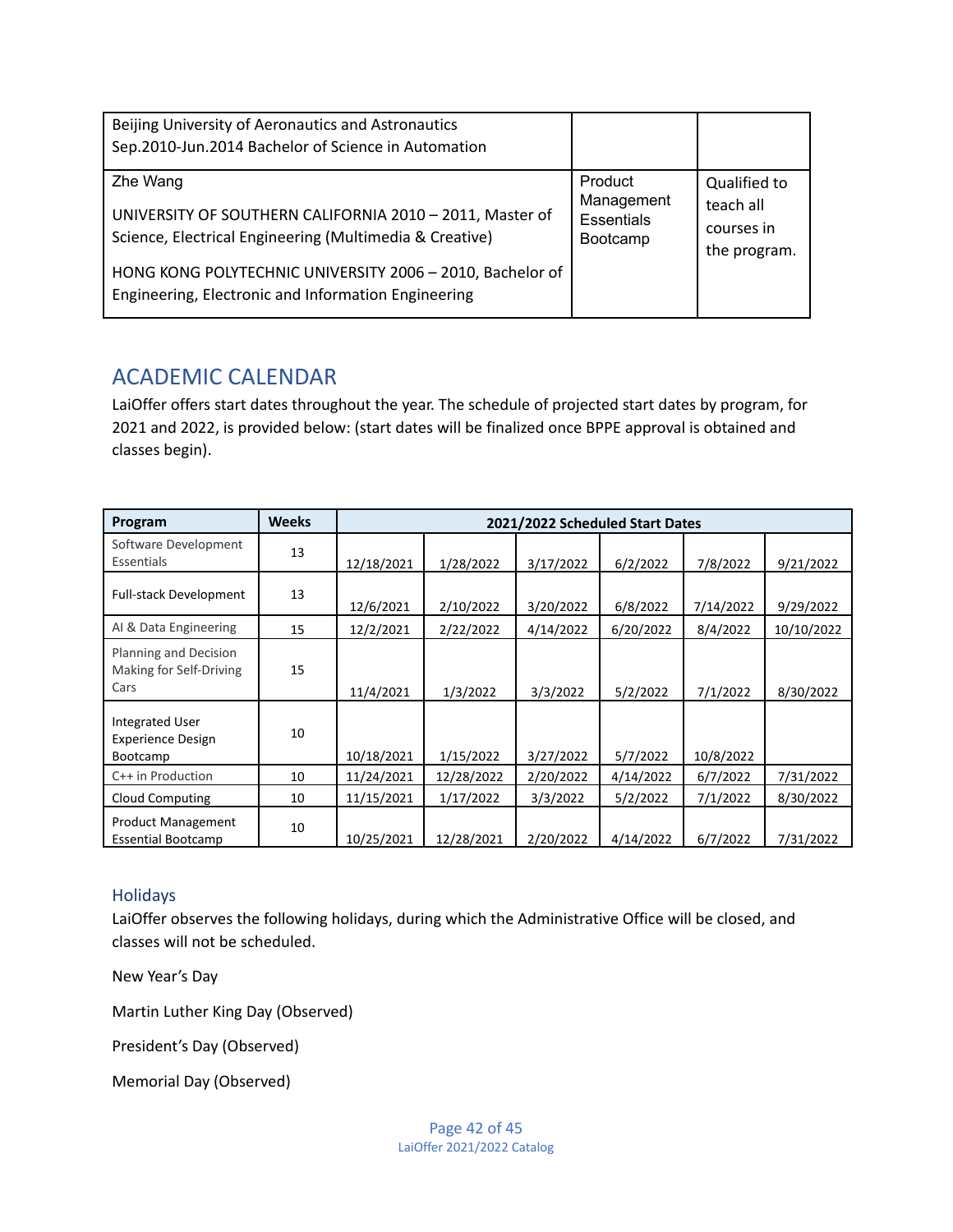Independence Day

Labor Day

Thanksgiving Day

Friday after Thanksgiving

Christmas Eve

Christmas Day

New Year's Eve

Appendix

Location Map